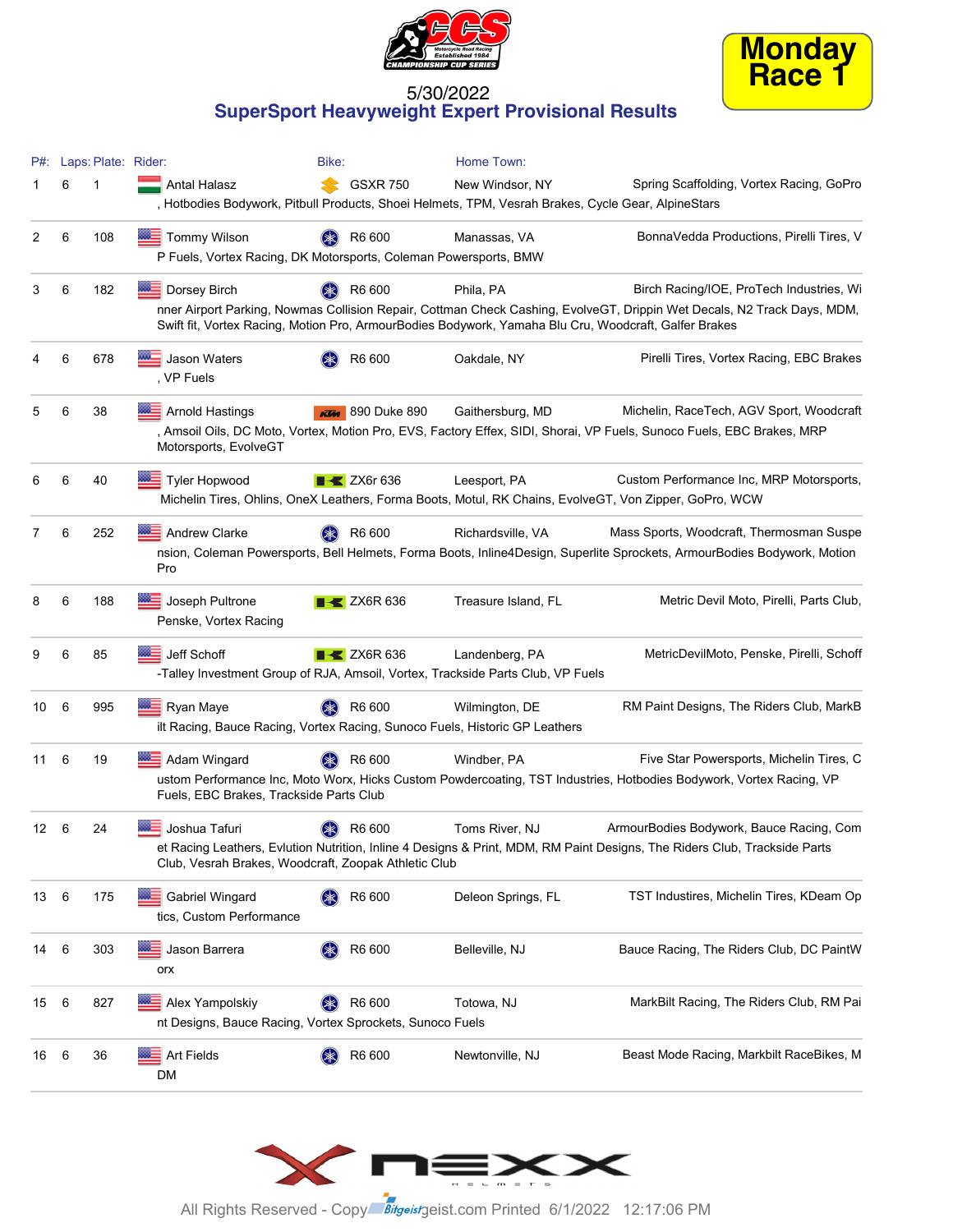| 17 <sup>2</sup> | -6 | 147 | Sam Albert<br>Behaviorally                                             |        | R6 600                            | Ocala, FL         | Beastmode Racing, Washington Cycle Works                                                                                                                         |
|-----------------|----|-----|------------------------------------------------------------------------|--------|-----------------------------------|-------------------|------------------------------------------------------------------------------------------------------------------------------------------------------------------|
| 18              | -6 | 21  | <b>Darrin Klemens</b><br>Motorsports                                   |        | $\blacktriangleright$ ZX6R 636    | Campbell Hall, NY | Street&Comp, Brew Crew Racing, Action Cy<br>cles, Olsen Engines, VP Fuels, Vanson Leathers, EBC Brakes, Woodcraft, Fast Toys Painting, Engine Ice, Kawasaki, MRP |
| 19              | 6  | 417 | Schyler Kopp<br>gine Ice, Vortex Racing                                |        | $\overline{\phantom{1}}$ ZX6R 636 | Ruther Glen, VA   | Motorcycle Xcitement, GoPro, Braking, En                                                                                                                         |
| 20              | 4  | 787 | Joseph Karlin                                                          | $(* )$ | R6 600                            | Brooklyn, NY      | Bauce Racing, MDM                                                                                                                                                |
| 21              | 3  | 15  | Sean Merritt<br>s, Humenay's Designs, CTR Suspension, Motul Lubricants |        | R6 600                            | Strasburg, VA     | Michelin Tires, Vortex Racing, EBC Brake                                                                                                                         |

Time of Race: 00:08:50.850 Margin of Victory: 1.959 Winners Avg. Speed 82.19 mph Winners Avg. Lap Time: 0:01:28.475



All Rights Reserved - Copy<sup>right</sup> Bitgeistgeist.com Printed 6/1/2022 12:17:06 PM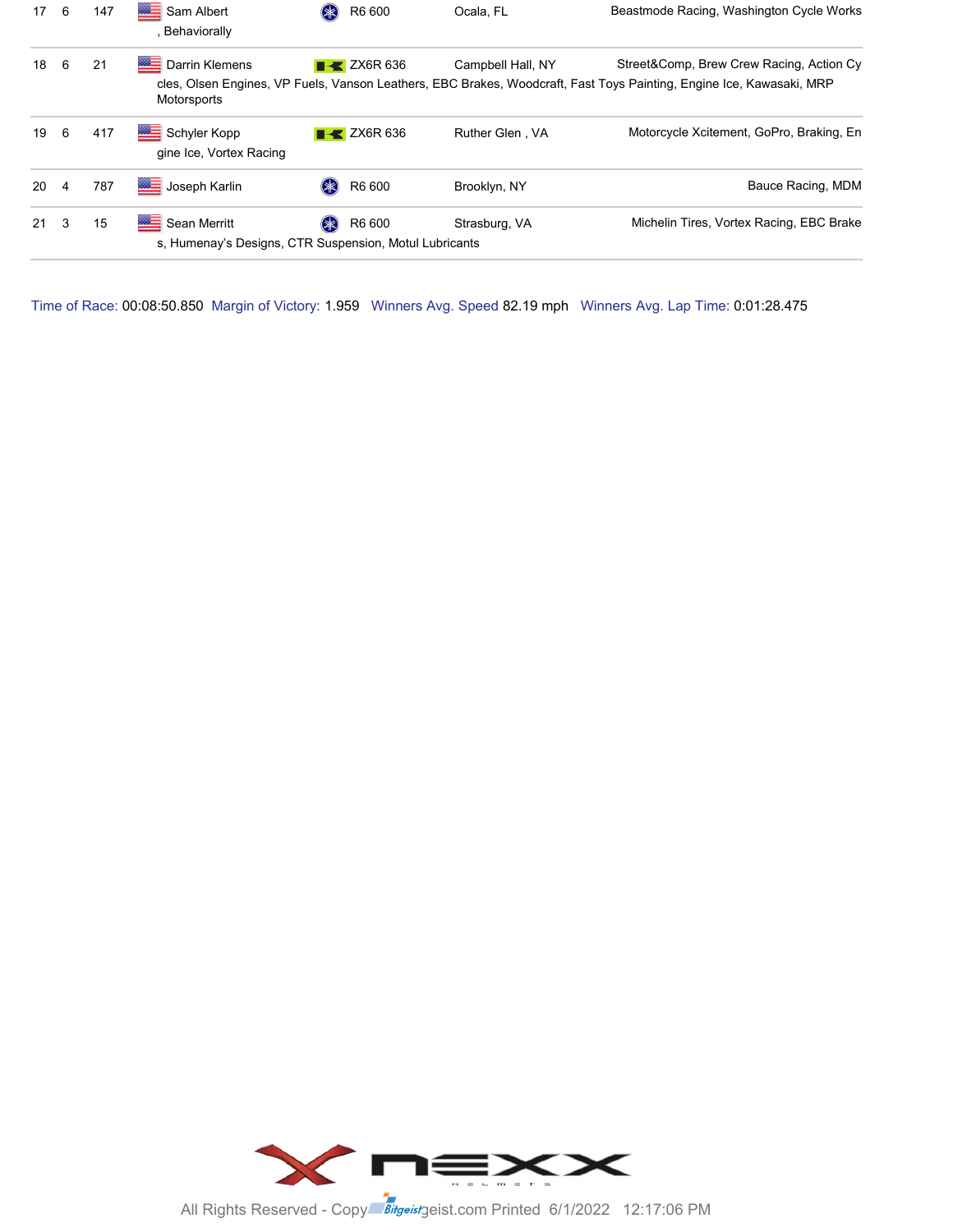

Summit Point Circuit 5/30/2022 Official Results

# Monday Races

## Race 1a

### **Amateur SuperSport Heavyweight**

|    | Place: Laps: | Plate: | Rider:                                                                               | Bike:                          | Home Town:         |                                          |
|----|--------------|--------|--------------------------------------------------------------------------------------|--------------------------------|--------------------|------------------------------------------|
|    | 6            | 821    | ▩▄<br>Kelvin Pimentel<br>acing, Trackside Parts Club, The Riders Club                | \$<br>R6 600                   | Paterson, NJ       | Astoa Racing, BRP Racing Garage, Bauce R |
| 2  | 6            | 687    | W=<br>David Robbins                                                                  | Daytona R 675<br>ता∕           | DuBois, PA         |                                          |
| 3  | 6            | 94     | Munis Saiyed<br>raft, Vortex Racing                                                  | $(\ast)$<br><b>YZF 600</b>     | Secaucus, NJ       | RM Paint Designs, MarkBilt Racing, Woodc |
| 4  | 6            | 363    | <b>SOLUTION</b><br>Mark Shaia                                                        | R6 600<br>$(\ast)$             | Mechanicsville, VA |                                          |
| 5  | 6            | 275    | ▩≡<br><b>Matthew Pudlo</b><br>Metric Devil Moto, N2 Track Days, Trackside Parts Club | $(\divideontimes)$<br>R6 600   | Lebanon, PA        | EBC Brakes, Vortex Racing, Bauce Racing, |
| 6  | 6            | 307    | <b>Stephan Dowless</b><br><b>WALLE</b>                                               | \$<br>R6 600                   | Gaithersburg, MD   |                                          |
| 7  | 6            | 973    | ※三<br>Nicholas Narh                                                                  | $X = 2X-6R$ 636                | New York, NY       |                                          |
| 8  | 6            | 333    | ▓≡<br>Jeremy Beach                                                                   | $\triangleright$ Zx6r 636      | Bunker Hill, WV    |                                          |
| 9  | 6            | 987    | Mateusz Swiatek                                                                      | \$<br>R6 600                   | Clifton, NJ        |                                          |
| 10 | 6            | 83     | Dalton Mejia<br>ub                                                                   | $\blacktriangleright$ ZX6 636  | Union, NJ          | The Riders Club, MDM, Trackside Parts Cl |
| 11 | 6            | 379    | ⋙<br>Joe McCutcheon                                                                  | gsxr 750                       | Bear, DE           |                                          |
| 12 | 6            | 377    | ※三<br>Omar Marti                                                                     | GSX-R 600 600                  | Middletown, DE     | Galfer Brakes, Vortex Racing, MDM        |
| 13 | 6            | 72     | Jason Burns                                                                          | $\blacktriangleright$ ZX6R 636 | Fayetteville, NC   |                                          |
| 14 | 1            | 786    | ख<br>Waqas Awan                                                                      | 600<br>$(\divideontimes)$      | Teaneck, NJ        |                                          |

Time of Race: 00:08:02.802 Margin of Victory: 0.130 Winners Avg. Speed 90.37 mph Winners Avg. Lap Time: 0:01:20.467

### **Expert SuperSport Heavyweight**

|               |   |     | Place: Laps: Plate: Rider:                                       | Bike:           | Home Town:                                                                                            |                                                                                                                         |
|---------------|---|-----|------------------------------------------------------------------|-----------------|-------------------------------------------------------------------------------------------------------|-------------------------------------------------------------------------------------------------------------------------|
|               | 6 |     | <b>Antal Halasz</b>                                              | <b>GSXR 750</b> | New Windsor, NY                                                                                       | Spring Scaffolding, Vortex Racing, GoPro                                                                                |
|               |   |     |                                                                  |                 | Hotbodies Bodywork, Pitbull Products, Shoei Helmets, TPM, Vesrah Brakes, Cycle Gear, AlpineStars      |                                                                                                                         |
| $\mathcal{P}$ | 6 | 108 | <br><b>Tommy Wilson</b>                                          | R6 600          | Manassas, VA                                                                                          | BonnaVedda Productions, Pirelli Tires, V                                                                                |
|               |   |     | P Fuels, Vortex Racing, DK Motorsports, Coleman Powersports, BMW |                 |                                                                                                       |                                                                                                                         |
| 3             | 6 | 182 | <b>Dorsey Birch</b>                                              | R6 600          | Phila. PA                                                                                             | Birch Racing/IOE, ProTech Industries, Wi                                                                                |
|               |   |     |                                                                  |                 | Swift fit, Vortex Racing, Motion Pro, ArmourBodies Bodywork, Yamaha Blu Cru, Woodcraft, Galfer Brakes | nner Airport Parking, Nowmas Collision Repair, Cottman Check Cashing, EvolveGT, Drippin Wet Decals, N2 Track Days, MDM, |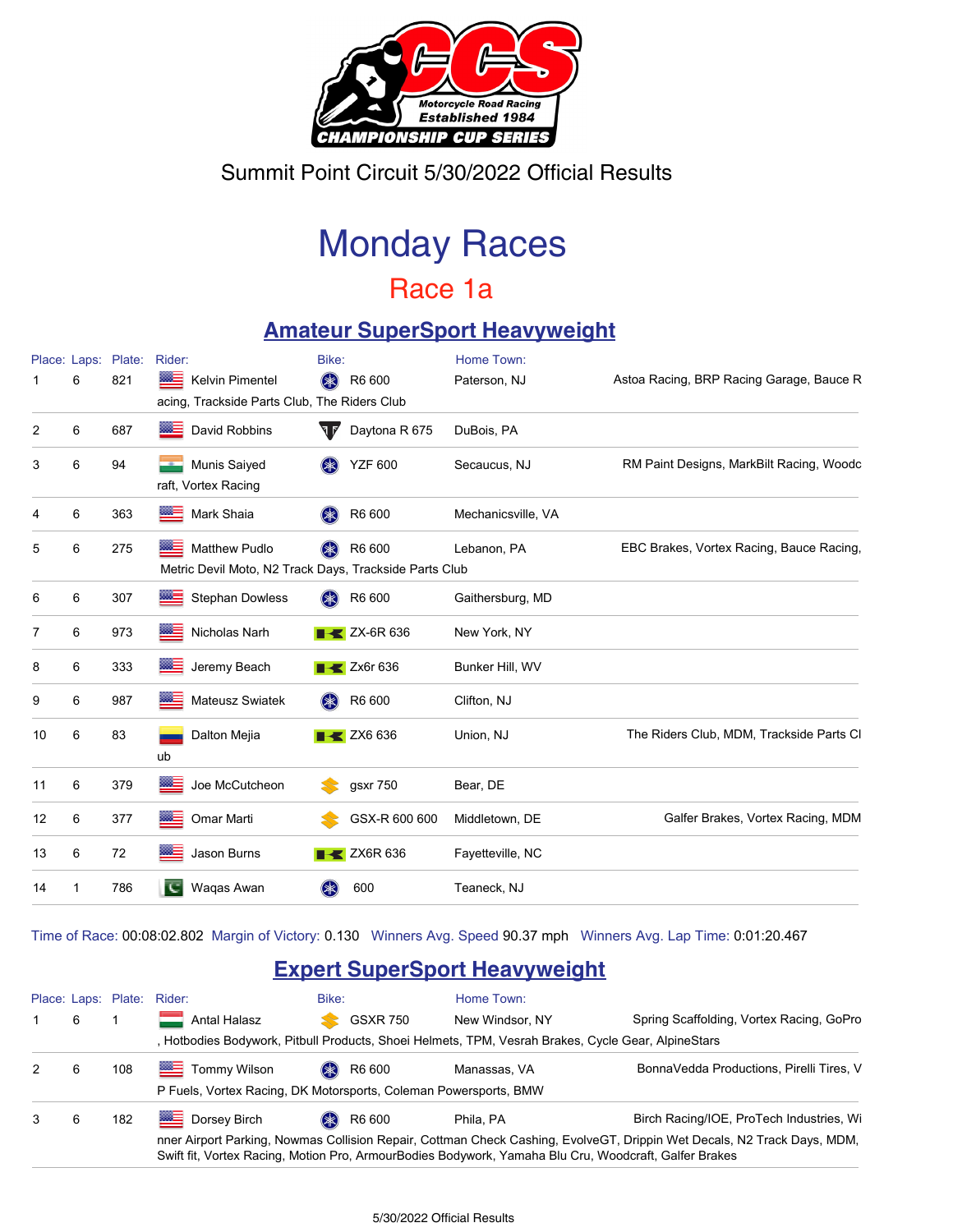| 4  | 6 | 678 | Jason Waters<br>, VP Fuels                                                                 | $(* )$<br>R6 600               | Oakdale, NY                                                                                       | Pirelli Tires, Vortex Racing, EBC Brakes                                                                                                                              |
|----|---|-----|--------------------------------------------------------------------------------------------|--------------------------------|---------------------------------------------------------------------------------------------------|-----------------------------------------------------------------------------------------------------------------------------------------------------------------------|
| 5  | 6 | 38  | <b>Arnold Hastings</b><br>Motorsports, EvolveGT                                            | 890 Duke 890<br><b>KLAA</b>    | Gaithersburg, MD                                                                                  | Michelin, RaceTech, AGV Sport, Woodcraft<br>, Amsoil Oils, DC Moto, Vortex, Motion Pro, EVS, Factory Effex, SIDI, Shorai, VP Fuels, Sunoco Fuels, EBC Brakes, MRP     |
| 6  | 6 | 40  | <b>Bellem</b><br><b>Tyler Hopwood</b>                                                      | $\blacktriangleright$ ZX6r 636 | Leesport, PA                                                                                      | Custom Performance Inc, MRP Motorsports,<br>Michelin Tires, Ohlins, OneX Leathers, Forma Boots, Motul, RK Chains, EvolveGT, Von Zipper, GoPro, WCW                    |
| 7  | 6 | 252 | <b>Andrew Clarke</b><br>Pro                                                                | R6 600                         | Richardsville, VA                                                                                 | Mass Sports, Woodcraft, Thermosman Suspe<br>nsion, Coleman Powersports, Bell Helmets, Forma Boots, Inline4Design, Superlite Sprockets, ArmourBodies Bodywork, Motion  |
| 8  | 6 | 188 | ⋙≡<br>Joseph Pultrone<br>Penske, Vortex Racing                                             | $\blacktriangleright$ ZX6R 636 | Treasure Island, FL                                                                               | Metric Devil Moto, Pirelli, Parts Club.                                                                                                                               |
| 9  | 6 | 85  | Jeff Schoff                                                                                | $\blacktriangleright$ ZX6R 636 | Landenberg, PA<br>-Talley Investment Group of RJA, Amsoil, Vortex, Trackside Parts Club, VP Fuels | MetricDevilMoto, Penske, Pirelli, Schoff                                                                                                                              |
| 10 | 6 | 995 | Ryan Maye                                                                                  | R6 600                         | Wilmington, DE<br>ilt Racing, Bauce Racing, Vortex Racing, Sunoco Fuels, Historic GP Leathers     | RM Paint Designs, The Riders Club, MarkB                                                                                                                              |
| 11 | 6 | 19  | Adam Wingard<br>Fuels, EBC Brakes, Trackside Parts Club                                    | R6 600                         | Windber, PA                                                                                       | Five Star Powersports, Michelin Tires, C<br>ustom Performance Inc, Moto Worx, Hicks Custom Powdercoating, TST Industries, Hotbodies Bodywork, Vortex Racing, VP       |
| 12 | 6 | 24  | Joshua Tafuri<br>Club, Vesrah Brakes, Woodcraft, Zoopak Athletic Club                      | R6 600                         | Toms River, NJ                                                                                    | ArmourBodies Bodywork, Bauce Racing, Com<br>et Racing Leathers, Evlution Nutrition, Inline 4 Designs & Print, MDM, RM Paint Designs, The Riders Club, Trackside Parts |
| 13 | 6 | 175 | <b>Gabriel Wingard</b><br>tics, Custom Performance                                         | R6 600                         | Deleon Springs, FL                                                                                | TST Industires, Michelin Tires, KDeam Op                                                                                                                              |
| 14 | 6 | 303 | Jason Barrera<br>orx                                                                       | R6 600                         | Belleville, NJ                                                                                    | Bauce Racing, The Riders Club, DC PaintW                                                                                                                              |
| 15 | 6 | 827 | <b>RACE</b><br>Alex Yampolskiy<br>nt Designs, Bauce Racing, Vortex Sprockets, Sunoco Fuels | R6 600                         | Totowa, NJ                                                                                        | MarkBilt Racing, The Riders Club, RM Pai                                                                                                                              |
| 16 | 6 | 36  | <b>Art Fields</b><br>DM                                                                    | R6 600                         | Newtonville, NJ                                                                                   | Beast Mode Racing, Markbilt RaceBikes, M                                                                                                                              |
| 17 | 6 | 147 | Sam Albert<br>, Behaviorally                                                               | R6 600                         | Ocala, FL                                                                                         | Beastmode Racing, Washington Cycle Works                                                                                                                              |
| 18 | 6 | 21  | Darrin Klemens<br>Motorsports                                                              | $\blacktriangleright$ ZX6R 636 | Campbell Hall, NY                                                                                 | Street&Comp, Brew Crew Racing, Action Cy<br>cles, Olsen Engines, VP Fuels, Vanson Leathers, EBC Brakes, Woodcraft, Fast Toys Painting, Engine Ice, Kawasaki, MRP      |
| 19 | 6 | 417 | $200 -$<br>Schyler Kopp<br>gine Ice, Vortex Racing                                         | $\blacktriangleleft$ ZX6R 636  | Ruther Glen, VA                                                                                   | Motorcycle Xcitement, GoPro, Braking, En                                                                                                                              |
| 20 | 4 | 787 | Joseph Karlin                                                                              | R6 600                         | Brooklyn, NY                                                                                      | Bauce Racing, MDM                                                                                                                                                     |
| 21 | 3 | 15  | Sean Merritt<br>s, Humenay's Designs, CTR Suspension, Motul Lubricants                     | R6 600                         | Strasburg, VA                                                                                     | Michelin Tires, Vortex Racing, EBC Brake                                                                                                                              |

Time of Race: 00:08:50.850 Margin of Victory: 1.959 Winners Avg. Speed 82.19 mph Winners Avg. Lap Time: 0:01:28.475

### **Combined Classic Middleweight**

|    |     | Place: Laps: Plate: Rider:                                                       | Bike:                        | Home Town:     |                                          |
|----|-----|----------------------------------------------------------------------------------|------------------------------|----------------|------------------------------------------|
| 6  | 247 | <u>sa</u><br><b>Mohamed Moshet</b>                                               | <b>OK</b><br>R6 600          | Oradell, NJ    |                                          |
| -6 | 83  | Arthur Diaz<br>one Tires, Karns Performance                                      | R6 600<br>$(\divideontimes)$ | Lewisberry, PA | Innovative Motorcycle Research, Bridgest |
| 6  | 61  | <u>ma</u><br><b>William Finnerty</b><br>r.com, Avidian Leathers, Super Doug Moto | R6 600<br>$(\divideontimes)$ | Smithtown, NY  | Liquid Moly, Supermoto.com, MDM, LWTRace |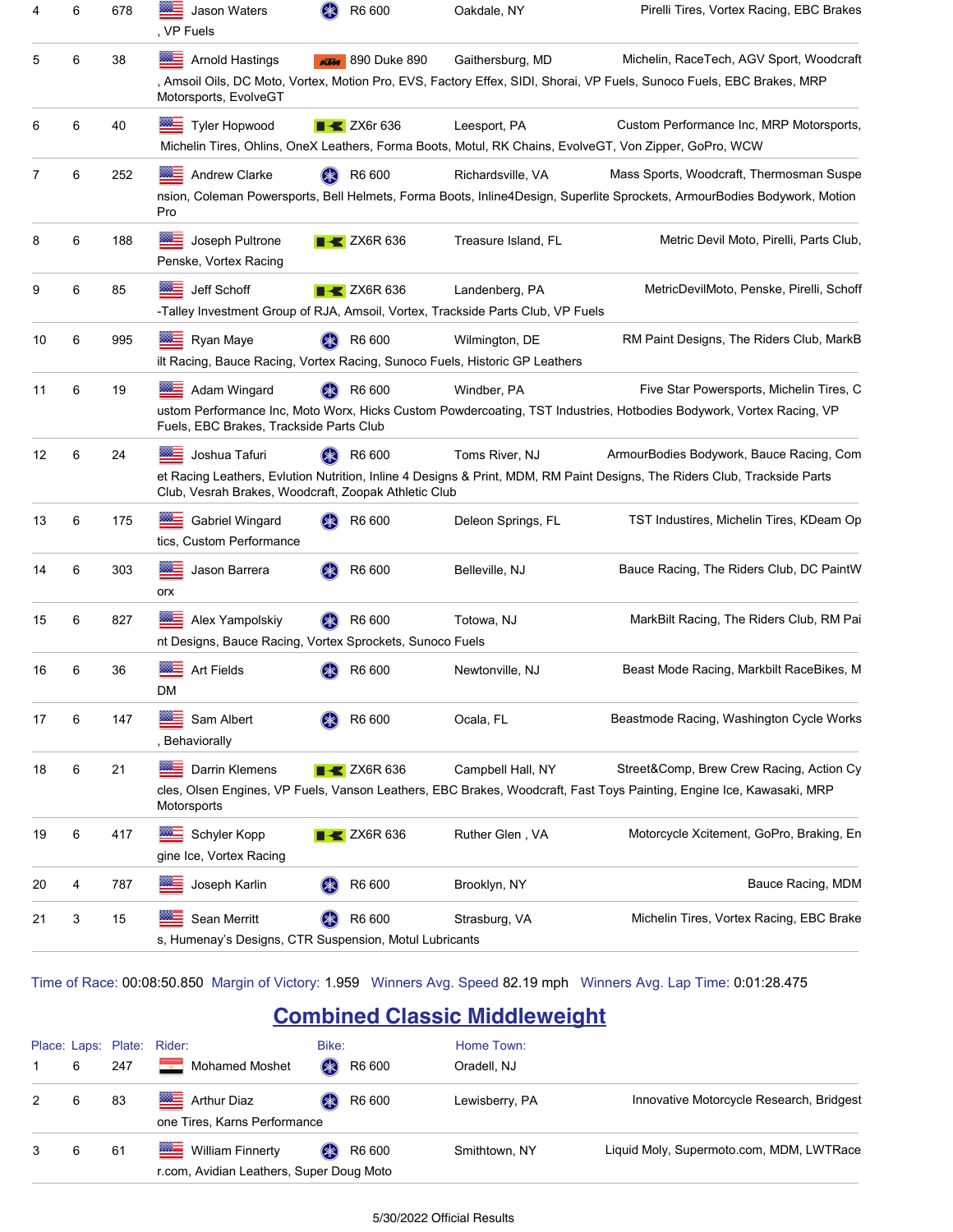| 4  | 6 | 231 | Quentin Mise<br>uels, EBC Brakes, Vortex Racing    | (*     | R6 600          | Niles, OH          | Mize Mobile, Bridgestone Tires, Sunoco F                                                                                                                        |
|----|---|-----|----------------------------------------------------|--------|-----------------|--------------------|-----------------------------------------------------------------------------------------------------------------------------------------------------------------|
| 5. | 6 | 377 | Omar Marti                                         |        | GSX-R 600 600   | Middletown, DE     | Galfer Brakes, Vortex Racing, MDM                                                                                                                               |
| 6  | 6 | 105 | Jim McConville Jr<br>, Michelin Tires, K&N Filters | ≈      | <b>GSXR 600</b> | Weymouth, MA       | Motul Lubricants, Sportbike Tire service                                                                                                                        |
|    | 6 | 710 | Troy Fowlkes<br>Blud Lub.                          | $(* )$ | R6 600          | Joppatowne, MD     | Motorcycle Xcitement, Pirelli Tires, Vor<br>tex Racing, Yoyodyne, Chicken Hawk Racing, Bauce Racing, Yamaha, Woodcraft, Vesrah Brakes, Motion Pro, LS2 Helmets, |
| 8  | 6 | 886 | ▩≣<br>Paul Burns                                   |        | R6 600          | Gaithers Young, MD |                                                                                                                                                                 |

Time of Race: 00:08:17.581 Margin of Victory: 1.425 Winners Avg. Speed 87.69 mph Winners Avg. Lap Time: 0:01:22.9302



All Rights Reserved - Copyright Bitgeist.com Generated 6/1/2022 12:29:51 PM

### Race 2

### **Expert SuperSport Lightweight**

|    |   | Place: Laps: Plate: | Rider:                                                                                  | Bike:                          | Home Town:                                                                                              |                                                                                                                            |
|----|---|---------------------|-----------------------------------------------------------------------------------------|--------------------------------|---------------------------------------------------------------------------------------------------------|----------------------------------------------------------------------------------------------------------------------------|
|    | 6 | 683X                | ▩≘<br>Ryan Jones                                                                        | <b>KTM</b> Duke 790            | Winchester, VA                                                                                          | Ryan Jones Seven West Racing, Gochi Tech                                                                                   |
|    |   |                     | Racing, Bazzaz Racing                                                                   |                                |                                                                                                         | , Pirelli Tires, Ride On Moto, Shoei Helmets, Valley Cycle Center, Woodcraft, Moto-D Racing, KWS Motor Sports, Hustle Hard |
| 2  | 6 | 186                 | <b>Terry Ferguson</b>                                                                   | 660<br>$\overline{a}$          | Yonkers, NY                                                                                             | Vortex, VP Fuels                                                                                                           |
| 3  | 6 | 959                 | <b>Trevor Cece</b><br>ng Racing                                                         | EVO2R 690                      | Long Valley, NJ                                                                                         | Sunoco Fuels, N2 Track Days, Triple Stro                                                                                   |
| 4  | 6 | 6                   | ▩▅<br>Ivan Debord<br>dcraft, Shoei Helmets, Vortex Racing, Mark Bilt, FBES Oil          | sv 650                         | Springfield, NJ                                                                                         | Pirelli Tires, Sigua Motosport, MDM, Woo                                                                                   |
| 5  | 6 | 96                  | Raymond Capozucca aprila RS660 659<br>, MDM                                             |                                | Dupont, PA                                                                                              | Drippin Wet Decals, Trackside Parts Club                                                                                   |
| 6  | 6 | 279                 | Christopher Clark                                                                       | $\blacksquare$ ninja 400 400   | Fairfax, VA                                                                                             | GoPro, Motul Lubricants                                                                                                    |
| 7  | 6 | 89                  | Sean Dougherty<br>LWT Racer, DoughDuc Racing, Pirelli, MDM, Drippin Wet Decals, Aprilia | aprilia <sup>®</sup> RS660 660 | Owings Mills, MD                                                                                        | Ducati Winchester, Ducpond Motorsports,                                                                                    |
| 8  | 6 | 683                 | <b>Travis Park</b>                                                                      | SV650 650                      | Marshall, VA                                                                                            |                                                                                                                            |
| 9  | 6 | 477                 | ▩═<br><b>Robert Crackel</b>                                                             | SV650 650                      | Hummelstown, PA<br>oil Oils, Chicken Hawk Racing, Woodcraft, SIDI, Race Tech, Moto-D Racing, EBC Brakes | Vortex Racing, Pitbull Products, EK, Ams                                                                                   |
| 10 | 6 | 329                 | Marc Aldrich                                                                            | SV 650                         | Chestnut Ridge, NY                                                                                      | Aldrich Knife & Tool                                                                                                       |
| 11 | 6 | 87                  | <b>Daniel Riter</b><br>dgestone Tires, VP Fuels                                         | <b>DS 1000</b>                 | Pikesville, MD                                                                                          | Signature Hardwood, MRP Motorsports, Bri                                                                                   |

Time of Race: 00:08:07.807 Margin of Victory: 12.893 Winners Avg. Speed 89.45 mph Winners Avg. Lap Time: 0:01:21.3012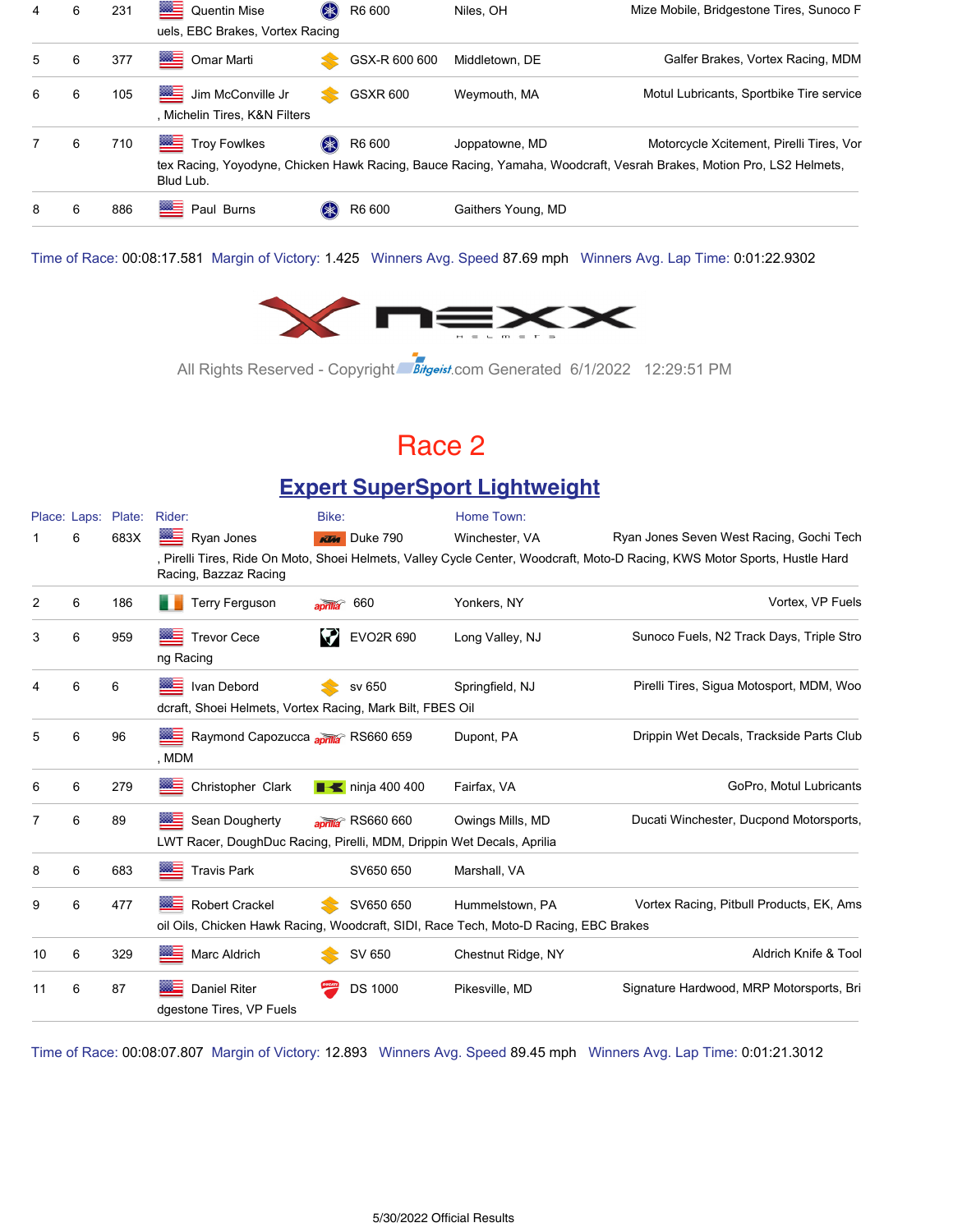#### **Amateur SuperSport Lightweight**

|                |   | Place: Laps: Plate: Rider: |                    | Bike:                            | Home Town:         |
|----------------|---|----------------------------|--------------------|----------------------------------|--------------------|
|                | 6 | 328                        | <b>Brian Waugh</b> | $\blacktriangleright$ ZX636R 636 | Winchester, VA     |
| $2^{\circ}$    | 6 | 114                        | Joseph Katzberg    | <b>KTM</b> Duke 790              | Raleigh, NC        |
| $3^{\circ}$    | 6 | 110                        | Michael Oliver     | $\blacksquare$ Ninja 399         | Elkridge, MD       |
| $\overline{4}$ | 5 | 323                        | Austin Waugh       | 650                              | New Cumberland, PA |

Time of Race: 00:08:47.824 Margin of Victory: 0.006 Winners Avg. Speed 82.66 mph Winners Avg. Lap Time: 0:01:27.9707

|  |  |                            |                      | <b>Expert SuperSport 300</b> |                |
|--|--|----------------------------|----------------------|------------------------------|----------------|
|  |  | Place: Laps: Plate: Rider: |                      | Bike:                        | Home Town:     |
|  |  | -59                        | <b>Ashley Powell</b> | $\blacksquare$ Ninja 300     | Christiana. PA |

Time of Race: 00:09:32.946 Margin of Victory: Winners Avg. Speed 76.15 mph Winners Avg. Lap Time: 0:01:35.491

|    |              |        |                                                                              | <b>Amateur SuperSport 300</b> |                                                                              |                                                                                                                          |
|----|--------------|--------|------------------------------------------------------------------------------|-------------------------------|------------------------------------------------------------------------------|--------------------------------------------------------------------------------------------------------------------------|
|    | Place: Laps: | Plate: | Rider:                                                                       | Bike:                         | Home Town:                                                                   |                                                                                                                          |
|    | 6            | 125    | Alexander Jaquez                                                             | $\blacksquare$ 300            | Upper Marlboro, MD                                                           |                                                                                                                          |
| 2  | 6            | 474    | Hayden J Bliss                                                               | <b>Ninja 300</b>              | Glen Mills, PA                                                               |                                                                                                                          |
| 3  | 6            | 527    | Nicholas Buchanan                                                            | Ninja 300 298                 | Owings Mills, MD                                                             | Galfer Brakes, Advantage-Design.net, Hot                                                                                 |
|    |              |        | Galaxy Plumbing                                                              |                               |                                                                              | bodies Racing, Vortex Racing, Chicken Hawk Racing, RK Chains, Sportbiketrackgear.com, Motion Pro, Antigravity Batteries, |
|    | 6            | 775    | Ashton Bond                                                                  | <b>KTM</b> RC 390             | Stanley, NY                                                                  | CL Enterprises, MJ Dreher Trucking, BRS                                                                                  |
|    |              |        |                                                                              |                               | Racing, Team Hoppy Racing, Bridgestone Tires, KTM Motorcycles, Birkle Racing |                                                                                                                          |
| 5  | 5            | 128    | Morgan Ezell                                                                 | B Solicia 300 296             | Martinsburg, WV                                                              |                                                                                                                          |
| 6  | 5            | 616    | ▩Ξ<br><b>Chris Siarkiewicz</b><br>GoPro                                      | $\blacksquare$ Ninja 300      | Ridgewood, NY                                                                | Misquided Spirits, Lurkshop, Woodcraft,                                                                                  |
|    | 5            | 20     | ▩▬<br>Mark Schweber                                                          | <b>Ninja 300</b>              | Silver Spring, MD                                                            | MotorcycleXcitement, Team Pro Motion, MR                                                                                 |
|    |              |        | P, Bauce Racing, Podium Motorsports, JL62, Sinister Racing, Luigi Motorsport |                               |                                                                              |                                                                                                                          |
| 8  | 5            | 515    | Mark Gibson                                                                  | <b>YZF R3 321</b>             | Columbia, MD                                                                 |                                                                                                                          |
| 9  | 5            | 145    | Christopher Dixon<br>, ArmourBodies Bodywork                                 | <b>KTM</b> RC 390 390         | Boston, MA                                                                   | Woodcraft, Vortex Racing, Hindle Exhaust                                                                                 |
| 10 | 5            | 610    | Max Pagliaroli<br>er Productions, DC PaintWorx                               | $\blacksquare$ Ninja 300      | Bethlehem, PA                                                                | GO! Racing, Rising Sun Cycles, Spellcast                                                                                 |

Time of Race: 00:09:11.289 Margin of Victory: 6.536 Winners Avg. Speed 79.15 mph Winners Avg. Lap Time: 0:01:31.8815



All Rights Reserved - Copyright Bitgeist.com Generated 6/1/2022 12:29:51 PM

### Race 3a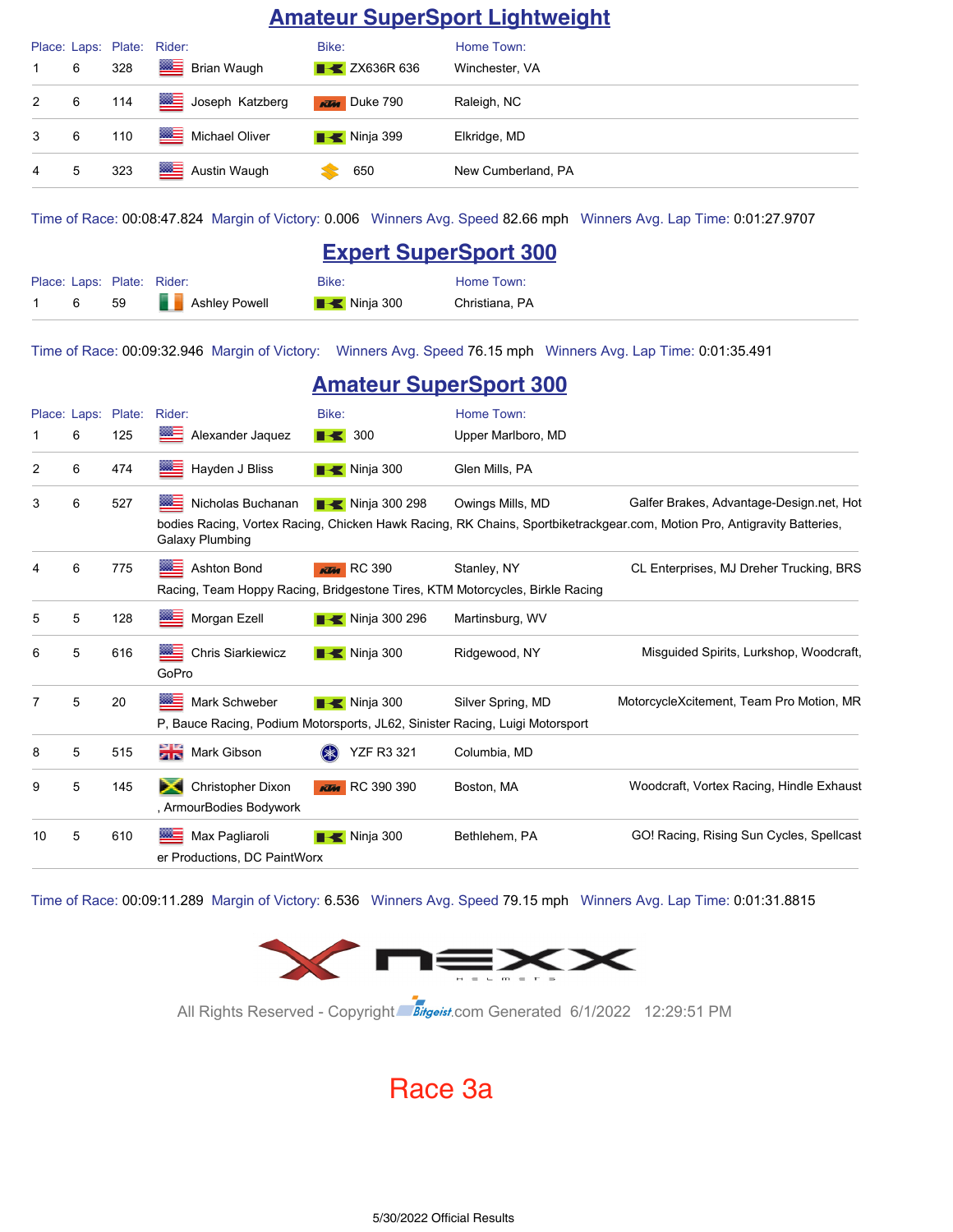### **Amateur SuperSport Unlimited**

|    |   | Place: Laps: Plate: | Rider:                                                             | Bike:                                   | Home Town:       |                                                                                                                                                                                                                                                                               |
|----|---|---------------------|--------------------------------------------------------------------|-----------------------------------------|------------------|-------------------------------------------------------------------------------------------------------------------------------------------------------------------------------------------------------------------------------------------------------------------------------|
| 1  | 6 | 102                 | Shane Thomes                                                       | $(\ggg)$<br>R1 1000                     | Red Lion, PA     | Kings Fitness, Motul Lubricants                                                                                                                                                                                                                                               |
| 2  | 6 | 70                  | Roman Diankin<br>, Auto Geeks, Pit Lane Moto, CR Tech              | R1 999                                  | Owings Mills, MD | Yamaha Blu Cru, Bauce Racing, Trust Auto                                                                                                                                                                                                                                      |
| 3  | 6 | 540                 | ▩≘<br>Nikolay Nikov                                                | R1 999<br>(*)                           | Reisterstown, MD | Auto Geeks, Trust Auto, Niko 54 LLC                                                                                                                                                                                                                                           |
| 4  | 6 | 286                 | Julian Valenzuela<br>Parts Club, Drippin Wet Decals, Kawasaki, MDM | <b>B</b> ZX10 999                       | Mount Kisco, NY  | Moto-D Racing, Pirelli Tires, Trackside                                                                                                                                                                                                                                       |
| 5  | 6 | 716                 | ▩≡<br><b>Timothy Mattes</b>                                        | aprilla RSV4 1000                       | Ottsville, PA    |                                                                                                                                                                                                                                                                               |
| 6  | 6 | 153                 | ▩≘<br>Frank Ricca                                                  | (≱≳)<br>R1 1000                         | Warminster, PA   |                                                                                                                                                                                                                                                                               |
| 7  | 6 | 692                 | ▩≘<br><b>Matt Parks</b>                                            | <b>YZF-R1 998</b><br>(≱≲)               | Annapolis, MD    | <b>Vortex Racing</b>                                                                                                                                                                                                                                                          |
| 8  | 6 | 596                 | ⋙<br>Phelim Kavanagh                                               | $(* )$<br>R6 600                        | New York, NY     |                                                                                                                                                                                                                                                                               |
| 9  | 6 | 858                 | Wellyson De Souza                                                  | $(\ggg)$<br>R1 1000                     | Eden, MD         |                                                                                                                                                                                                                                                                               |
| 10 | 6 | 649X                | Sebastiao Neto<br>odcraft, Moto-D Racing                           | <b>CBR 1000</b>                         | Greenwich, CT    | Reded Racing Team, I.S. Construction, Wo                                                                                                                                                                                                                                      |
| 11 | 6 | 606                 | ⋙<br>Joshua John                                                   | (≱≳)<br>R1 1000                         | Damascus, MD     |                                                                                                                                                                                                                                                                               |
| 12 | 6 | 924                 | ▩≡<br><b>Mihaly Agics</b>                                          | $\blacktriangleright$ 1000              | Fairfield, CT    |                                                                                                                                                                                                                                                                               |
| 13 | 6 | 585                 | ▩▬<br>Serge Zonn                                                   | R1 1000<br>(≱≲)                         | Roselle Park, NJ |                                                                                                                                                                                                                                                                               |
| 14 | 6 | 315                 | Jay Gray<br>es LLC                                                 | <b>EXAMPLE 2X10RR 1000</b>              | blountville, TN  | Banxx Logistics LLC, J3 Transport Servic                                                                                                                                                                                                                                      |
| 15 | 6 | 918                 | ▩▅<br>Michael Stegman                                              | R <sub>1</sub> M <sub>999</sub><br>(≱≲) | Chambersburg, PA |                                                                                                                                                                                                                                                                               |
| 16 | 6 | 280                 | Jace Summer                                                        | $\bigodot$<br>s1000RR 999               | Woodbridge, VA   | Hell Yeah Racing, RnR Cycles, Motul Lubr<br>icants, Woodcraft, Evolve GT Track Days, Engine Ice, Custom Performance, Michelin Tires, GoPro, Bellissimoto, Cyber QRT,<br>Tynes Automotive, GDC Contractors, CBR Media Group LLC, Double Wood Farms, Stacey Bixler, Jace Summer |
| 17 | 2 | 839                 | Derek Dixon                                                        | R1 1000                                 | Baltimore, MD    |                                                                                                                                                                                                                                                                               |
| 18 | 2 | 379                 | Joe McCutcheon                                                     | S1000rr 1000                            | Bear, DE         |                                                                                                                                                                                                                                                                               |
| 19 | 2 | 74X                 | <b>Colin Steele</b>                                                | <b>CBR 1000</b>                         | Liverpool, UK    |                                                                                                                                                                                                                                                                               |
| 20 | 1 | 49                  | Nigel Kinton                                                       | <b>GSXR 1000</b>                        | Derby, NWL       |                                                                                                                                                                                                                                                                               |

Time of Race: 00:07:45.745 Margin of Victory: 7.021 Winners Avg. Speed 93.68 mph Winners Avg. Lap Time: 0:01:17.6242

### **Expert SuperSport Unlimited**

| Place: Laps: Plate: |   |     | Rider:                                                                                              | Bike:                                                                                                                        | Home Town:      |                                                                                                                      |  |  |  |  |
|---------------------|---|-----|-----------------------------------------------------------------------------------------------------|------------------------------------------------------------------------------------------------------------------------------|-----------------|----------------------------------------------------------------------------------------------------------------------|--|--|--|--|
|                     | 6 | 37  | Stefano Mesa                                                                                        | $\blacktriangleright$ ZX10R 1000                                                                                             | Boca Raton, FL  | Pirelli Tires, K-Tech Suspension, Thermo                                                                             |  |  |  |  |
|                     |   |     | Motorsports, Core Moto, Drippin Wet Decals, KYT, Kawasaki, Opie Caylor Motorsports, HHR Performance |                                                                                                                              |                 | sman Suspension, KWS Motor Sports, SBS Brakes, Orient Express, Liquimoly, Evo Technology, One-X Custom Suits, Graves |  |  |  |  |
| $\mathcal{P}$       | 6 | 723 | <b>EXAMPLE Frankie Babuska Jr T-C</b> ZX10R 1000                                                    |                                                                                                                              | Pelham, NY      | Babuska Racing, New York Power Sports, A                                                                             |  |  |  |  |
|                     |   |     |                                                                                                     | rai Helmets, Zero Gravity, Pirelli Tires, Drippin Wet Decals, Vortex, Orient Express, Maxima Lubricants, Chicken Hawk Racing |                 |                                                                                                                      |  |  |  |  |
| 3                   | 6 |     | <b>Antal Halasz</b>                                                                                 | <b>GSXR 1000</b>                                                                                                             | New Windsor, NY | Spring Scaffolding, Vortex Racing, GoPro                                                                             |  |  |  |  |
|                     |   |     | , Hotbodies Bodywork, Pitbull Products, Shoei Helmets, TPM, Vesrah Brakes, Cycle Gear, AlpineStars  |                                                                                                                              |                 |                                                                                                                      |  |  |  |  |
| 4                   | 6 | 259 | <b>Brandon Barker</b>                                                                               | $\blacktriangleright$ ZX10R 1000                                                                                             | Blackwood, NJ   | Pirelli Tires, Metric Devil Moto, Donny                                                                              |  |  |  |  |
|                     |   |     | <b>Kelly Motorsports</b>                                                                            |                                                                                                                              |                 |                                                                                                                      |  |  |  |  |
| 5                   | 6 | 65  | Giorgi Giorgadze                                                                                    | <b>YZF R1 1000</b><br>$(\divideontimes)$                                                                                     | Mahopac, NY     | HAYDEN Bldg Maintenance, Moto.D.Racing,                                                                              |  |  |  |  |
|                     |   |     |                                                                                                     |                                                                                                                              |                 | Yamaha, LANA, Pirelli Tires, MDM, Trackside Parts Club, MarkBilt Racing, Arai Helmets, SBS Brakes, Ohlins            |  |  |  |  |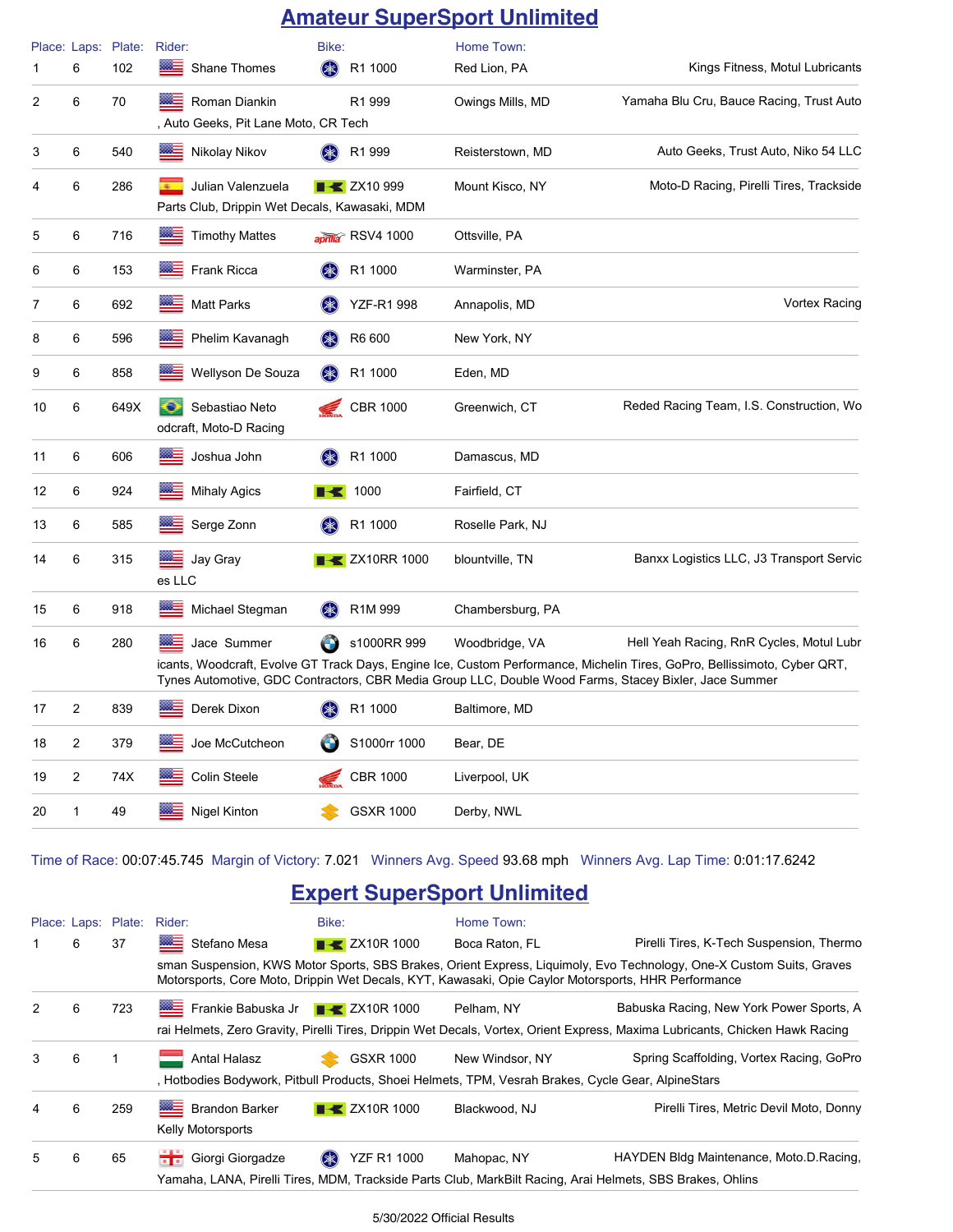| 6  | 6 | 342 | <b>Bailey Cox</b>                                                         | (米)<br>R1 1000             | Martinsburg, WV                                                                                                        | Coxracen, Luigi Motorsports, MRP Motorsp                                                                                                                        |
|----|---|-----|---------------------------------------------------------------------------|----------------------------|------------------------------------------------------------------------------------------------------------------------|-----------------------------------------------------------------------------------------------------------------------------------------------------------------|
| 7  | 6 | 724 | orts, Suomy Helmets, Ogio<br><b>Brian Grasso</b>                          | R1 1000                    | Broad Run, VA                                                                                                          | Hell Yeah Racing, RnR Cycles, Woodcraft                                                                                                                         |
|    |   |     | LLC, Grasso Construction, KLG Enterprise LLC                              |                            |                                                                                                                        | Technologies, Bellissimoto, Double Wood Farms, Cyber QRT, GDC Contractors Inc., Tynes Automotive, CBR Media Group                                               |
| 8  | 6 | 148 | Carlos Rossi<br>o                                                         | R1 1000                    | Long Branch, NJ                                                                                                        | The Riders Club                                                                                                                                                 |
| 9  | 6 | 142 | Antonio Rodriguez                                                         | <b>EXAMPLE 2X10RR 1000</b> | Edgewood, MD<br>, Bell Helmets, VP Fuels, Trackside Parts Club, MRP Motorsports, ArmourBodies Bodywork, Hindle Exhaust | Michelin Tires, Vortex Racing, Woodcraft                                                                                                                        |
| 10 | 6 | 298 | Ned Brown                                                                 | R1 1000                    | Virginia Beach, VA                                                                                                     | Crosslin Racing, Bridgestone Tires, Esca                                                                                                                        |
|    |   |     | Stickboy Racing, Apex Photo                                               |                            |                                                                                                                        | pe Blowdry Bar, EBC Brakes, Yamaha, Hazardous Racing Apparel, Trackside Parts Club, IoneMoto, N2/Escape Racing,                                                 |
| 11 | 6 | 221 | <b>Justin Clark</b>                                                       | R1 1000                    | Paramus, NJ                                                                                                            | Bauce Racing, Washington Cycle Works, In                                                                                                                        |
|    |   |     | Leathers, Vesrah Brakes                                                   |                            |                                                                                                                        | line4Designs, Hazardous Racing Apparel, Motul Lubricants, Vortex Racing, GoPro, Woodcraft, The Riders Club, Historic GP                                         |
| 12 | 6 | 44  | Anthony Sabbatino                                                         | R1 1000<br>( <b>*</b>      | Centereach, NY                                                                                                         | Bauce Racing, Shoei Helmets, Motul Lubri                                                                                                                        |
|    |   |     | cants, N2 Track Days, EBC Brakes, Engine Ice, GoPro, Spy Optics           |                            |                                                                                                                        |                                                                                                                                                                 |
| 13 | 6 | 625 | <b>Thomas Hind</b><br>DevilMoto. Trackside Parts Club                     | R1 1000                    | Rockaway, NJ                                                                                                           | Bauce Racing, Motorcycle Madness, Metric                                                                                                                        |
| 14 | 6 | 291 | Stephen Hoffman                                                           | S1000RR 1000<br>O          | Waldorf, MD                                                                                                            | BMW, Woodcraft, MRP Motorsports, KWS Mot<br>orsports, RnR Cycles, VP Fuels, Scorpion Helmets, Full Spectrum Battery, Michelin Tires, Custom Performance         |
| 15 | 6 | 48  | Camron Meredith                                                           | R1 1000                    | Fairfax Station, VA                                                                                                    |                                                                                                                                                                 |
| 16 | 6 | 903 | Carleton Washington                                                       | R1 1000                    | Townsend, DE                                                                                                           |                                                                                                                                                                 |
| 17 | 6 | 71  | Jeff Holton                                                               | <b>GSXR 1000</b>           | Hurlburt Field, FL                                                                                                     |                                                                                                                                                                 |
| 18 | 6 | 112 | Thomas Delegram<br>cycles                                                 | R1 1000                    | West Finley, PA                                                                                                        | Metric Devil Moto, Barnes Brothers Motor                                                                                                                        |
| 19 | 6 | 12  | <b>Clinton Nawara</b>                                                     | S1000RR 1000               | Damascus, MD                                                                                                           | Tesla Electric Co. LLC, Dunlop                                                                                                                                  |
| 20 | 6 | 514 | Jonathon Mahler                                                           | <b>ZX10R1000</b>           | Woodbridge, VA                                                                                                         |                                                                                                                                                                 |
| 21 | 6 | 988 | <b>Michael Riley</b>                                                      | R1 1000                    | Fort Washington, MD                                                                                                    |                                                                                                                                                                 |
| 22 | 6 | 953 | Fernando Ceballos                                                         | gsxr 1000                  | Bergenfield, NJ                                                                                                        | The Riders Club, Pirelli Tires, Ohlins,                                                                                                                         |
|    |   |     | Vortex Racing, Chicken Hawk Racing, Motul Lubricants, Woodcraft, VP Fuels |                            |                                                                                                                        | Bauce Racing, Suzuki, MDM, AGV Sport, AlpineStars, Vesrah Brakes, Trackside Parts Club, Race Tech, Motul Lubricants,                                            |
| 23 | 5 | 20  | Yevgeniy Maystrovoy                                                       | $(\ggg)$<br>R1 1000        | Fishers, IN                                                                                                            |                                                                                                                                                                 |
| 24 | 2 | 45  | Mark Heckles                                                              | R1 1000                    | Bedford, NY                                                                                                            | Dunlop, Trackside Parts Club, Arai Helme<br>ts, SBS Brakes, Drippin Wet Decals, DC Paintworx, K-Tech, Woodcraft, Forma Boots, Core Moto, Crossroad Power Sports |

#20 one lap penalty jump start no show for meatball

Time of Race: 00:07:22.722 Margin of Victory: 1.657 Winners Avg. Speed 98.55 mph Winners Avg. Lap Time: 0:01:13.787



All Rights Reserved - Copyright Bitgeist.com Generated 6/1/2022 12:29:51 PM

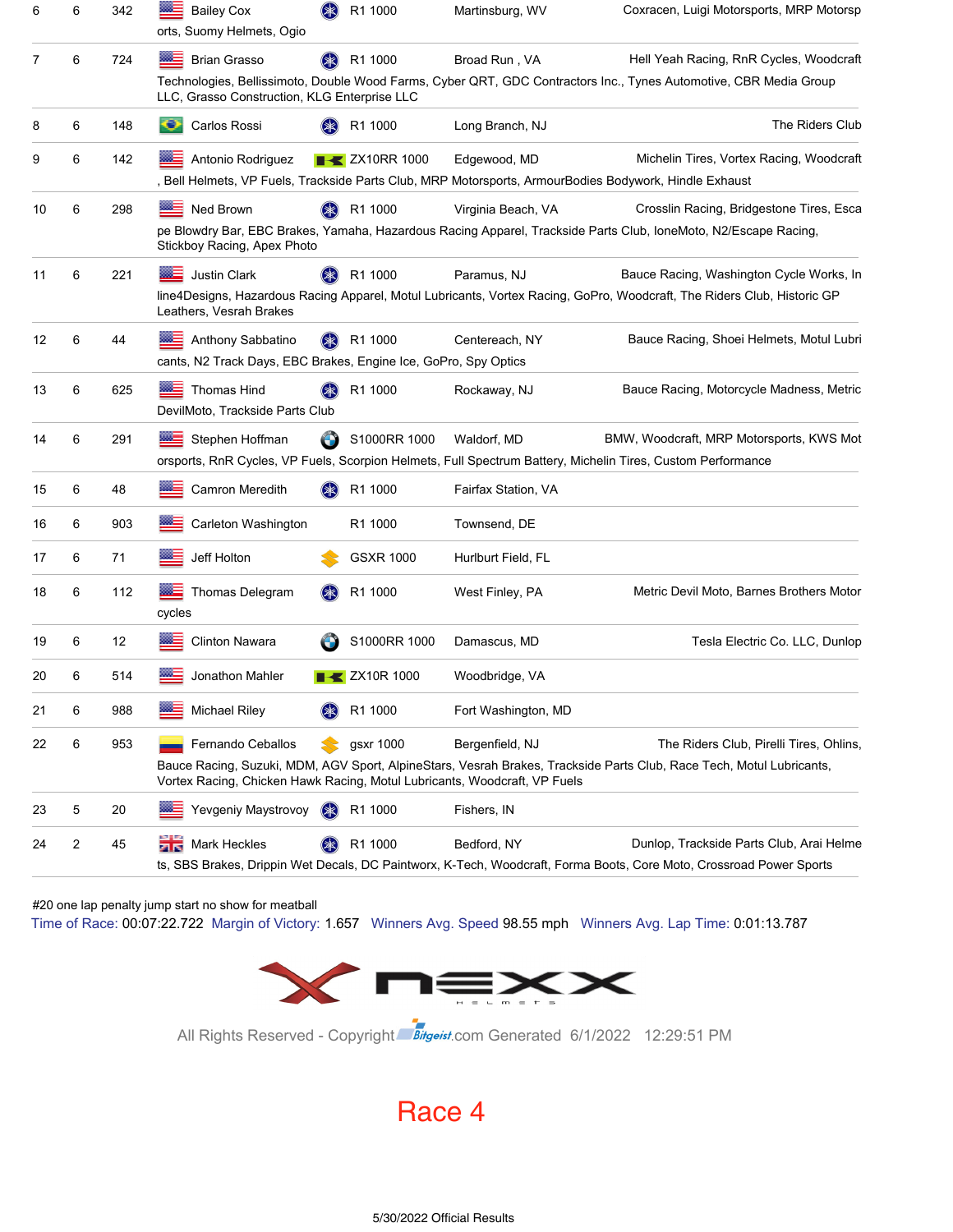### **Amateur SuperSport Middleweight**

| 1  | 6 | Place: Laps: Plate:<br>687 | Rider:<br>▩∃<br>David Robbins                                                           | Bike:<br>V         | Daytona R 675                  | Home Town:<br>DuBois, PA |                                          |
|----|---|----------------------------|-----------------------------------------------------------------------------------------|--------------------|--------------------------------|--------------------------|------------------------------------------|
| 2  | 6 | 94                         | Munis Saiyed<br>raft, Vortex Racing                                                     | $(* )$             | <b>YZF 600</b>                 | Secaucus, NJ             | RM Paint Designs, MarkBilt Racing, Woodc |
| 3  | 6 | 714                        | David Zaka                                                                              | (≱≲)               | R6 600                         | Hanover, MD              | <b>Vortex Racing</b>                     |
| 4  | 6 | 901                        | Michael Prichinello                                                                     | $(\divideontimes)$ | <b>YZF-R6 600</b>              | Brooklyn, NY             | Classic Car Club, Gyeon                  |
| 5  | 6 | 275                        | Matthew Pudlo<br>Metric Devil Moto, N2 Track Days, Trackside Parts Club                 |                    | R6 600                         | Lebanon, PA              | EBC Brakes, Vortex Racing, Bauce Racing, |
| 6  | 6 | 306                        | ▩∃<br>Kevin Khan<br>Vesrah                                                              |                    | R6 600                         | Livingston, TX           | Apex Pro Photography, Yamaha, VP Fuels,  |
| 7  | 6 | 363                        | Mark Shaia<br>▩▬                                                                        |                    | R6 600                         | Mechanicsville, VA       |                                          |
| 8  | 6 | 42                         | Nikolay Zakharyan<br>lay LLC, Thermosman Suspension, Bauce Racing, Trackside Parts Club |                    | R6 600                         | Westminster, MD          | Trust Auto, Auto Geeks, 321 Ignition, Ko |
| 9  | 6 | 307                        | <b>Stephan Dowless</b>                                                                  |                    | R6 600                         | Gaithersburg, MD         |                                          |
| 10 | 6 | 22                         | Robert Bien<br>BC Brakes, Bauce Racing                                                  | $(\divideontimes)$ | R6 600                         | Linden, NJ               | Washington Cycle Works, Vortex Racing, E |
| 11 | 6 | 333                        | œ.<br>Jeremy Beach                                                                      |                    | Zx6r 636                       | Bunker Hill, WV          |                                          |
| 12 | 6 | 987                        | Mateusz Swiatek                                                                         | $(* )$             | R6 600                         | Clifton, NJ              |                                          |
| 13 | 6 | 176                        | Nicolai Greco<br>Brakes, Triple Strong Racing                                           | $(\ast)$           | R6 600                         | Atlantic Highlands, NJ   | Trackside Parts Club, Vortex Racing, EBC |
| 14 | 6 | 179                        | Laszlo Bartha                                                                           |                    | <b>EXT</b> ZX636 636           | Woodbridge, VA           | LORANDKA INC.                            |
| 15 | 6 | 177                        | Nicholas Reynolds                                                                       |                    | <b>GSXR 600</b>                | Springfield, VA          |                                          |
| 16 | 6 | 377                        | œ≡<br>Omar Marti                                                                        |                    | GSX-R 600 600                  | Middletown, DE           | Galfer Brakes, Vortex Racing, MDM        |
| 17 | 6 | 429                        | Kevin Coles                                                                             |                    | R6 600                         | York Haven, PA           |                                          |
| 18 | 6 | 505                        | Cornell Johnson                                                                         |                    | Not Provided                   | Germantown, MD           |                                          |
| 19 | 6 | 428                        | Alex Mackel                                                                             |                    | Not Provided                   | Silver Spring, MD        |                                          |
| 20 | 6 | 627                        | Matthew Thomas                                                                          | (*                 | R6 600                         | Millersburg, PA          |                                          |
| 21 | 6 | 72                         | Jason Burns<br><b>BBC</b>                                                               |                    | $\blacktriangleright$ ZX6R 636 | Fayetteville, NC         |                                          |
| 22 | 6 | 876                        | Lloyd Palmer<br>Gear, EBC Brakes                                                        | (≱≲)               | R6 600                         | Mendon, MA               | Woodcraft, ArmourBodies Bodywork, Cycle  |
| 23 | 5 | 773                        | Shannon Dowell<br>æ.                                                                    |                    | <b>GSXR 600</b>                | Woodbridge, VA           |                                          |
| 24 | 4 | 973                        | <b>RGS</b><br>Nicholas Narh                                                             |                    | ZX-6R 636                      | New York, NY             |                                          |
| 25 | 1 | 110                        | ▩▅<br>Michael Oliver                                                                    |                    | <b>GSXR 599</b>                | Elkridge, MD             |                                          |
| DQ | 6 | 596                        | Phelim Kavanagh                                                                         | $(* )$             | R6 600                         | New York, NY             |                                          |
| DQ | 6 | 821                        | Kelvin Pimentel<br>acing, Trackside Parts Club, The Riders Club                         | (米)                | R6 600                         | Paterson, NJ             | Astoa Racing, BRP Racing Garage, Bauce R |

Time of Race: 00:08:00.800 Margin of Victory: 2.595 Winners Avg. Speed 90.75 mph Winners Avg. Lap Time: 0:01:20.1333 596 & 821both DQ for illegal Air filters.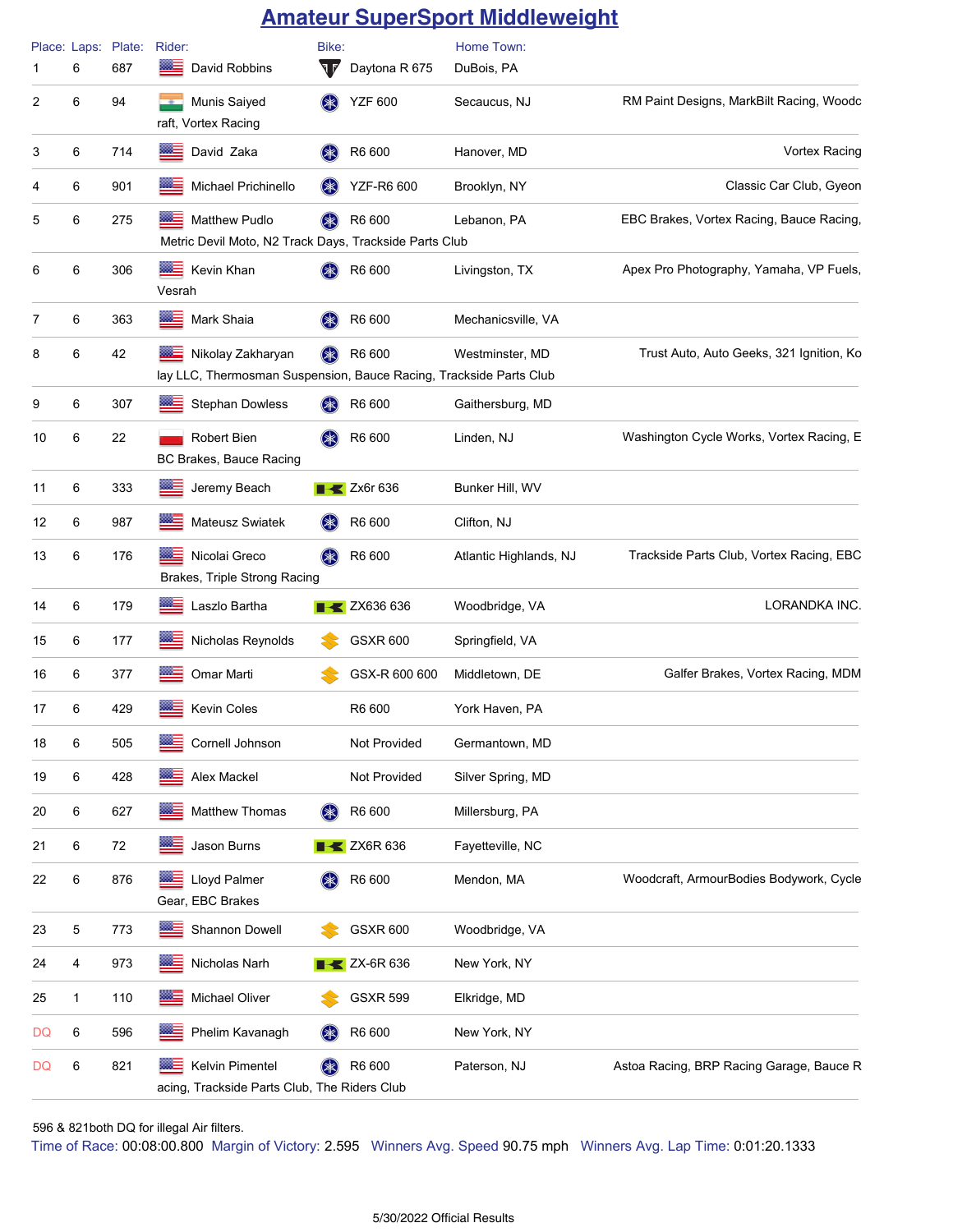

All Rights Reserved - Copyright Bitgeist.com Generated 6/1/2022 12:29:51 PM

### Race 5

### **Expert SuperSport Middleweight**

|    |   | Place: Laps: Plate: Rider: |                                                                                                        | Bike:                          | Home Town:          |                                                                                                                           |
|----|---|----------------------------|--------------------------------------------------------------------------------------------------------|--------------------------------|---------------------|---------------------------------------------------------------------------------------------------------------------------|
|    | 6 | 37                         | Stefano Mesa                                                                                           | $\blacksquare$ 600             | Boca Raton, FL      | Pirelli Tires, K-Tech Suspension, Thermo                                                                                  |
|    |   |                            | Motorsports, Core Moto, Drippin Wet Decals, KYT, Kawasaki, Opie Caylor Motorsports, HHR Performance    |                                |                     | sman Suspension, KWS Motor Sports, SBS Brakes, Orient Express, Liquimoly, Evo Technology, One-X Custom Suits, Graves      |
| 2  | 6 | 108                        | <b>Tommy Wilson</b>                                                                                    | R6 600                         | Manassas, VA        | BonnaVedda Productions, Pirelli Tires, V                                                                                  |
|    |   |                            | P Fuels, Vortex Racing, DK Motorsports, Coleman Powersports, BMW                                       |                                |                     |                                                                                                                           |
| 3  | 6 | 182                        | Dorsey Birch                                                                                           | R6 600                         | Phila, PA           | Birch Racing/IOE, ProTech Industries, Wi                                                                                  |
|    |   |                            | Swift fit, Vortex Racing, Motion Pro, ArmourBodies Bodywork, Yamaha Blu Cru, Woodcraft, Galfer Brakes  |                                |                     | nner Airport Parking, Nowmas Collision Repair, Cottman Check Cashing, EvolveGT, Drippin Wet Decals, N2 Track Days, MDM,   |
| 4  | 6 | 444                        | Alexander Barrera                                                                                      | R1 1000                        | Paterson, NJ        | MDM, The Riders Club, Pirelli Tires                                                                                       |
| 5  | 6 | 521                        | Gary Yancoskie                                                                                         | $\blacktriangleright$ ZX6R 636 | Perryopolis, PA     | Mosites Motorsports, Historic GP Race Le                                                                                  |
|    |   |                            | athers, Pirelli Tires, Vortex Racing, Adventure Depot, KYT Helmets, Karns Performance                  |                                |                     |                                                                                                                           |
| 6  | 6 | 678                        | Jason Waters<br>, VP Fuels                                                                             | R6 600                         | Oakdale, NY         | Pirelli Tires, Vortex Racing, EBC Brakes                                                                                  |
| 7  | 6 | 760                        | <b>Timothy Wilson</b>                                                                                  | $\triangleright$ ZX6R 636      | Fawn Grove, PA      | Karns Performance, Vortex, Bell Helmets,                                                                                  |
|    |   |                            | Decals, Kawasaki                                                                                       |                                |                     | N2 Track Days, IMS Products, MRP Motorsports, Factory Effex, Pit Posse, GoPro, Engine Ice, Sichert Engraving, Drippin Wet |
| 8  | 6 | 85                         | Jeff Schoff<br>⋙≕                                                                                      | $\blacktriangleright$ ZX6R 636 | Landenberg, PA      | MetricDevilMoto, Penske, Pirelli, Schoff                                                                                  |
|    |   |                            | -Talley Investment Group of RJA, Amsoil, Vortex, Trackside Parts Club, VP Fuels                        |                                |                     |                                                                                                                           |
| 9  | 6 | 652                        | Jay Stiglianese                                                                                        | R6 600                         | Ringwood, NJ        | Mark Biltz, Trackside Parts, Vortex, Ame                                                                                  |
|    |   |                            | ricold Inc, Pirelli Tires, Bauce Racing, Trackside Parts Club                                          |                                |                     |                                                                                                                           |
| 10 | 6 | 188                        | Joseph Pultrone<br>Penske, Vortex Racing                                                               | $\blacktriangleright$ ZX6R 636 | Treasure Island, FL | Metric Devil Moto, Pirelli, Parts Club,                                                                                   |
| 11 | 6 | 40                         | <b>Tyler Hopwood</b>                                                                                   | $\triangleright$ ZX6r 636      | Leesport, PA        | Custom Performance Inc, MRP Motorsports,                                                                                  |
|    |   |                            | Michelin Tires, Ohlins, OneX Leathers, Forma Boots, Motul, RK Chains, EvolveGT, Von Zipper, GoPro, WCW |                                |                     |                                                                                                                           |
| 12 | 6 | 38                         | <b>Arnold Hastings</b>                                                                                 | $\blacktriangleright$ ZX6R 636 | Gaithersburg, MD    | Michelin, RaceTech, AGV Sport, Woodcraft                                                                                  |
|    |   |                            | Motorsports, EvolveGT                                                                                  |                                |                     | , Amsoil Oils, DC Moto, Vortex, Motion Pro, EVS, Factory Effex, SIDI, Shorai, VP Fuels, Sunoco Fuels, EBC Brakes, MRP     |
| 13 | 6 | 907                        | Darroch Malone                                                                                         | $\blacktriangleright$ ZX6R 636 | Chambersburg, PA    |                                                                                                                           |
| 14 | 6 | 422                        | Glenn Jazikoff Jr<br>Mechanical, The Riders Club                                                       | 600                            | Toms River, NJ      | Bauce Racing, Trackside Parts Club, Apex                                                                                  |
| 15 | 6 | 19                         | ma –<br>Adam Wingard                                                                                   | R6 600                         | Windber, PA         | Five Star Powersports, Michelin Tires, C                                                                                  |
|    |   |                            | Fuels, EBC Brakes, Trackside Parts Club                                                                |                                |                     | ustom Performance Inc, Moto Worx, Hicks Custom Powdercoating, TST Industries, Hotbodies Bodywork, Vortex Racing, VP       |
| 16 | 6 | 252                        | Andrew Clarke                                                                                          | R6 600                         | Richardsville, VA   | Mass Sports, Woodcraft, Thermosman Suspe                                                                                  |
|    |   |                            | Pro                                                                                                    |                                |                     | nsion, Coleman Powersports, Bell Helmets, Forma Boots, Inline4Design, Superlite Sprockets, ArmourBodies Bodywork, Motion  |
| 17 | 6 | 14                         | ⅏<br><b>Rick Beggs</b>                                                                                 | $\blacktriangleright$ ZX6R 636 | Sterling, VA        | VP Lubricants, EBC Brakes, Podium Motors                                                                                  |
|    |   |                            | ports, Lextek, Evans Cooling, RnR Cycles, Tucker, Arai Helmets, Brands That Shine, Pirelli Tires       |                                |                     |                                                                                                                           |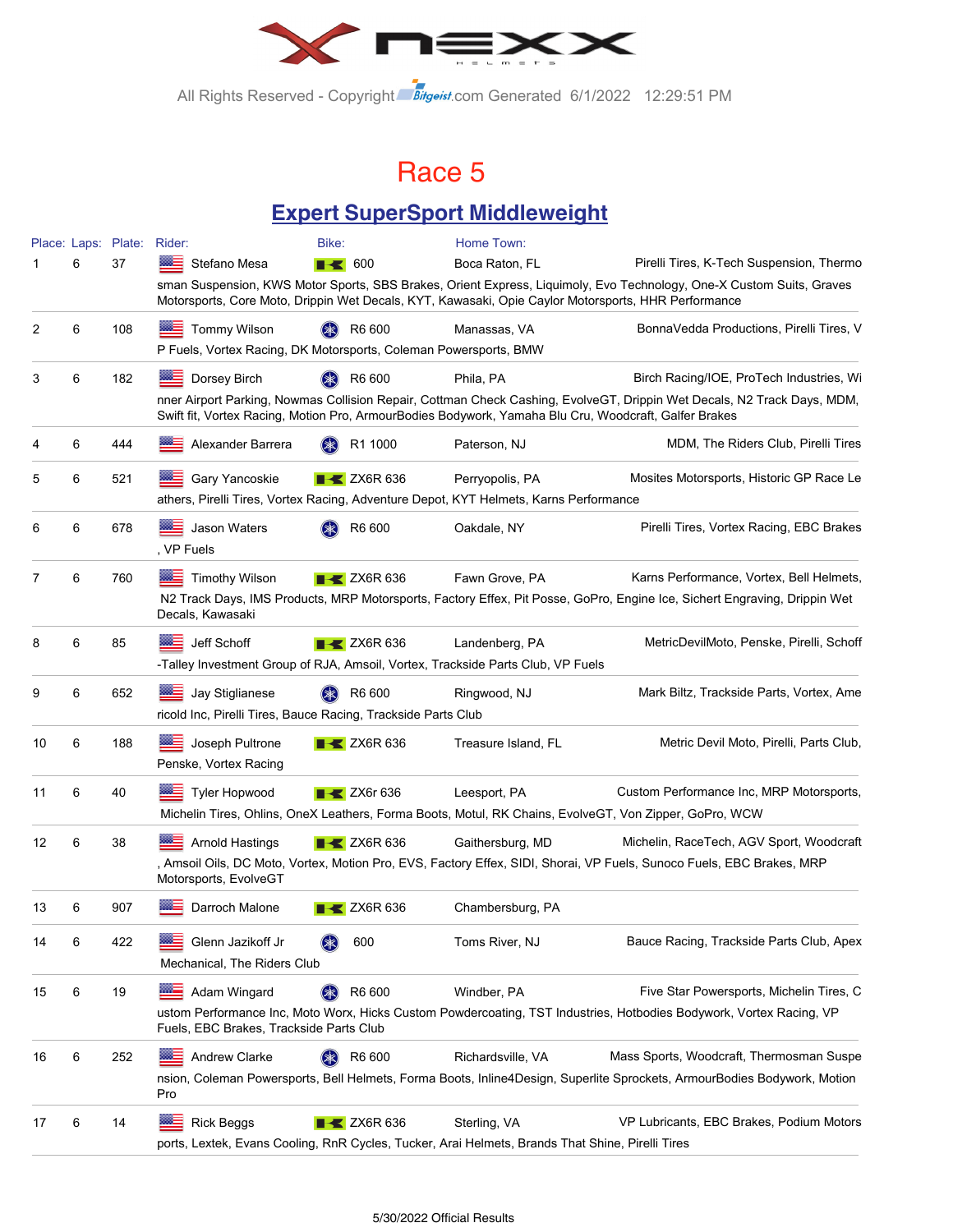| 18 | 6                       | 391 | David Anderson<br>8880<br>rmance, RnR Cycles, Absolute Signs                                     | <b>GSXR 600</b>                | Fredericksburg, VA                                                                                                    | Integrated Sports Medicine, Torres Perfo                                                                                                                                                                                                                                            |
|----|-------------------------|-----|--------------------------------------------------------------------------------------------------|--------------------------------|-----------------------------------------------------------------------------------------------------------------------|-------------------------------------------------------------------------------------------------------------------------------------------------------------------------------------------------------------------------------------------------------------------------------------|
| 19 | 6                       | 110 | Justin Riley<br>g                                                                                | R6 600                         | Kings Mountain, NC                                                                                                    | Bauce Racing, Wolff Racing, Vortex Racin                                                                                                                                                                                                                                            |
| 20 | 6                       | 148 | o<br>Carlos Rossi                                                                                | r6 600                         | Long Branch, NJ                                                                                                       | The Riders Club                                                                                                                                                                                                                                                                     |
| 21 | 6                       | 35  | Artur Gawkowski<br>Fuels                                                                         | R6 600<br>(≱≲)                 | Westfield, NJ                                                                                                         | Washington Cycle Works, Polish Mafia Rac<br>ing, RM Paint Designs, Yamaha, EBC Brakes, Trackside Parts Club, Vortex Racing, Bauce Racing, Heroic Leathers, Sunoco                                                                                                                   |
| 22 | 6                       | 330 | <b>Zoltan Nemes</b>                                                                              | <b>GSXR 600</b>                | New Brunswick, NJ<br>uzuki, Woodcraft, VP Fuels, Vortex Racing, MRP Motorsports, ArmourBodies Bodywork                | EBC Brakes, Engine Ice, Pirelli Tires, S                                                                                                                                                                                                                                            |
| 23 | 6                       | 208 | Zachary Herdt                                                                                    | R6 600                         | Stafford, VA                                                                                                          | <b>Bauce Racing</b>                                                                                                                                                                                                                                                                 |
| 24 | 6                       | 400 | Jeff Gochenour<br>idson/Buell, Dunlop, AGV Sport, Sharkskinz, Vortex, VP Fuels                   | $\blacktriangleright$ ZX6R 636 | Winchester, VA                                                                                                        | Gochi Tech Racing, Winchester Harley Dav                                                                                                                                                                                                                                            |
| 25 | 6                       | 36  | Art Fields<br>DM                                                                                 | R6 600                         | Newtonville, NJ                                                                                                       | Beast Mode Racing, Markbilt RaceBikes, M                                                                                                                                                                                                                                            |
| 26 | 6                       | 147 | Sam Albert<br>, Behaviorally                                                                     | R6 600                         | Ocala, FL                                                                                                             | Beastmode Racing, Washington Cycle Works                                                                                                                                                                                                                                            |
| 27 | 4                       | 175 | Gabriel Wingard<br>tics, Custom Performance                                                      | R6 600                         | Deleon Springs, FL                                                                                                    | TST Industires, Michelin Tires, KDeam Op                                                                                                                                                                                                                                            |
| 28 | 4                       | 583 | Ж<br>Melvin McKellar<br>Bilt Racing, N2 Track Days, Vortex Racing, Bamboo Grill, Heroic Leathers | (≱3<br>R6 600                  | Mount Holly, NJ                                                                                                       | OneLoveRoadRacing, The Riders Club, Mark                                                                                                                                                                                                                                            |
| 29 | 4                       | 28  | Patrick Ryan<br>Tires, Engine Ice                                                                | $\blacktriangleright$ ZX6R 636 | Sloatsburg, NY                                                                                                        | Brew Crew Racing, Street & Comp, Pirelli                                                                                                                                                                                                                                            |
| 30 | 3                       | 827 | Alex Yampolskiy<br>nt Designs, Bauce Racing, Vortex Sprockets, Sunoco Fuels                      | (≱≳)<br>R6 600                 | Totowa, NJ                                                                                                            | MarkBilt Racing, The Riders Club, RM Pai                                                                                                                                                                                                                                            |
| 31 | 3                       | 430 | Zachariah Panneton<br>uomy Helmets, Go Pro, Vortex Racing                                        | R6 600<br>(※)                  | Sykesville, MD                                                                                                        | N2 Track Days, Engine Ice, Von Zipper, S                                                                                                                                                                                                                                            |
| 32 | 2                       | 1   | Antal Halasz                                                                                     | (米)<br>R6 600                  | New Windsor, NY<br>, Hotbodies Bodywork, Pitbull Products, Shoei Helmets, TPM, Vesrah Brakes, Cycle Gear, AlpineStars | Spring Scaffolding, Vortex Racing, GoPro                                                                                                                                                                                                                                            |
| 33 | 2                       | 62  | Jason Gibbens<br>▩≘                                                                              | $\blacktriangleright$ ZX6R 636 | Moorefield, WV                                                                                                        | RnR Cycles, VP Lubricants, Tucker, Maaco<br>of Sterling, Pirelli Tires, Podium Motorsports, Lextek, D.I.D., EBC Brakes, K-Tech Suspension, Full Spectrum Batteries, JT<br>Sprockets, ArmourBodies Bodywork, RS Taichi Leathers, Moto Liberty, Arai Helmets, Evans Cooling, Lap King |
| 34 | $\overline{\mathbf{c}}$ | 24  | Joshua Tafuri<br>Club, Vesrah Brakes, Woodcraft, Zoopak Athletic Club                            | R6 600<br>(*)                  | Toms River, NJ                                                                                                        | ArmourBodies Bodywork, Bauce Racing, Com<br>et Racing Leathers, Evlution Nutrition, Inline 4 Designs & Print, MDM, RM Paint Designs, The Riders Club, Trackside Parts                                                                                                               |

Red Flag Race

Time of Race: Margin of Victory: 1.235 Winners Avg. Speed ? mph Winners Avg. Lap Time: 0:00:00



All Rights Reserved - Copyright Bitgeist.com Generated 6/1/2022 12:29:51 PM

### Race 6a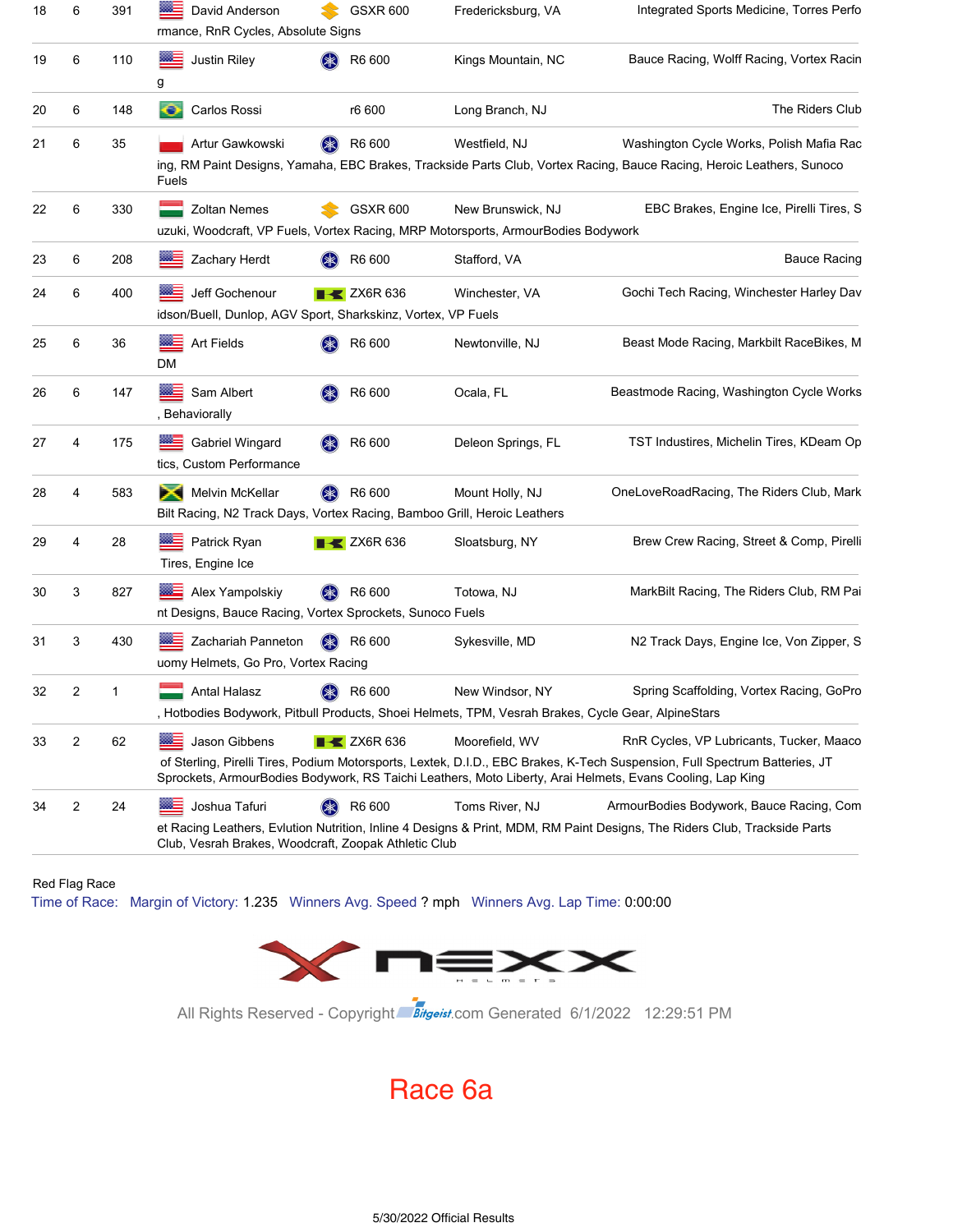### **Amateur ASRA SportBike**

|    | 5 | Place: Laps: Plate:<br>94 | Rider:<br>Munis Saiyed                                                                        | Bike:<br>(≱≲) | <b>YZF 600</b>      | Home Town:<br>Secaucus, NJ | RM Paint Designs, MarkBilt Racing, Woodc |
|----|---|---------------------------|-----------------------------------------------------------------------------------------------|---------------|---------------------|----------------------------|------------------------------------------|
|    |   |                           | raft, Vortex Racing                                                                           |               |                     |                            |                                          |
| 2  | 5 | 786                       | Wagas Awan<br>Т. 1                                                                            | <b>SK</b>     | 600                 | Teaneck, NJ                |                                          |
| 3  | 5 | 42                        | ▩▬<br>Nikolay Zakharyan<br>lay LLC, Thermosman Suspension, Bauce Racing, Trackside Parts Club | $(* )$        | R6 600              | Westminster, MD            | Trust Auto, Auto Geeks, 321 Ignition, Ko |
| 4  | 5 | 307                       | <b>Stephan Dowless</b>                                                                        |               | R6 600              | Gaithersburg, MD           |                                          |
| 5  | 5 | 275                       | <b>Matthew Pudlo</b><br>Metric Devil Moto, N2 Track Days, Trackside Parts Club                |               | R6 600              | Lebanon, PA                | EBC Brakes, Vortex Racing, Bauce Racing, |
| 6  | 5 | 22                        | <b>Robert Bien</b><br>BC Brakes, Bauce Racing                                                 | $(* )$        | R6 600              | Linden, NJ                 | Washington Cycle Works, Vortex Racing, E |
| 7  | 5 | 377                       | ▩≡<br>Omar Marti                                                                              |               | GSX-R 600 600       | Middletown, DE             | Galfer Brakes, Vortex Racing, MDM        |
| 8  | 5 | 505                       | Cornell Johnson                                                                               |               | <b>Not Provided</b> | Germantown, MD             |                                          |
| 9  | 5 | 428                       | Alex Mackel                                                                                   |               | Not Provided        | Silver Spring, MD          |                                          |
| 10 | 5 | 627                       | <b>Matthew Thomas</b>                                                                         |               | R6 600              | Millersburg, PA            |                                          |
| 11 | 5 | 876                       | Lloyd Palmer<br>Gear, EBC Brakes                                                              |               | R6 600              | Mendon, MA                 | Woodcraft, ArmourBodies Bodywork, Cycle  |
| 12 | 5 | 145                       | ж<br><b>Christopher Dixon</b><br>, ArmourBodies Bodywork                                      |               | R6 599              | Boston, MA                 | Woodcraft, Vortex Racing, Hindle Exhaust |

Time of Race: 00:06:41.641 Margin of Victory: 0.027 Winners Avg. Speed 90.53 mph Winners Avg. Lap Time: 0:01:20.3282

### **Expert ASRA SportBike**

| 5 | 37  | <b>WE Stefano Mesa</b>      |                                   |                  |                                                                                                                                                                                                                                                                                                                                                                                                                                                                                                                                                                                                                                                                                                                                                                                                                                                                                                                                                                         |
|---|-----|-----------------------------|-----------------------------------|------------------|-------------------------------------------------------------------------------------------------------------------------------------------------------------------------------------------------------------------------------------------------------------------------------------------------------------------------------------------------------------------------------------------------------------------------------------------------------------------------------------------------------------------------------------------------------------------------------------------------------------------------------------------------------------------------------------------------------------------------------------------------------------------------------------------------------------------------------------------------------------------------------------------------------------------------------------------------------------------------|
|   |     |                             | $\blacksquare$ 600                | Boca Raton, FL   | Pirelli Tires, K-Tech Suspension, Thermo                                                                                                                                                                                                                                                                                                                                                                                                                                                                                                                                                                                                                                                                                                                                                                                                                                                                                                                                |
|   |     |                             |                                   |                  | sman Suspension, KWS Motor Sports, SBS Brakes, Orient Express, Liquimoly, Evo Technology, One-X Custom Suits, Graves                                                                                                                                                                                                                                                                                                                                                                                                                                                                                                                                                                                                                                                                                                                                                                                                                                                    |
| 5 | 108 | <b>Tommy Wilson</b>         | R6 600                            | Manassas, VA     | BonnaVedda Productions, Pirelli Tires, V                                                                                                                                                                                                                                                                                                                                                                                                                                                                                                                                                                                                                                                                                                                                                                                                                                                                                                                                |
| 5 | 182 | <b>Dorsey Birch</b>         | R6 600                            | Phila, PA        | Birch Racing/IOE, ProTech Industries, Wi                                                                                                                                                                                                                                                                                                                                                                                                                                                                                                                                                                                                                                                                                                                                                                                                                                                                                                                                |
|   |     |                             |                                   |                  |                                                                                                                                                                                                                                                                                                                                                                                                                                                                                                                                                                                                                                                                                                                                                                                                                                                                                                                                                                         |
| 5 | 787 | Joseph Karlin               | R6 600                            | Brooklyn, NY     | Bauce Racing, MDM                                                                                                                                                                                                                                                                                                                                                                                                                                                                                                                                                                                                                                                                                                                                                                                                                                                                                                                                                       |
| 5 | 449 | Alexander Barrera           | R6 600                            | Paterson, NJ     | MDM, The Riders Club, Pirelli Tires                                                                                                                                                                                                                                                                                                                                                                                                                                                                                                                                                                                                                                                                                                                                                                                                                                                                                                                                     |
| 5 | 760 | ▩▬<br><b>Timothy Wilson</b> | $\blacktriangleright$ ZX6R 636    | Fawn Grove, PA   | Karns Performance, Vortex, Bell Helmets,                                                                                                                                                                                                                                                                                                                                                                                                                                                                                                                                                                                                                                                                                                                                                                                                                                                                                                                                |
|   |     | Decals, Kawasaki            |                                   |                  |                                                                                                                                                                                                                                                                                                                                                                                                                                                                                                                                                                                                                                                                                                                                                                                                                                                                                                                                                                         |
| 5 | 652 | Jay Stiglianese             | R6 600                            | Ringwood, NJ     | Mark Biltz, Trackside Parts, Vortex, Ame                                                                                                                                                                                                                                                                                                                                                                                                                                                                                                                                                                                                                                                                                                                                                                                                                                                                                                                                |
|   |     |                             |                                   |                  |                                                                                                                                                                                                                                                                                                                                                                                                                                                                                                                                                                                                                                                                                                                                                                                                                                                                                                                                                                         |
| 5 | 408 | <b>Crant Lancaster</b>      | R6 600                            | Brooklyn, NY     | Bauce Racing, Fresh Oil & CO, Moto XT, T                                                                                                                                                                                                                                                                                                                                                                                                                                                                                                                                                                                                                                                                                                                                                                                                                                                                                                                                |
|   |     |                             |                                   |                  |                                                                                                                                                                                                                                                                                                                                                                                                                                                                                                                                                                                                                                                                                                                                                                                                                                                                                                                                                                         |
| 5 | 40  | <b>Tyler Hopwood</b>        | $\overline{\phantom{1}}$ ZX6r 636 | Leesport, PA     | Custom Performance Inc, MRP Motorsports,                                                                                                                                                                                                                                                                                                                                                                                                                                                                                                                                                                                                                                                                                                                                                                                                                                                                                                                                |
|   |     |                             |                                   |                  |                                                                                                                                                                                                                                                                                                                                                                                                                                                                                                                                                                                                                                                                                                                                                                                                                                                                                                                                                                         |
| 5 | 38  | <b>Arnold Hastings</b>      | $\blacktriangleright$ ZX6R 636    | Gaithersburg, MD | Michelin, RaceTech, AGV Sport, Woodcraft                                                                                                                                                                                                                                                                                                                                                                                                                                                                                                                                                                                                                                                                                                                                                                                                                                                                                                                                |
|   |     | Motorsports, EvolveGT       |                                   |                  |                                                                                                                                                                                                                                                                                                                                                                                                                                                                                                                                                                                                                                                                                                                                                                                                                                                                                                                                                                         |
|   |     |                             |                                   |                  | Motorsports, Core Moto, Drippin Wet Decals, KYT, Kawasaki, Opie Caylor Motorsports, HHR Performance<br>P Fuels, Vortex Racing, DK Motorsports, Coleman Powersports, BMW<br>nner Airport Parking, Nowmas Collision Repair, Cottman Check Cashing, EvolveGT, Drippin Wet Decals, N2 Track Days, MDM,<br>Swift fit, Vortex Racing, Motion Pro, ArmourBodies Bodywork, Yamaha Blu Cru, Woodcraft, Galfer Brakes<br>N2 Track Days, IMS Products, MRP Motorsports, Factory Effex, Pit Posse, GoPro, Engine Ice, Sichert Engraving, Drippin Wet<br>ricold Inc, Pirelli Tires, Bauce Racing, Trackside Parts Club<br>eam Pro-Motion, Vortex Racing, Union Garage, Engine Ice, Shorai, Historic GP Leathers, OGIO, Skullcandy, Inline4Designs<br>Michelin Tires, Ohlins, OneX Leathers, Forma Boots, Motul, RK Chains, EvolveGT, Von Zipper, GoPro, WCW<br>, Amsoil Oils, DC Moto, Vortex, Motion Pro, EVS, Factory Effex, SIDI, Shorai, VP Fuels, Sunoco Fuels, EBC Brakes, MRP |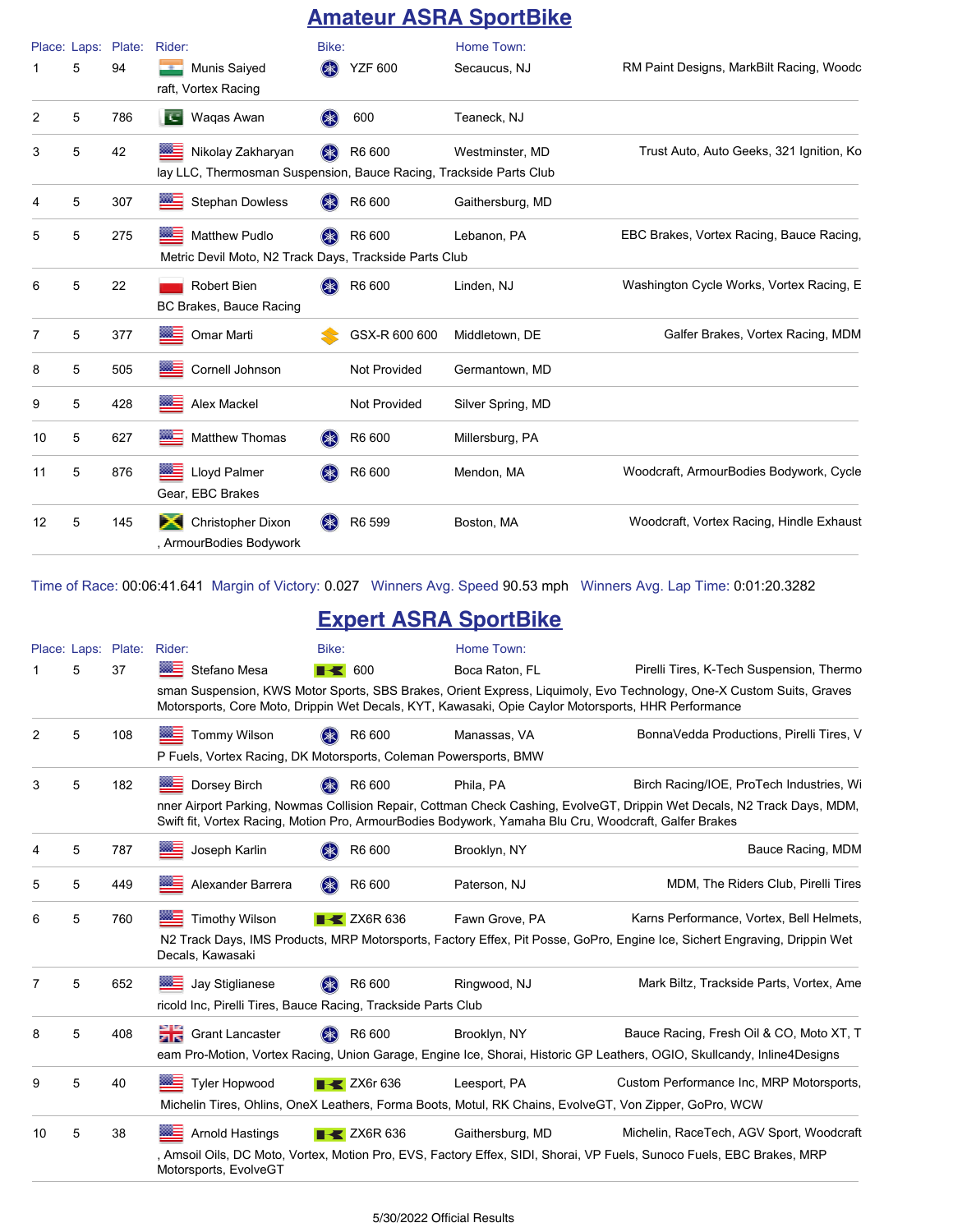| 11 | 5 | 521 | Gary Yancoskie<br>athers, Pirelli Tires, Vortex Racing, Adventure Depot, KYT Helmets, Karns Performance               | $\blacktriangleright$ ZX6R 636 | Perryopolis, PA     | Mosites Motorsports, Historic GP Race Le                                                                                                                             |
|----|---|-----|-----------------------------------------------------------------------------------------------------------------------|--------------------------------|---------------------|----------------------------------------------------------------------------------------------------------------------------------------------------------------------|
| 12 | 5 | 932 | $m =$<br>Michael Dorsey<br>cing, Washington Cycle Works, Bell Helmets                                                 | R6 600                         | Somerset, NJ        | Marlyn Dorsey, The Riders Club, Bauce Ra                                                                                                                             |
| 13 | 5 | 35  | Artur Gawkowski<br>Fuels                                                                                              | R6 600                         | Westfield, NJ       | Washington Cycle Works, Polish Mafia Rac<br>ing, RM Paint Designs, Yamaha, EBC Brakes, Trackside Parts Club, Vortex Racing, Bauce Racing, Heroic Leathers, Sunoco    |
| 14 | 5 | 19  | Adam Wingard<br>Fuels, EBC Brakes, Trackside Parts Club                                                               | R6 600                         | Windber, PA         | Five Star Powersports, Michelin Tires, C<br>ustom Performance Inc, Moto Worx, Hicks Custom Powdercoating, TST Industries, Hotbodies Bodywork, Vortex Racing, VP      |
| 15 | 5 | 252 | Andrew Clarke<br>Pro                                                                                                  | R6 600<br>(Ж)                  | Richardsville, VA   | Mass Sports, Woodcraft, Thermosman Suspe<br>nsion, Coleman Powersports, Bell Helmets, Forma Boots, Inline4Design, Superlite Sprockets, ArmourBodies Bodywork, Motion |
| 16 | 5 | 14  | <b>Rick Beggs</b><br>ports, Lextek, Evans Cooling, RnR Cycles, Tucker, Arai Helmets, Brands That Shine, Pirelli Tires | $\blacktriangleright$ ZX6R 636 | Sterling, VA        | VP Lubricants, EBC Brakes, Podium Motors                                                                                                                             |
| 17 | 5 | 188 | Joseph Pultrone<br>Penske, Vortex Racing                                                                              | $\blacktriangleright$ ZX6R 636 | Treasure Island, FL | Metric Devil Moto, Pirelli, Parts Club,                                                                                                                              |
| 18 | 5 | 85  | Jeff Schoff<br>-Talley Investment Group of RJA, Amsoil, Vortex, Trackside Parts Club, VP Fuels                        | $\blacktriangleright$ ZX6R 636 | Landenberg, PA      | MetricDevilMoto, Penske, Pirelli, Schoff                                                                                                                             |
| 19 | 5 | 995 | Ryan Maye<br><br>ilt Racing, Bauce Racing, Vortex Racing, Sunoco Fuels, Historic GP Leathers                          | $\blacksquare$ Ninja 400       | Wilmington, DE      | RM Paint Designs, The Riders Club, MarkB                                                                                                                             |
| 20 | 5 | 110 | Justin Riley<br>g                                                                                                     | R6 600                         | Kings Mountain, NC  | Bauce Racing, Wolff Racing, Vortex Racin                                                                                                                             |
| 21 | 5 | 148 | o<br>Carlos Rossi                                                                                                     | r6 600                         | Long Branch, NJ     | The Riders Club                                                                                                                                                      |
| 22 | 5 | 959 | <b>Trevor Cece</b><br>ng Racing                                                                                       | EVO2R 690<br>V                 | Long Valley, NJ     | Sunoco Fuels, N2 Track Days, Triple Stro                                                                                                                             |
| 23 | 5 | 400 | Jeff Gochenour<br>idson/Buell, Dunlop, AGV Sport, Sharkskinz, Vortex, VP Fuels                                        | $\blacktriangleright$ ZX6R 636 | Winchester, VA      | Gochi Tech Racing, Winchester Harley Dav                                                                                                                             |
| 24 | 5 | 828 | <b>Richard Kay</b><br>ArmourBodies Bodywork, Sportbike Track Gear                                                     | $\blacktriangleright$ ZX6R 600 | St Stephens Church, | God, Jackie, Woodcraft, Hindle Exhaust,                                                                                                                              |
| 25 | 5 | 140 | Sam Albert<br>, Behaviorally                                                                                          | R6 600                         | Ocala, FL           | Beastmode Racing, Washington Cycle Works                                                                                                                             |
| 26 | 5 | 208 | Zachary Herdt                                                                                                         | R6 600                         | Stafford, VA        | <b>Bauce Racing</b>                                                                                                                                                  |
| 27 | 5 | 583 | Melvin McKellar<br><b>PA</b><br>Bilt Racing, N2 Track Days, Vortex Racing, Bamboo Grill, Heroic Leathers              | R6 600                         | Mount Holly, NJ     | OneLoveRoadRacing, The Riders Club, Mark                                                                                                                             |
| 28 | 4 | 679 | Jason Waters<br>, VP Fuels                                                                                            | R6 600                         | Oakdale, NY         | Pirelli Tires, Vortex Racing, EBC Brakes                                                                                                                             |
| 29 | 4 | 10  | Jim McConville Jr<br>, Michelin Tires, K&N Filters                                                                    | <b>GSXR 600</b>                | Weymouth, MA        | Motul Lubricants, Sportbike Tire service                                                                                                                             |
| 30 | 3 | 61  | <b>William Finnerty</b><br>r.com, Avidian Leathers, Super Doug Moto                                                   | R6 600                         | Smithtown, NY       | Liquid Moly, Supermoto.com, MDM, LWTRace                                                                                                                             |

Time of Race: 00:07:17.717 Margin of Victory: 1.452 Winners Avg. Speed 83.07 mph Winners Avg. Lap Time: 0:01:27.5434 NO transponder hits on 828, no report to tech.583 cause of red flag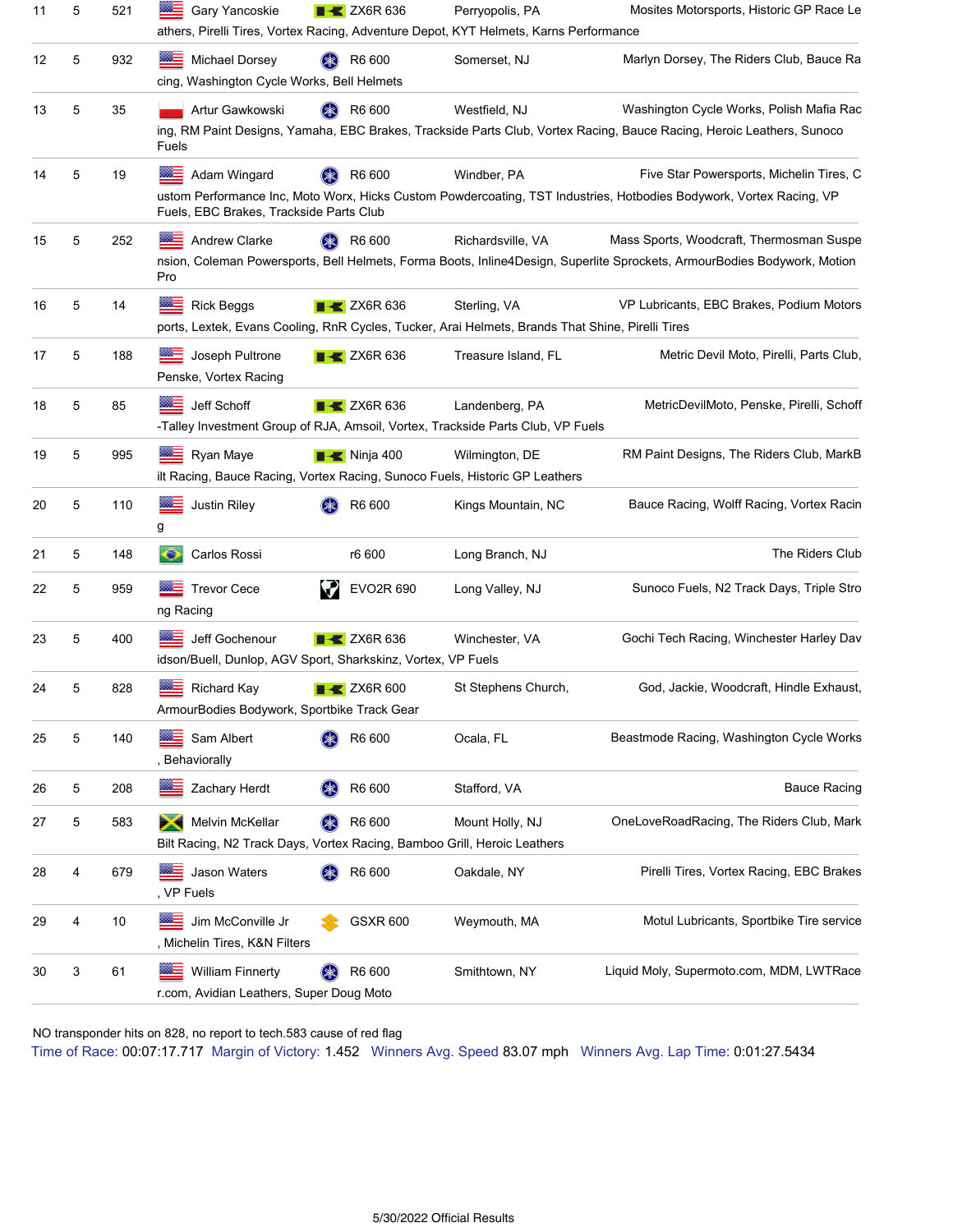

All Rights Reserved - Copyright Bitgeist.com Generated 6/1/2022 12:29:51 PM

### Race 7

### **Expert ASRA Thunderbike**

|    | Place: Laps: | Plate: | Rider:                                                                                  | Bike:                          | Home Town:        |                                                                                                                            |
|----|--------------|--------|-----------------------------------------------------------------------------------------|--------------------------------|-------------------|----------------------------------------------------------------------------------------------------------------------------|
|    | 5            | 683    | Ryan Jones                                                                              | <b>KIM</b> Duke 790            | Winchester, VA    | Ryan Jones Seven West Racing, Gochi Tech                                                                                   |
|    |              |        | Racing, Bazzaz Racing                                                                   |                                |                   | , Pirelli Tires, Ride On Moto, Shoei Helmets, Valley Cycle Center, Woodcraft, Moto-D Racing, KWS Motor Sports, Hustle Hard |
| 2  | 5            | 82     | Paul Dougherty<br>d Motorsports, Vortex, EBC Brakes, Shrekimoto                         | 900                            | Westminster, MD   | LWTRacer.com, Ducati Winchester, Duc Pon                                                                                   |
| 3  | 5            | 96     | Raymond Capozucca aprila <sup>&gt;</sup> RS660 659<br>, MDM                             |                                | Dupont, PA        | Drippin Wet Decals, Trackside Parts Club                                                                                   |
| 4  | 5            | 415    | <b>BEE</b> Doane Richardson<br>, PitBull                                                | 660<br>$\overline{and}$        | Washington, DC    | LWTRacer.com, Aproarch, Public Option DC                                                                                   |
| 5  | 5            | 959    | <b>Trevor Cece</b><br>ng Racing                                                         | R7 680                         | Long Valley, NJ   | Sunoco Fuels, N2 Track Days, Triple Stro                                                                                   |
| 6  | 5            | 786    | <b>Terry Ferguson</b>                                                                   | 660                            | Yonkers, NY       | Vortex. VP Fuels                                                                                                           |
| 7  | 5            | 171    | <b>Todd Alberico</b>                                                                    | FZ07 689                       | Maplewood, NJ     | <b>LWT Racer, Vortex</b>                                                                                                   |
| 8  | 5            | 89     | Sean Dougherty<br>LWT Racer, DoughDuc Racing, Pirelli, MDM, Drippin Wet Decals, Aprilia | aprilia <sup>®</sup> RS660 660 | Owings Mills, MD  | Ducati Winchester, Ducpond Motorsports,                                                                                    |
| 9  | 5            | 3      | Mark Evry<br>els, EBC Brakes, Ptunning, E*Motorsports                                   | SV 650                         | Silver Spring, MD | Speedwerks, Bridgestone Tires, Sunoco Fu                                                                                   |
| 10 | 4            | 6      | Ivan Debord<br>dcraft, Shoei Helmets, Vortex Racing, Mark Bilt, FBES Oil                | sv 650                         | Springfield, NJ   | Pirelli Tires, Sigua Motosport, MDM, Woo                                                                                   |

Time of Race: 00:06:52.652 Margin of Victory: 10.113 Winners Avg. Speed 88.11 mph Winners Avg. Lap Time: 0:01:22.5304

### **Amateur ASRA ThunderBike**

|   |   |     | Place: Laps: Plate: Rider:                    | Bike:                          | Home Town:        |                                                                                                                                                                      |
|---|---|-----|-----------------------------------------------|--------------------------------|-------------------|----------------------------------------------------------------------------------------------------------------------------------------------------------------------|
|   | 5 | 84  | Gareth McGuigan                               | $\frac{1}{2}$ aprilla 660      | Nanuet, NY        | GMG Group, GMG Carpentry, Urban Workshop                                                                                                                             |
| 2 | 5 | 715 | Tim Padden                                    | FZ07 690<br>$(\divideontimes)$ | Dumfries, VA      |                                                                                                                                                                      |
| 3 | 5 | 274 | <b>MAGES</b><br>Christian Tria                | $\blacksquare$ Ninja 400 400   | Clifton, NJ       | Moto XT LLC, Intele Builders, Ferodo-Bra<br>keTech, Shorai, RM Paint Designs, Tracksidetires, Braking, Driven, Bruce Racing, Motion Pro, GoPro, Engine Ice, Kawasaki |
| 4 |   | 106 | David Schroeder Jr <b>+</b> 300<br>otorsports |                                | Silver Spring, MD | Vortex Racing, Drippin Wet Decals, MRP M                                                                                                                             |

Time of Race: 00:09:01.342 Margin of Victory: 7.316 Winners Avg. Speed 67.17 mph Winners Avg. Lap Time: 0:01:48.2684



All Rights Reserved - Copyright Bitgeist.com Generated 6/1/2022 12:29:51 PM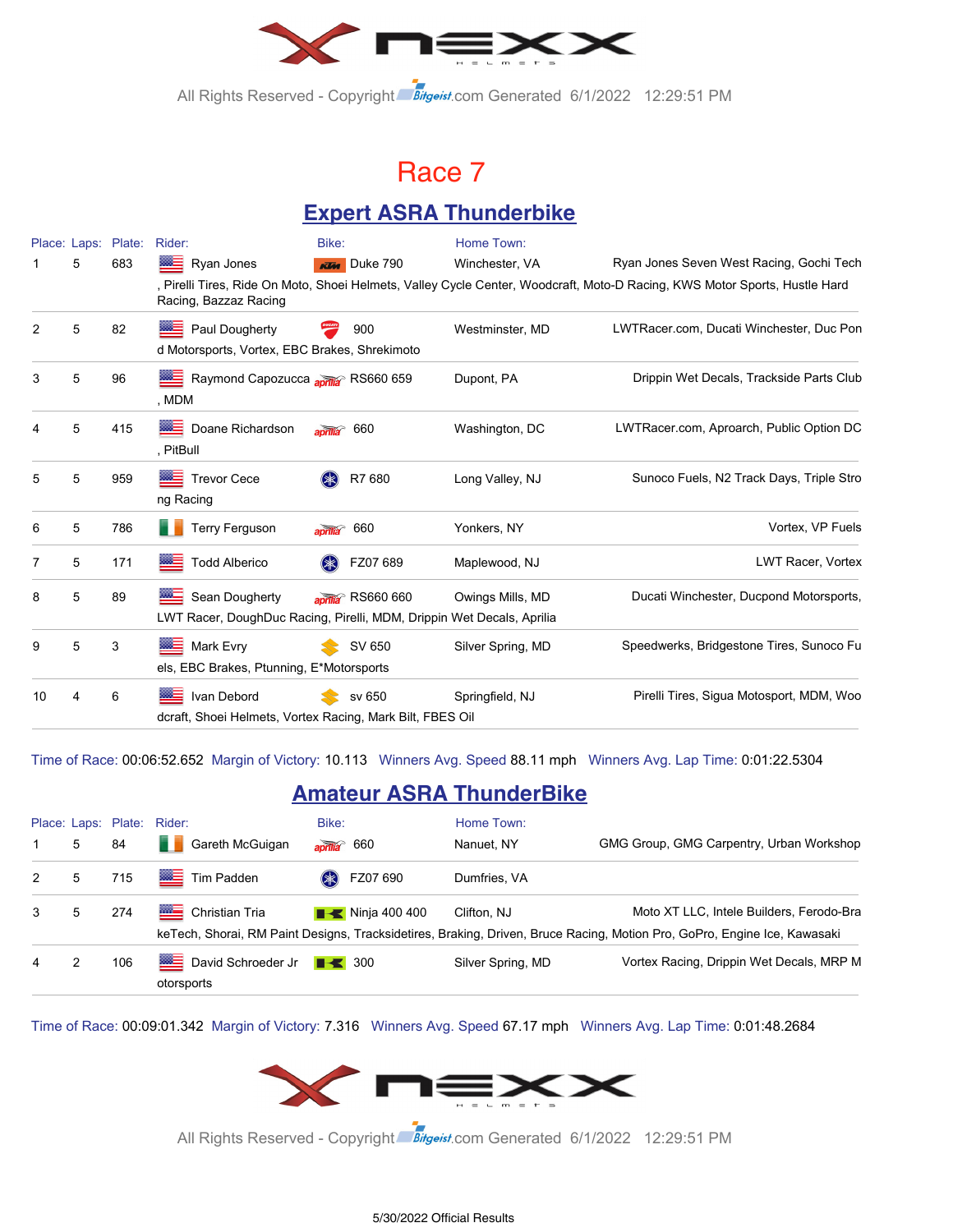### Race 8

### **Expert ASRA SuperStock**

|    |              | Place: Laps: Plate: Rider: |                                                                     | Bike:                             | Home Town:                                                                                                                 |                                                                                                                                                                     |
|----|--------------|----------------------------|---------------------------------------------------------------------|-----------------------------------|----------------------------------------------------------------------------------------------------------------------------|---------------------------------------------------------------------------------------------------------------------------------------------------------------------|
|    | 5            | 37                         | Stefano Mesa<br>▩≘                                                  | <b>EX</b> ZX10R 1000              | Boca Raton, FL                                                                                                             | Pirelli Tires, K-Tech Suspension, Thermo                                                                                                                            |
|    |              |                            |                                                                     |                                   | Motorsports, Core Moto, Drippin Wet Decals, KYT, Kawasaki, Opie Caylor Motorsports, HHR Performance                        | sman Suspension, KWS Motor Sports, SBS Brakes, Orient Express, Liquimoly, Evo Technology, One-X Custom Suits, Graves                                                |
| 2  | 5            | 723                        | Frankie Babuska Jr                                                  | $\blacktriangleright$ ZX10R 1000  | Pelham, NY                                                                                                                 | Babuska Racing, New York Power Sports, A                                                                                                                            |
|    |              |                            |                                                                     |                                   |                                                                                                                            | rai Helmets, Zero Gravity, Pirelli Tires, Drippin Wet Decals, Vortex, Orient Express, Maxima Lubricants, Chicken Hawk Racing                                        |
| 3  | 5            | 45                         | Mark Heckles                                                        | R1 1000                           | Bedford, NY                                                                                                                | Dunlop, Trackside Parts Club, Arai Helme<br>ts, SBS Brakes, Drippin Wet Decals, DC Paintworx, K-Tech, Woodcraft, Forma Boots, Core Moto, Crossroad Power Sports     |
|    | 5            | 342                        | Bailey Cox<br>orts, Suomy Helmets, Ogio                             | R1 1000                           | Martinsburg, WV                                                                                                            | Coxracen, Luigi Motorsports, MRP Motorsp                                                                                                                            |
| 5  | 5            | 259                        | <b>Brandon Barker</b><br>Kelly Motorsports                          | $\blacktriangleright$ ZX10R 1000  | Blackwood, NJ                                                                                                              | Pirelli Tires, Metric Devil Moto, Donny                                                                                                                             |
| 6  | 5            | 20                         | Yevgeniy Maystrovoy                                                 | $(* )$<br>R1 1000                 | Fishers, IN                                                                                                                |                                                                                                                                                                     |
| 7  | 5            | 625                        | <b>Thomas Hind</b><br>DevilMoto, Trackside Parts Club               | R1 1000                           | Rockaway, NJ                                                                                                               | Bauce Racing, Motorcycle Madness, Metric                                                                                                                            |
| 8  | 5            | 724                        | <b>Brian Grasso</b><br>LLC, Grasso Construction, KLG Enterprise LLC | R1 1000                           | Broad Run, VA                                                                                                              | Hell Yeah Racing, RnR Cycles, Woodcraft<br>Technologies, Bellissimoto, Double Wood Farms, Cyber QRT, GDC Contractors Inc., Tynes Automotive, CBR Media Group        |
| 9  | 5            | 291                        | Stephen Hoffman                                                     | S1000RR 1000                      | Waldorf, MD<br>orsports, RnR Cycles, VP Fuels, Scorpion Helmets, Full Spectrum Battery, Michelin Tires, Custom Performance | BMW, Woodcraft, MRP Motorsports, KWS Mot                                                                                                                            |
| 10 | 5            | 142                        | Antonio Rodriguez                                                   | $\blacktriangleright$ ZX10RR 1000 | Edgewood, MD<br>, Bell Helmets, VP Fuels, Trackside Parts Club, MRP Motorsports, ArmourBodies Bodywork, Hindle Exhaust     | Michelin Tires, Vortex Racing, Woodcraft                                                                                                                            |
| 11 | 5            | 448                        | Camron Meredith                                                     | R1 1000                           | Fairfax Station, VA                                                                                                        |                                                                                                                                                                     |
| 12 | 5            | 112                        | <b>Thomas Delegram</b><br>cycles                                    | R1 1000                           | West Finley, PA                                                                                                            | Metric Devil Moto, Barnes Brothers Motor                                                                                                                            |
| 13 | 5            | 514                        | Jonathon Mahler                                                     | $\blacktriangleright$ ZX10R 1000  | Woodbridge, VA                                                                                                             |                                                                                                                                                                     |
| 14 | 4            | 165                        | Giorgi Giorgadze                                                    | <b>YZF R1 1000</b>                | Mahopac, NY<br>Yamaha, LANA, Pirelli Tires, MDM, Trackside Parts Club, MarkBilt Racing, Arai Helmets, SBS Brakes, Ohlins   | HAYDEN Bldg Maintenance, Moto.D.Racing,                                                                                                                             |
| 15 | 2            | 12                         | Clinton Nawara                                                      | S1000RR 1000                      | Damascus, MD                                                                                                               | Tesla Electric Co. LLC, Dunlop                                                                                                                                      |
| 16 | $\mathbf{1}$ | 298                        | Ned Brown<br>Stickboy Racing, Apex Photo                            | R1 1000                           | Virginia Beach, VA                                                                                                         | Crosslin Racing, Bridgestone Tires, Esca<br>pe Blowdry Bar, EBC Brakes, Yamaha, Hazardous Racing Apparel, Trackside Parts Club, IoneMoto, N2/Escape Racing,         |
| 17 | 1            | 221                        | Justin Clark<br>Leathers, Vesrah Brakes                             | R1 1000                           | Paramus, NJ                                                                                                                | Bauce Racing, Washington Cycle Works, In<br>line4Designs, Hazardous Racing Apparel, Motul Lubricants, Vortex Racing, GoPro, Woodcraft, The Riders Club, Historic GP |

Time of Race: 00:06:08.608 Margin of Victory: 0.274 Winners Avg. Speed 98.64 mph Winners Avg. Lap Time: 0:01:13.7216

### **Amateur ASRA SuperStock**

|                |   |     | Place: Laps: Plate: Rider:                            | Bike:                        | Home Town:       |                                          |
|----------------|---|-----|-------------------------------------------------------|------------------------------|------------------|------------------------------------------|
|                | 5 | 102 | Shane Thomes                                          | (米)<br>R1 1000               | Red Lion, PA     | Kings Fitness, Motul Lubricants          |
| 2              | 5 | 70  | Roman Diankin<br>, Auto Geeks, Pit Lane Moto, CR Tech | R <sub>1</sub> 999           | Owings Mills, MD | Yamaha Blu Cru, Bauce Racing, Trust Auto |
| 3              | 5 | 540 | Nikolay Nikov                                         | R1 999<br>$(\divideontimes)$ | Reisterstown, MD | Auto Geeks, Trust Auto, Niko 54 LLC      |
| $\overline{4}$ | 5 | 716 | Timothy Mattes                                        | april $\hat{a}$ RSV4 1000    | Ottsville, PA    |                                          |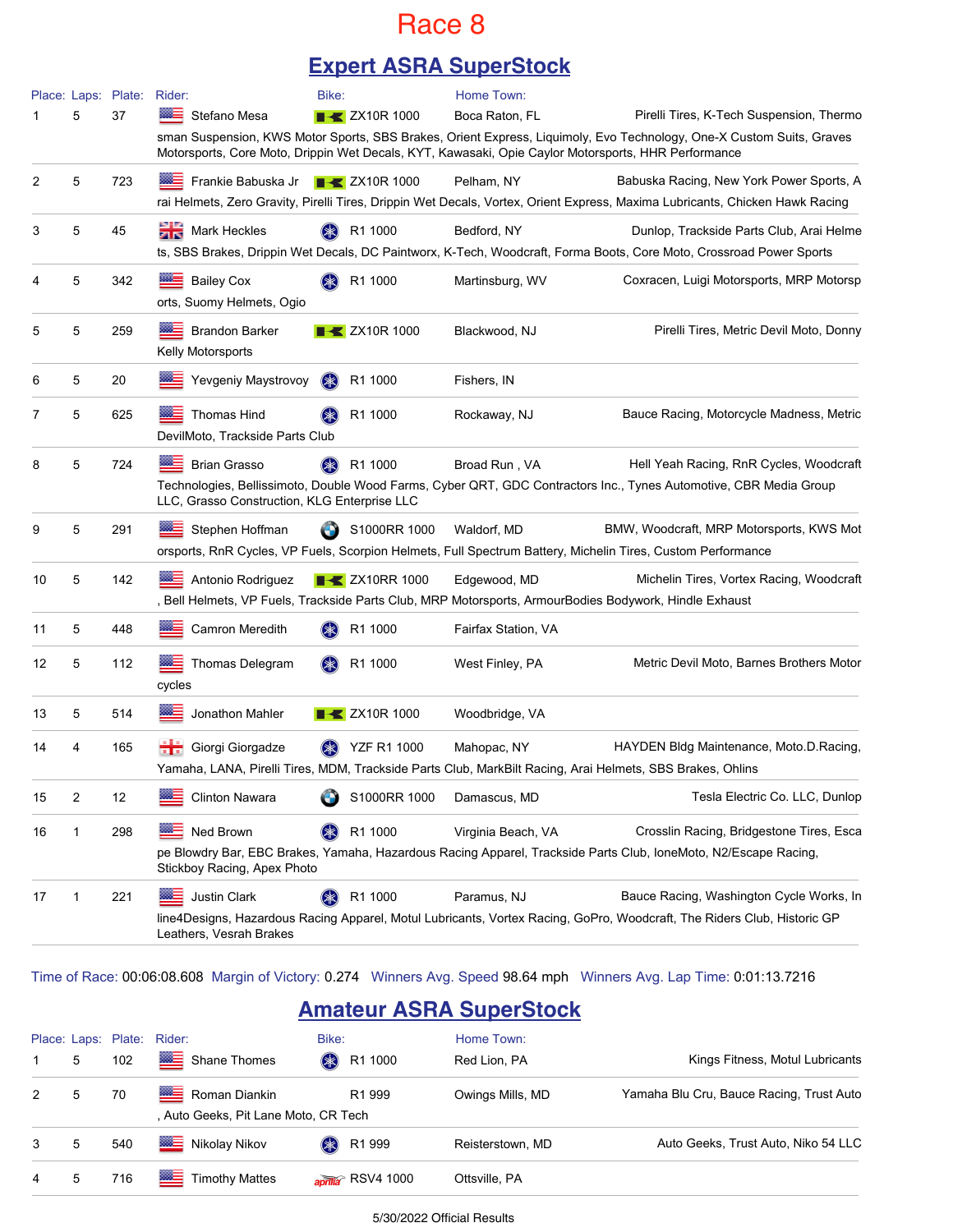| 5  | 5 | 648 | ⊖<br>Sebastiao Neto<br>odcraft, Moto-D Racing                                    | <b>CBR 1000</b>                   | Greenwich, CT   | Reded Racing Team, I.S. Construction, Wo                                                                                                                                                                                                                                      |
|----|---|-----|----------------------------------------------------------------------------------|-----------------------------------|-----------------|-------------------------------------------------------------------------------------------------------------------------------------------------------------------------------------------------------------------------------------------------------------------------------|
| 6  | 5 | 153 | Frank Ricca                                                                      | R1 1000<br>$(* )$                 | Warminster, PA  |                                                                                                                                                                                                                                                                               |
|    | 5 | 858 | ▩≣<br>Wellyson De Souza                                                          | \$<br>R1 1000                     | Eden. MD        |                                                                                                                                                                                                                                                                               |
| 8  | 5 | 318 | <b>BEE</b> Jay Gray<br>es LLC                                                    | $\blacktriangleright$ ZX10RR 1000 | blountville. TN | Banxx Logistics LLC, J3 Transport Servic                                                                                                                                                                                                                                      |
| 9  | 5 | 280 | <b>ME</b><br>Jace Summer                                                         | s1000RR 999<br>O                  | Woodbridge, VA  | Hell Yeah Racing, RnR Cycles, Motul Lubr<br>icants, Woodcraft, Evolve GT Track Days, Engine Ice, Custom Performance, Michelin Tires, GoPro, Bellissimoto, Cyber QRT,<br>Tynes Automotive, GDC Contractors, CBR Media Group LLC, Double Wood Farms, Stacey Bixler, Jace Summer |
| 10 | 2 | 286 | Julian Valenzuela<br><b>BOY</b><br>Parts Club, Drippin Wet Decals, Kawasaki, MDM | $\rightarrow$ ZX10 999            | Mount Kisco, NY | Moto-D Racing, Pirelli Tires, Trackside                                                                                                                                                                                                                                       |

Time of Race: 00:06:35.255 Margin of Victory: 5.823 Winners Avg. Speed 91.99 mph Winners Avg. Lap Time: 0:01:19.051



All Rights Reserved - Copyright Bitgeist.com Generated 6/1/2022 12:29:51 PM

### Race 9

### **Expert ASRA Moto 3**

|               |   | Place: Laps: Plate: | Rider:                                                | Bike:                        | Home Town:         |                                                                                                                                                              |
|---------------|---|---------------------|-------------------------------------------------------|------------------------------|--------------------|--------------------------------------------------------------------------------------------------------------------------------------------------------------|
|               | 5 | 800                 | ▩▅<br>Luigi Mora                                      | $\blacksquare$ 400           | Upper Marlboro, MD | Spear Racing, Luigi Motorsport, Bigun Mo                                                                                                                     |
|               |   |                     | torsport, Sinister Racing, Vortex, Hastle Hard Racing |                              |                    |                                                                                                                                                              |
| 2             | 5 | 915                 | Jose Luna<br><b>Trackside Parts Club</b>              | $\blacksquare$ Ninja 400     | Laurel, MD         | Moto XT, Bauce Racing, Trackside Tires,                                                                                                                      |
| $\mathcal{S}$ | 5 | 6                   | ▩≡<br>Alex Ferreira                                   | $\blacksquare$ Ninja 400     | Longwood, FL       | Precision LawnCare Orlando, Pirelli, Vor<br>tex, TST Industries, Full Spectrum Racing, Bridgestone Tires, WORX, Envy Racing Apparel, Womet Tech, Moto Lister |
| 4             | 5 | 879                 | Christopher Clark                                     | $\blacksquare$ ninja 400 400 | Fairfax, VA        | GoPro, Motul Lubricants                                                                                                                                      |
| 5             | 5 | 407                 | Frank Guadagnino                                      | <b>RS 125</b>                | Oakridge, NJ       |                                                                                                                                                              |
| 6             | 5 | 765                 | ▩▤<br>Alexandra Storm                                 | Ninja 400 399                | Beacon, NY         | <b>Vortex Racing</b>                                                                                                                                         |

Time of Race: 00:07:07.707 Margin of Victory: 4.392 Winners Avg. Speed 85.01 mph Winners Avg. Lap Time: 0:01:25.5414

### **Amateur ASRA Moto 3**

|   |   | Place: Laps: Plate: | Rider:                                                                                                                               | Bike:                        | Home Town:       |                                                                                                                          |
|---|---|---------------------|--------------------------------------------------------------------------------------------------------------------------------------|------------------------------|------------------|--------------------------------------------------------------------------------------------------------------------------|
| 1 | 5 | 219                 | ▓▆<br>Angel Gracida                                                                                                                  | R6 600<br>$(* )$             | Brick, NJ        | Don Felix Bar and Restaurant, The Riders                                                                                 |
|   |   |                     | Parts Club, Inline 4 Design, La Cueva Del Coyote, MarkBilt Racing                                                                    |                              |                  | Club, Certified Knee Draggers, Bauce Racing, MOTO XT, Pirelli Tires, Afeta Photographer, Historic GP Leathers, Trackside |
| 2 | 5 | 274                 | ⊟<br><b>Christian Tria</b>                                                                                                           | $\blacksquare$ Ninja 400 400 | Clifton, NJ      | Moto XT LLC. Intele Builders. Ferodo-Bra                                                                                 |
|   |   |                     |                                                                                                                                      |                              |                  | keTech, Shorai, RM Paint Designs, Tracksidetires, Braking, Driven, Bruce Racing, Motion Pro, GoPro, Engine Ice, Kawasaki |
| 3 | 5 | 925                 | Elisa Gendron-Belen <b>B</b> Ninja 400<br><b>BRE</b>                                                                                 |                              | New Hartford, NY | Bauce Racing, EvolveGT, Trackside Parts                                                                                  |
|   |   |                     | Club, Moto-D Racing, K-Tech Suspension                                                                                               |                              |                  |                                                                                                                          |
| 4 | 5 | 135                 | <b>The Contract of the Contract of The Contract of The Contract of The Contract of The Contract of The Contract o</b><br>Ace Laluces | $\blacksquare$ Ninja 400     | Union, NJ        | Race-Theory.com                                                                                                          |
| 5 | 5 | 636                 | ▩≣<br>David Kelly                                                                                                                    | $\blacktriangleright$ 400    | Hartsdale, NY    |                                                                                                                          |
| 6 | 5 | 129                 | ▩≡<br>Morgan Ezell                                                                                                                   | $\blacksquare$ Ninja 300 296 | Martinsburg, WV  |                                                                                                                          |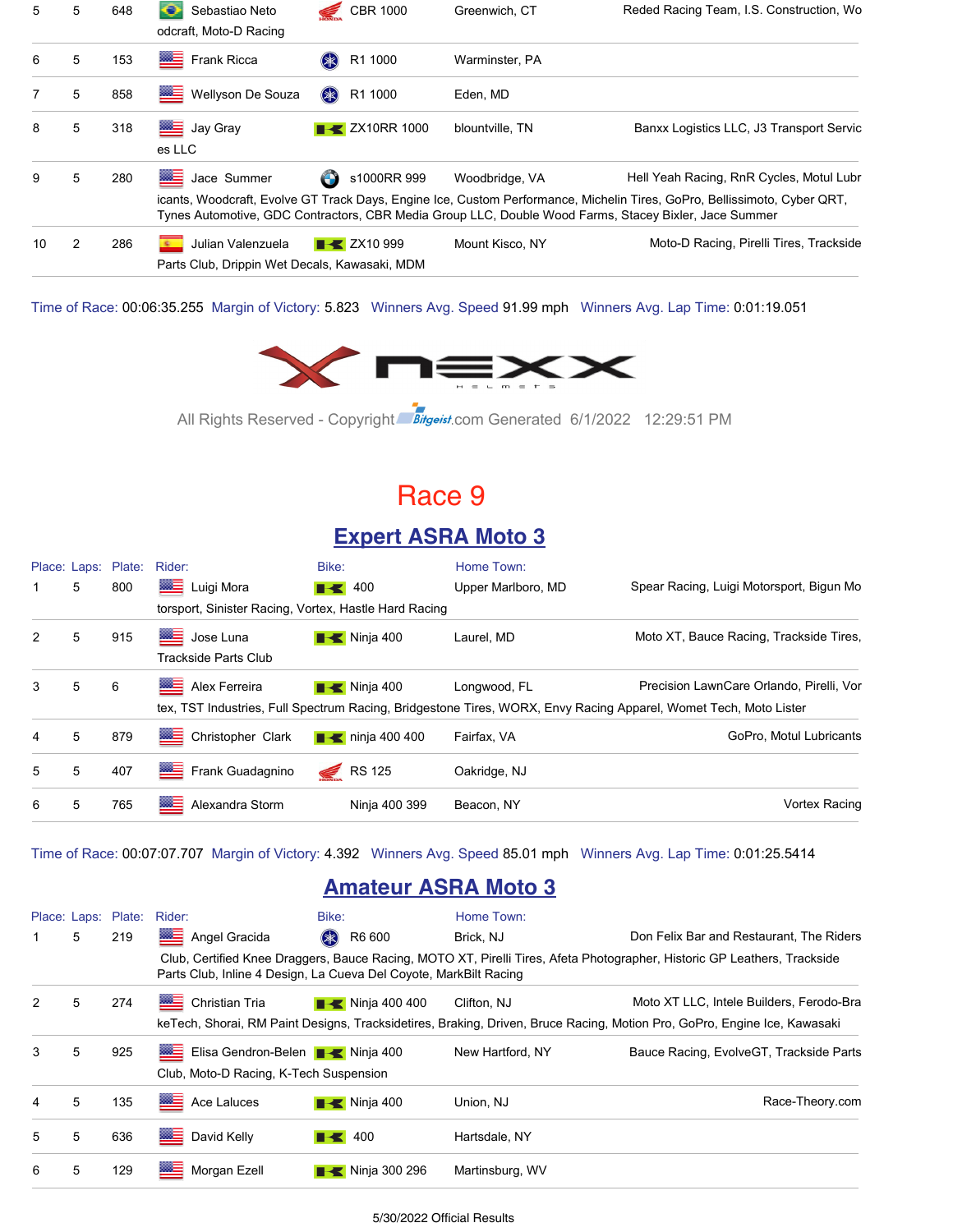|     | -5          | 145 | Christopher Dixon<br>, ArmourBodies Bodywork                        | $\frac{1}{1000}$ RC 390 390 | Boston, MA        | Woodcraft, Vortex Racing, Hindle Exhaust |
|-----|-------------|-----|---------------------------------------------------------------------|-----------------------------|-------------------|------------------------------------------|
| 8   | $5^{\circ}$ | 516 | <b>The Mark Gibson</b>                                              | <b>EXP</b> YZF R3 321       | Columbia, MD      |                                          |
| 9 5 |             | 106 | <b>EXECUTE:</b> David Schroeder Jr F <del>I</del> 300<br>otorsports |                             | Silver Spring, MD | Vortex Racing, Drippin Wet Decals, MRP M |

#### #20 no transponder on bike

Time of Race: 00:07:33.257 Margin of Victory: 7.037 Winners Avg. Speed 80.22 mph Winners Avg. Lap Time: 0:01:30.6514



All Rights Reserved - Copyright Bitgeist.com Generated 6/1/2022 12:29:51 PM

### Race 10

#### **Amateur Rookies Cup GTO**

| 1              | Place: Laps:<br>5 | Plate:<br>924 | Rider:<br>▩▤<br><b>Mihaly Agics</b> | Bike:<br>I KI | 1000                            | Home Town:<br>Fairfield, CT                                                                                             |                                                                                                                                                                      |
|----------------|-------------------|---------------|-------------------------------------|---------------|---------------------------------|-------------------------------------------------------------------------------------------------------------------------|----------------------------------------------------------------------------------------------------------------------------------------------------------------------|
| 2              | 5                 | 269           | ▓≡<br>Louis Luzzi<br>ide Auto Body  |               | 1000                            | Hewitt, NJ                                                                                                              | Woodcraft, Absolute Cycle, Bel-Ray, Mebr                                                                                                                             |
| 3              | 5                 | 606           | ⋐⋤<br>Joshua John                   | $(* )$        | R1 1000                         | Damascus, MD                                                                                                            |                                                                                                                                                                      |
| 4              | 5                 | 858           | ⋐⋽<br>Wellyson De Souza             | (米)           | R1 1000                         | Eden, MD                                                                                                                |                                                                                                                                                                      |
| 5              | 5                 | 692           | ≝<br><b>Matt Parks</b>              | $(* )$        | YZF-R1 998                      | Annapolis, MD                                                                                                           | Vortex Racing                                                                                                                                                        |
| 6              | 5                 | 918           | ▩≡<br>Michael Stegman               | (米)           | R <sub>1</sub> M <sub>999</sub> | Chambersburg, PA                                                                                                        |                                                                                                                                                                      |
| $\overline{7}$ | 5                 | 280           | <b>MAGE</b><br>Jace Summer          |               | s1000RR 999                     | Woodbridge, VA<br>Tynes Automotive, GDC Contractors, CBR Media Group LLC, Double Wood Farms, Stacey Bixler, Jace Summer | Hell Yeah Racing, RnR Cycles, Motul Lubr<br>icants, Woodcraft, Evolve GT Track Days, Engine Ice, Custom Performance, Michelin Tires, GoPro, Bellissimoto, Cyber QRT, |
| 8              | 5                 | 676           | ▩▬<br>lan Ramirez                   |               | gsxr 750                        | Laurel, MD                                                                                                              |                                                                                                                                                                      |
| 9              | 5                 | 627           | ▩≡<br><b>Matthew Thomas</b>         | (米)           | R6 600                          | Millersburg, PA                                                                                                         |                                                                                                                                                                      |

Time of Race: 00:06:44.644 Margin of Victory: 0.414 Winners Avg. Speed 89.86 mph Winners Avg. Lap Time: 0:01:20.9288

#### **Amateur Rookies Cup GTU**

|             |   | Place: Laps: Plate: | Rider:                                                             | Bike:  |                           | Home Town:        |                                          |
|-------------|---|---------------------|--------------------------------------------------------------------|--------|---------------------------|-------------------|------------------------------------------|
| $\mathbf 1$ | 5 | 42                  | Nikolay Zakharyan                                                  | $(* )$ | R6 600                    | Westminster, MD   | Trust Auto, Auto Geeks, 321 Ignition, Ko |
|             |   |                     | lay LLC, Thermosman Suspension, Bauce Racing, Trackside Parts Club |        |                           |                   |                                          |
| 2           | 5 | 714                 | David Zaka                                                         | (米)    | R6 600                    | Hanover, MD       | Vortex Racing                            |
| 3           | 5 | 333                 | ▩⋚<br>Jeremy Beach                                                 |        | $\triangleright$ Zx6r 636 | Bunker Hill, WV   |                                          |
| 4           | 5 | 987                 | ▩≡<br>Mateusz Swiatek                                              | (米)    | R6 600                    | Clifton, NJ       |                                          |
| 5           | 5 | 377                 | ▩▤<br>Omar Marti                                                   |        | GSX-R 600 600             | Middletown, DE    | Galfer Brakes, Vortex Racing, MDM        |
| 6           | 5 | 428                 | ▩⋸<br>Alex Mackel                                                  |        | Not Provided              | Silver Spring, MD |                                          |
| 7           | 5 | 505                 | ▩▤<br>Cornell Johnson                                              |        | Not Provided              | Germantown, MD    |                                          |
| 8           | 5 | 177                 | ≝<br>Nicholas Reynolds                                             |        | <b>GSXR 600</b>           | Springfield, VA   |                                          |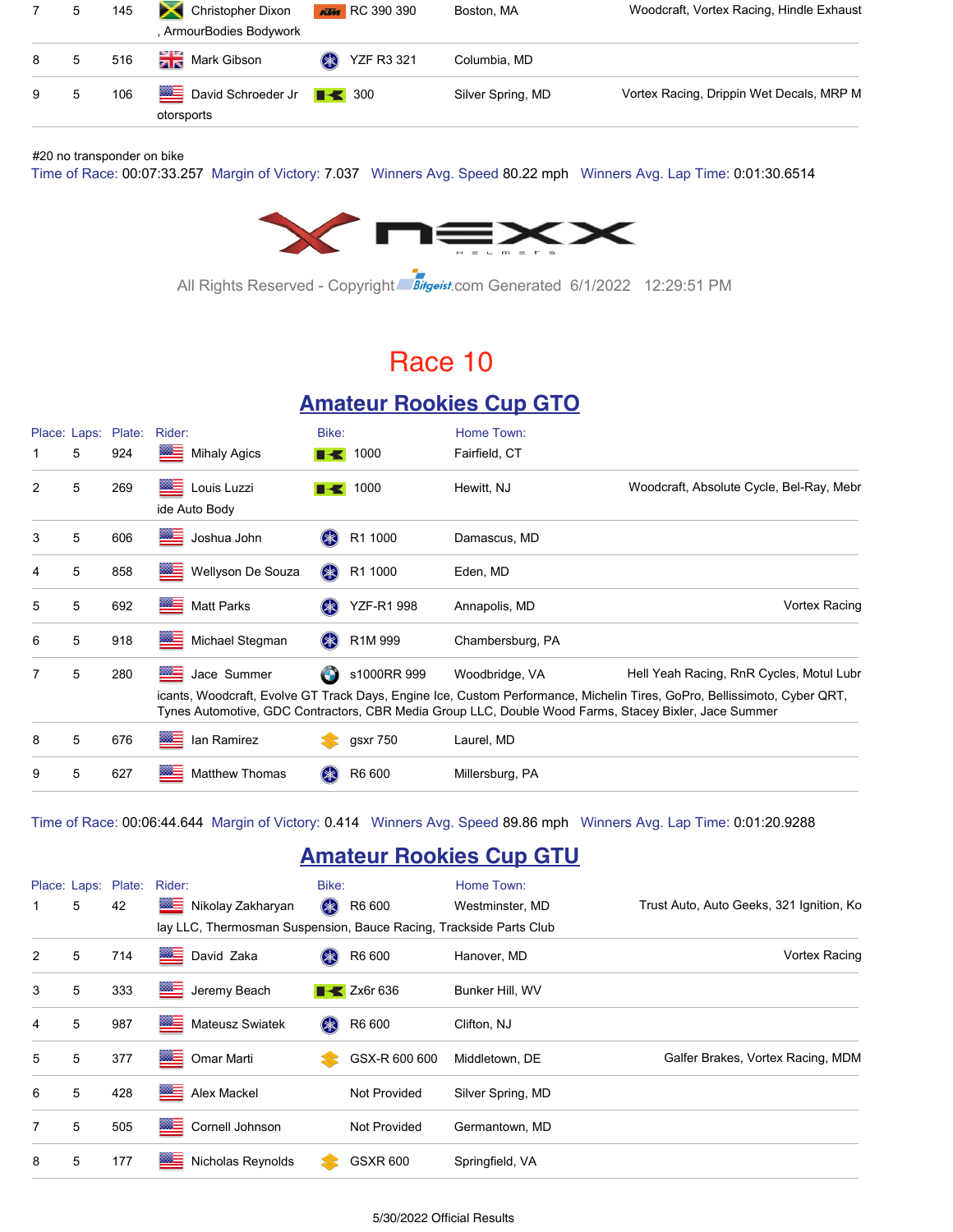|               | 9 5 379 |     | Joe McCutcheon           | gsxr 750<br>$\mathbf{X}$     | Bear, DE        |
|---------------|---------|-----|--------------------------|------------------------------|-----------------|
| 10 5          |         | 839 | Derek Dixon              | <b>A</b> R1 1000             | Baltimore, MD   |
| 11 5          |         | 627 | Matthew Thomas           | <b>8</b> R6 600              | Millersburg, PA |
| $12 \qquad 4$ |         | 92  | <b>EXECUTE:</b> Paul Cho | R6 600<br>$(\divideontimes)$ | Herndon, VA     |

Time of Race: 00:06:44.644 Margin of Victory: 8.685 Winners Avg. Speed 89.86 mph Winners Avg. Lap Time: 0:01:20.9288

#### **Amateur Rookies Cup GTL**

|                                                                                                                          |   |         | Place: Laps: Plate: Rider:                                        | Bike:                     | Home Town:  |                                          |  |  |  |
|--------------------------------------------------------------------------------------------------------------------------|---|---------|-------------------------------------------------------------------|---------------------------|-------------|------------------------------------------|--|--|--|
| $\sim$ 1                                                                                                                 | 5 | 84      | Gareth McGuigan                                                   | $\frac{1}{2}$ aprilla 660 | Nanuet. NY  | GMG Group, GMG Carpentry, Urban Workshop |  |  |  |
|                                                                                                                          |   | 2 5 114 | Joseph Katzberg                                                   | $x \overline{u}$ Duke 790 | Raleigh, NC |                                          |  |  |  |
| $3 \quad 5$                                                                                                              |   | 218     | Angel Gracida                                                     | <b>8</b> R6 600           | Brick, NJ   | Don Felix Bar and Restaurant, The Riders |  |  |  |
| Club, Certified Knee Draggers, Bauce Racing, MOTO XT, Pirelli Tires, Afeta Photographer, Historic GP Leathers, Trackside |   |         |                                                                   |                           |             |                                          |  |  |  |
|                                                                                                                          |   |         | Parts Club, Inline 4 Design, La Cueva Del Coyote, MarkBilt Racing |                           |             |                                          |  |  |  |

Time of Race: 00:06:44.644 Margin of Victory: 38.551 Winners Avg. Speed 89.86 mph Winners Avg. Lap Time: 0:01:20.9288



All Rights Reserved - Copyright Bitgeist.com Generated 6/1/2022 12:29:51 PM

### Race 11

#### **Expert SuperBike Heavyweight**

|    |   | Place: Laps: Plate: Rider: |                                                                                                                                                                                                                                  | Bike:                        | Home Town:       |                                                                                                                         |  |  |  |
|----|---|----------------------------|----------------------------------------------------------------------------------------------------------------------------------------------------------------------------------------------------------------------------------|------------------------------|------------------|-------------------------------------------------------------------------------------------------------------------------|--|--|--|
|    | 5 |                            | Antal Halasz                                                                                                                                                                                                                     | <b>GSXR 750</b>              | New Windsor, NY  | Spring Scaffolding, Vortex Racing, GoPro                                                                                |  |  |  |
|    |   |                            | , Hotbodies Bodywork, Pitbull Products, Shoei Helmets, TPM, Vesrah Brakes, Cycle Gear, AlpineStars                                                                                                                               |                              |                  |                                                                                                                         |  |  |  |
| 2  | 5 | 787                        | ⋙≡<br>Joseph Karlin                                                                                                                                                                                                              | R6 600                       | Brooklyn, NY     | Bauce Racing, MDM                                                                                                       |  |  |  |
| 3  | 5 | 182                        | 然生<br>Dorsey Birch                                                                                                                                                                                                               | R6 600                       | Phila, PA        | Birch Racing/IOE, ProTech Industries, Wi                                                                                |  |  |  |
|    |   |                            | nner Airport Parking, Nowmas Collision Repair, Cottman Check Cashing, EvolveGT, Drippin Wet Decals, N2 Track Days, MDM,<br>Swift fit, Vortex Racing, Motion Pro, ArmourBodies Bodywork, Yamaha Blu Cru, Woodcraft, Galfer Brakes |                              |                  |                                                                                                                         |  |  |  |
| 4  | 5 | 678                        | Jason Waters<br><b>BBC</b><br>. VP Fuels                                                                                                                                                                                         | R6 600                       | Oakdale, NY      | Pirelli Tires, Vortex Racing, EBC Brakes                                                                                |  |  |  |
| 5  | 5 | 38                         | <b>Arnold Hastings</b>                                                                                                                                                                                                           | <b>KTM</b> 890 Duke 890      | Gaithersburg, MD | Michelin, RaceTech, AGV Sport, Woodcraft                                                                                |  |  |  |
|    |   |                            | Motorsports, EvolveGT                                                                                                                                                                                                            |                              |                  | , Amsoil Oils, DC Moto, Vortex, Motion Pro, EVS, Factory Effex, SIDI, Shorai, VP Fuels, Sunoco Fuels, EBC Brakes, MRP   |  |  |  |
| 6  | 5 | 40                         | <b>Tyler Hopwood</b>                                                                                                                                                                                                             | $\rightarrow$ ZX6r 636       | Leesport, PA     | Custom Performance Inc, MRP Motorsports,                                                                                |  |  |  |
|    |   |                            |                                                                                                                                                                                                                                  |                              |                  | Michelin Tires, Ohlins, OneX Leathers, Forma Boots, Motul, RK Chains, EvolveGT, Von Zipper, GoPro, WCW                  |  |  |  |
| 7  | 5 | 408                        | <b>Crant Lancaster</b>                                                                                                                                                                                                           | R6 600<br>$(\divideontimes)$ | Brooklyn, NY     | Bauce Racing, Fresh Oil & CO, Moto XT, T                                                                                |  |  |  |
|    |   |                            |                                                                                                                                                                                                                                  |                              |                  | eam Pro-Motion, Vortex Racing, Union Garage, Engine Ice, Shorai, Historic GP Leathers, OGIO, Skullcandy, Inline4Designs |  |  |  |
| 8  | 5 | 44                         | Anthony Sabbatino                                                                                                                                                                                                                | R1 1000                      | Centereach, NY   | Bauce Racing, Shoei Helmets, Motul Lubri                                                                                |  |  |  |
|    |   |                            | cants, N2 Track Days, EBC Brakes, Engine Ice, GoPro, Spy Optics                                                                                                                                                                  |                              |                  |                                                                                                                         |  |  |  |
| 9  | 5 | 995                        | <b>EXAMPLE Ryan Maye</b>                                                                                                                                                                                                         | R6 600                       | Wilmington, DE   | RM Paint Designs, The Riders Club, MarkB                                                                                |  |  |  |
|    |   |                            | ilt Racing, Bauce Racing, Vortex Racing, Sunoco Fuels, Historic GP Leathers                                                                                                                                                      |                              |                  |                                                                                                                         |  |  |  |
| 10 | 5 | 19                         | Adam Wingard                                                                                                                                                                                                                     | R6 600                       | Windber, PA      | Five Star Powersports, Michelin Tires, C                                                                                |  |  |  |
|    |   |                            | Fuels, EBC Brakes, Trackside Parts Club                                                                                                                                                                                          |                              |                  | ustom Performance Inc, Moto Worx, Hicks Custom Powdercoating, TST Industries, Hotbodies Bodywork, Vortex Racing, VP     |  |  |  |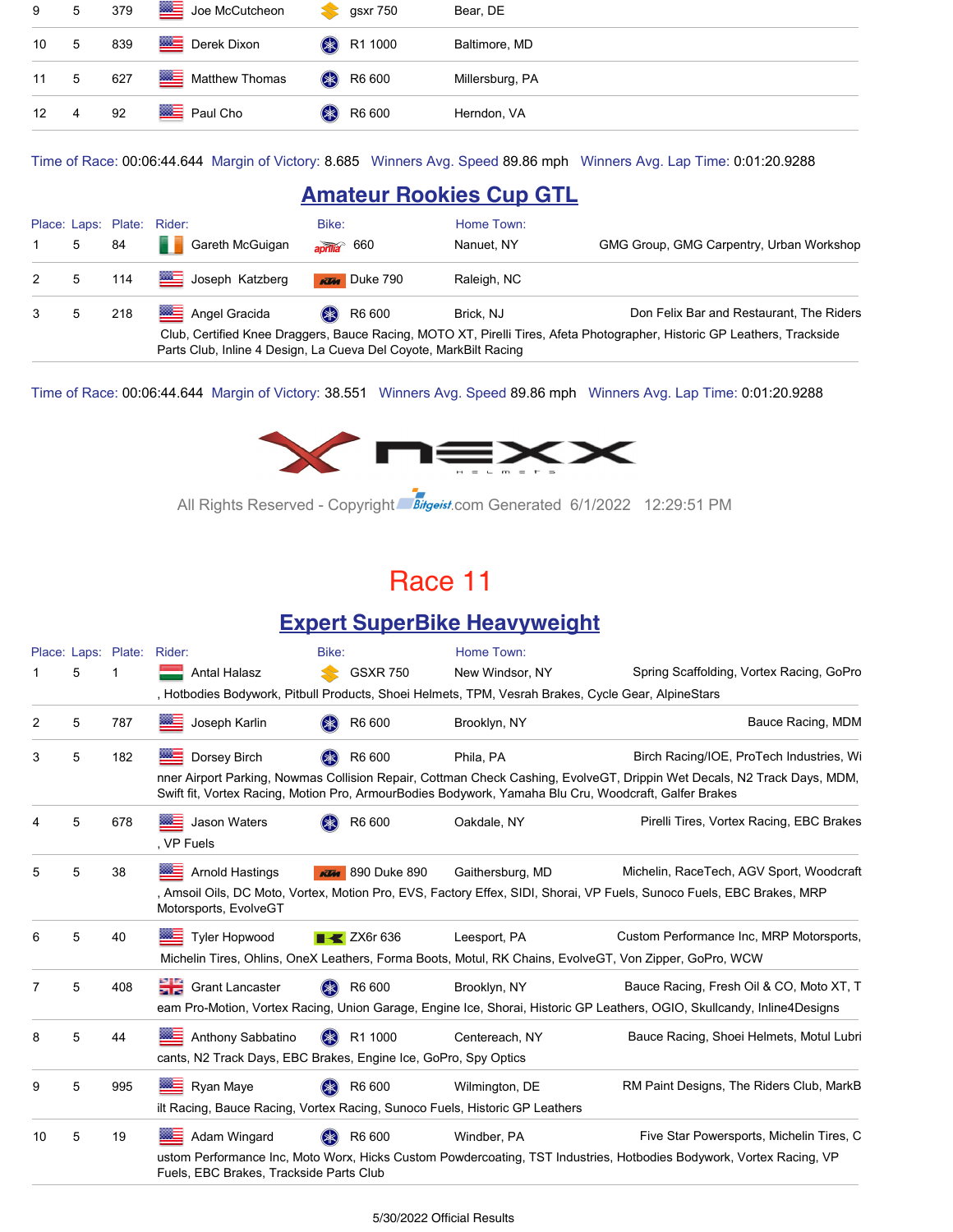| 11 | 5 | 24  | ▩≘<br>Joshua Tafuri                                                                    | R6 600                         | Toms River, NJ                                                                                    | ArmourBodies Bodywork, Bauce Racing, Com                                                                                  |
|----|---|-----|----------------------------------------------------------------------------------------|--------------------------------|---------------------------------------------------------------------------------------------------|---------------------------------------------------------------------------------------------------------------------------|
|    |   |     | Club, Vesrah Brakes, Woodcraft, Zoopak Athletic Club                                   |                                |                                                                                                   | et Racing Leathers, Evlution Nutrition, Inline 4 Designs & Print, MDM, RM Paint Designs, The Riders Club, Trackside Parts |
| 12 | 5 | 252 | Andrew Clarke                                                                          | R6 600                         | Richardsville, VA                                                                                 | Mass Sports, Woodcraft, Thermosman Suspe                                                                                  |
|    |   |     | Pro                                                                                    |                                |                                                                                                   | nsion, Coleman Powersports, Bell Helmets, Forma Boots, Inline4Design, Superlite Sprockets, ArmourBodies Bodywork, Motion  |
| 13 | 5 | 188 | Joseph Pultrone<br>Penske, Vortex Racing                                               | $\blacktriangleright$ ZX6R 636 | Treasure Island, FL                                                                               | Metric Devil Moto, Pirelli, Parts Club,                                                                                   |
| 14 | 5 | 85  | ▩▬<br>Jeff Schoff                                                                      | $\blacktriangleright$ ZX6R 636 | Landenberg, PA<br>-Talley Investment Group of RJA, Amsoil, Vortex, Trackside Parts Club, VP Fuels | MetricDevilMoto, Penske, Pirelli, Schoff                                                                                  |
| 15 | 5 | 827 | <b>MEE</b> Alex Yampolskiy<br>nt Designs, Bauce Racing, Vortex Sprockets, Sunoco Fuels | R6 600<br>$(* )$               | Totowa, NJ                                                                                        | MarkBilt Racing, The Riders Club, RM Pai                                                                                  |
| 16 | 5 | 828 | Richard Kay<br>ArmourBodies Bodywork, Sportbike Track Gear                             | $\blacktriangleright$ ZX6R 600 | St Stephens Church,                                                                               | God, Jackie, Woodcraft, Hindle Exhaust,                                                                                   |
| 17 | 5 | 422 | <b>BEE</b> Glenn Jazikoff Jr<br>Mechanical, The Riders Club                            | 600                            | Toms River, NJ                                                                                    | Bauce Racing, Trackside Parts Club, Apex                                                                                  |
| 18 |   | 15  | Sean Merritt<br>s, Humenay's Designs, CTR Suspension, Motul Lubricants                 | R6 600                         | Strasburg, VA                                                                                     | Michelin Tires, Vortex Racing, EBC Brake                                                                                  |

Time of Race: 00:06:29.629 Margin of Victory: 3.692 Winners Avg. Speed 93.32 mph Winners Avg. Lap Time: 0:01:17.9258

#### **Amateur SuperBike Heavyweight**

|                |   | Place: Laps: Plate: | Rider:                                                                                        | Bike:                         | Home Town:         |                                          |
|----------------|---|---------------------|-----------------------------------------------------------------------------------------------|-------------------------------|--------------------|------------------------------------------|
|                | 5 | 626                 | Michael Fischbein                                                                             | <b>(*)</b><br>R6 600          | Suffern, NY        |                                          |
| 2              | 5 | 275                 | ▩▅<br><b>Matthew Pudlo</b><br>Metric Devil Moto, N2 Track Days, Trackside Parts Club          | $(* )$<br>R6 600              | Lebanon, PA        | EBC Brakes, Vortex Racing, Bauce Racing, |
| 3              | 5 | 821                 | Kelvin Pimentel<br><u> West</u><br>acing, Trackside Parts Club, The Riders Club               | R6 600<br>(⋙                  | Paterson, NJ       | Astoa Racing, BRP Racing Garage, Bauce R |
| 4              | 5 | 94                  | Munis Saiyed<br>raft, Vortex Racing                                                           | <b>YZF 600</b><br>(米)         | Secaucus, NJ       | RM Paint Designs, MarkBilt Racing, Woodc |
| 5              | 5 | 22                  | <b>Robert Bien</b><br>BC Brakes, Bauce Racing                                                 | R6 600<br>$(\divideontimes)$  | Linden, NJ         | Washington Cycle Works, Vortex Racing, E |
| 6              | 5 | 786                 | Waqas Awan<br>TC I                                                                            | $(\divideontimes)$<br>600     | Teaneck, NJ        |                                          |
| $\overline{7}$ | 5 | 363                 | ▓≡<br>Mark Shaia                                                                              | R6 600<br>(*                  | Mechanicsville, VA |                                          |
| 8              | 5 | 83                  | Dalton Mejia<br>ub                                                                            | $\blacktriangleright$ ZX6 636 | Union, NJ          | The Riders Club, MDM, Trackside Parts Cl |
| 9              | 5 | 571                 | Alejandro Leon<br>signs, Historic GP Leathers, RM Paint Designs, Pirelli Tires, Vortex Racing | (*)<br>R6 600                 | Garfield, NJ       | The Riders Club, Bauce Racing, Inline4de |
| 10             | 5 | 379                 | Joe McCutcheon                                                                                | gsxr 750                      | Bear, DE           |                                          |

Time of Race: 00:06:55.192 Margin of Victory: 0.266 Winners Avg. Speed 87.57 mph Winners Avg. Lap Time: 0:01:23.0384



All Rights Reserved - Copyright Bitgeist.com Generated 6/1/2022 12:29:51 PM

### Race 12

5/30/2022 Official Results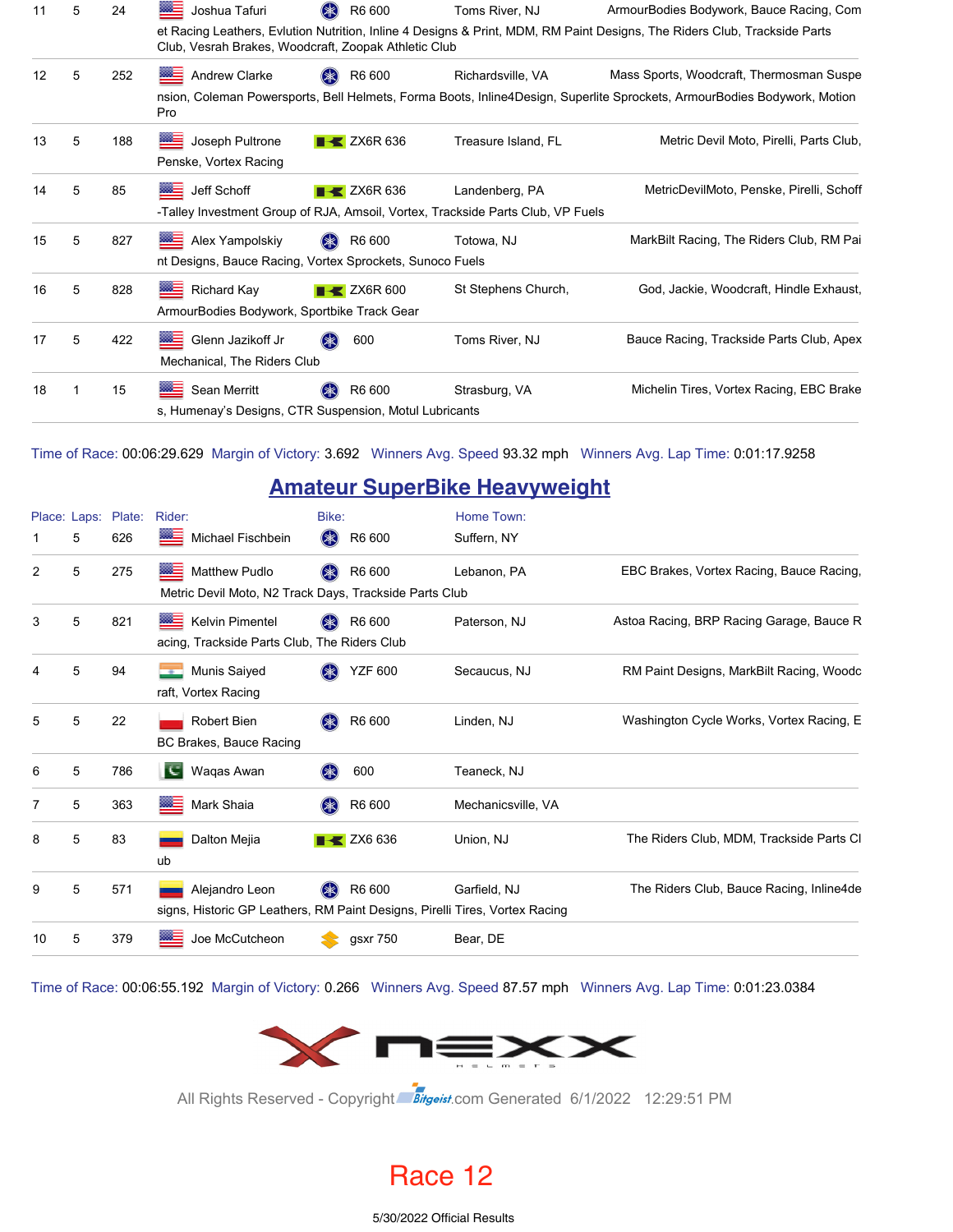|    |                   |                |                                                                                               |                                  |           | <b>Expert Grand Prix Lightweight</b> |                                                                                                                                                                        |
|----|-------------------|----------------|-----------------------------------------------------------------------------------------------|----------------------------------|-----------|--------------------------------------|------------------------------------------------------------------------------------------------------------------------------------------------------------------------|
|    | Place: Laps:<br>5 | Plate:<br>683X | Rider:<br>▩▬<br>Ryan Jones<br>Racing, Bazzaz Racing                                           | Bike:<br>Duke 790<br><b>Klas</b> |           | Home Town:<br>Winchester, VA         | Ryan Jones Seven West Racing, Gochi Tech<br>, Pirelli Tires, Ride On Moto, Shoei Helmets, Valley Cycle Center, Woodcraft, Moto-D Racing, KWS Motor Sports, Hustle Hard |
| 2  | 5                 | 83             | <b>Arthur Diaz</b><br>one Tires, Karns Performance                                            | R <sub>5</sub> 565               |           | Lewisberry, PA                       | Innovative Motorcycle Research, Bridgest                                                                                                                               |
| 3  | 5                 | 82             | Paul Dougherty<br>d Motorsports, Vortex, EBC Brakes, Shrekimoto                               | 900                              |           | Westminster, MD                      | LWTRacer.com, Ducati Winchester, Duc Pon                                                                                                                               |
| 4  | 5                 | 171            | <b>Todd Alberico</b>                                                                          | FZ07 689                         |           | Maplewood, NJ                        | <b>LWT Racer, Vortex</b>                                                                                                                                               |
| 5  | 5                 | 96             | Raymond Capozucca anima <sup>2</sup> RS660 659<br>, MDM                                       |                                  |           | Dupont, PA                           | Drippin Wet Decals, Trackside Parts Club                                                                                                                               |
| 6  | 5                 | 89             | ▩≡<br>Sean Dougherty<br>LWT Racer, DoughDuc Racing, Pirelli, MDM, Drippin Wet Decals, Aprilia | SS 1000                          |           | Owings Mills, MD                     | Ducati Winchester, Ducpond Motorsports,                                                                                                                                |
| 7  | 5                 | 915            | Jose Luna<br><b>Trackside Parts Club</b>                                                      | <b>K</b> Ninja 400               |           | Laurel, MD                           | Moto XT, Bauce Racing, Trackside Tires,                                                                                                                                |
| 8  | 4                 | 6              | Ivan Debord<br>dcraft, Shoei Helmets, Vortex Racing, Mark Bilt, FBES Oil                      | sv 650                           |           | Springfield, NJ                      | Pirelli Tires, Sigua Motosport, MDM, Woo                                                                                                                               |
| 9  | 3                 | 959            | <b>Trevor Cece</b><br>ng Racing                                                               |                                  | EVO2R 690 | Long Valley, NJ                      | Sunoco Fuels, N2 Track Days, Triple Stro                                                                                                                               |
| 10 | 1                 | 186            | <b>Terry Ferguson</b>                                                                         | 660                              |           | Yonkers, NY                          | Vortex, VP Fuels                                                                                                                                                       |

Time of Race: 00:06:42.642 Margin of Victory: 8.427 Winners Avg. Speed 90.3 mph Winners Avg. Lap Time: 0:01:20.5284

### **Amateur Grand Prix Lightweight**

|   |   | Place: Laps: Plate: | Rider:                                                                                            | Bike:                           | Home Town:         |                                                                                                                                                                      |
|---|---|---------------------|---------------------------------------------------------------------------------------------------|---------------------------------|--------------------|----------------------------------------------------------------------------------------------------------------------------------------------------------------------|
| 1 | 5 | 328                 | ▩≣<br><b>Brian Waugh</b>                                                                          | <b>EXAMPLE 2X636R 636</b>       | Winchester, VA     |                                                                                                                                                                      |
| 2 | 5 | 715                 | ▩≣<br>Tim Padden                                                                                  | FZ07 690<br>$(* )$              | Dumfries, VA       |                                                                                                                                                                      |
| 3 | 5 | 114                 | ▩≣<br>Joseph Katzberg                                                                             | <b>KTM</b> Duke 790             | Raleigh, NC        |                                                                                                                                                                      |
| 4 | 5 | 218                 | <b>WELL</b><br>Angel Gracida<br>Parts Club, Inline 4 Design, La Cueva Del Coyote, MarkBilt Racing | $(*$<br>R6 600                  | Brick, NJ          | Don Felix Bar and Restaurant, The Riders<br>Club, Certified Knee Draggers, Bauce Racing, MOTO XT, Pirelli Tires, Afeta Photographer, Historic GP Leathers, Trackside |
| 5 | 5 | 323                 | ▩▤<br>Austin Waugh                                                                                | <b>CBR 600</b><br>S.            | New Cumberland, PA |                                                                                                                                                                      |
| 6 | 5 | 860                 | ▩▤<br>lan Oberholtzer                                                                             | SV 650<br>$\blacktriangleright$ | Brooklyn, NY       | <b>WORKS MFG</b>                                                                                                                                                     |
| 7 | 5 | 110                 | ▩≡<br>Michael Oliver                                                                              | $\blacksquare$ Ninja 399        | Elkridge, MD       |                                                                                                                                                                      |

Time of Race: 00:07:00.700 Margin of Victory: 4.952 Winners Avg. Speed 86.43 mph Winners Avg. Lap Time: 0:01:24.14

### **Expert SuperBike 500**

|               |   |     | Place: Laps: Plate: Rider:                                                                                       | Bike:                        | Home Town:         |                                          |
|---------------|---|-----|------------------------------------------------------------------------------------------------------------------|------------------------------|--------------------|------------------------------------------|
|               | 5 | 809 | Luigi Mora                                                                                                       | $\blacksquare$ 400           | Upper Marlboro, MD | Spear Racing, Luigi Motorsport, Bigun Mo |
|               |   |     | torsport, Sinister Racing, Vortex, Hastle Hard Racing                                                            |                              |                    |                                          |
| 2             | 5 | 279 | <b>WE Christopher Clark</b>                                                                                      | $\blacksquare$ ninja 400 400 | Fairfax, VA        | GoPro, Motul Lubricants                  |
| $\mathcal{S}$ | 5 | 6   | Alex Ferreira                                                                                                    | $\blacksquare$ Ninja 400     | Longwood, FL       | Precision LawnCare Orlando, Pirelli, Vor |
|               |   |     | tex, TST Industries, Full Spectrum Racing, Bridgestone Tires, WORX, Envy Racing Apparel, Womet Tech, Moto Lister |                              |                    |                                          |
| 4             | 5 | 915 | <b>MED</b> Jose Luna<br>Trackside Parts Club                                                                     | $\blacksquare$ Ninja 400     | Laurel, MD         | Moto XT, Bauce Racing, Trackside Tires,  |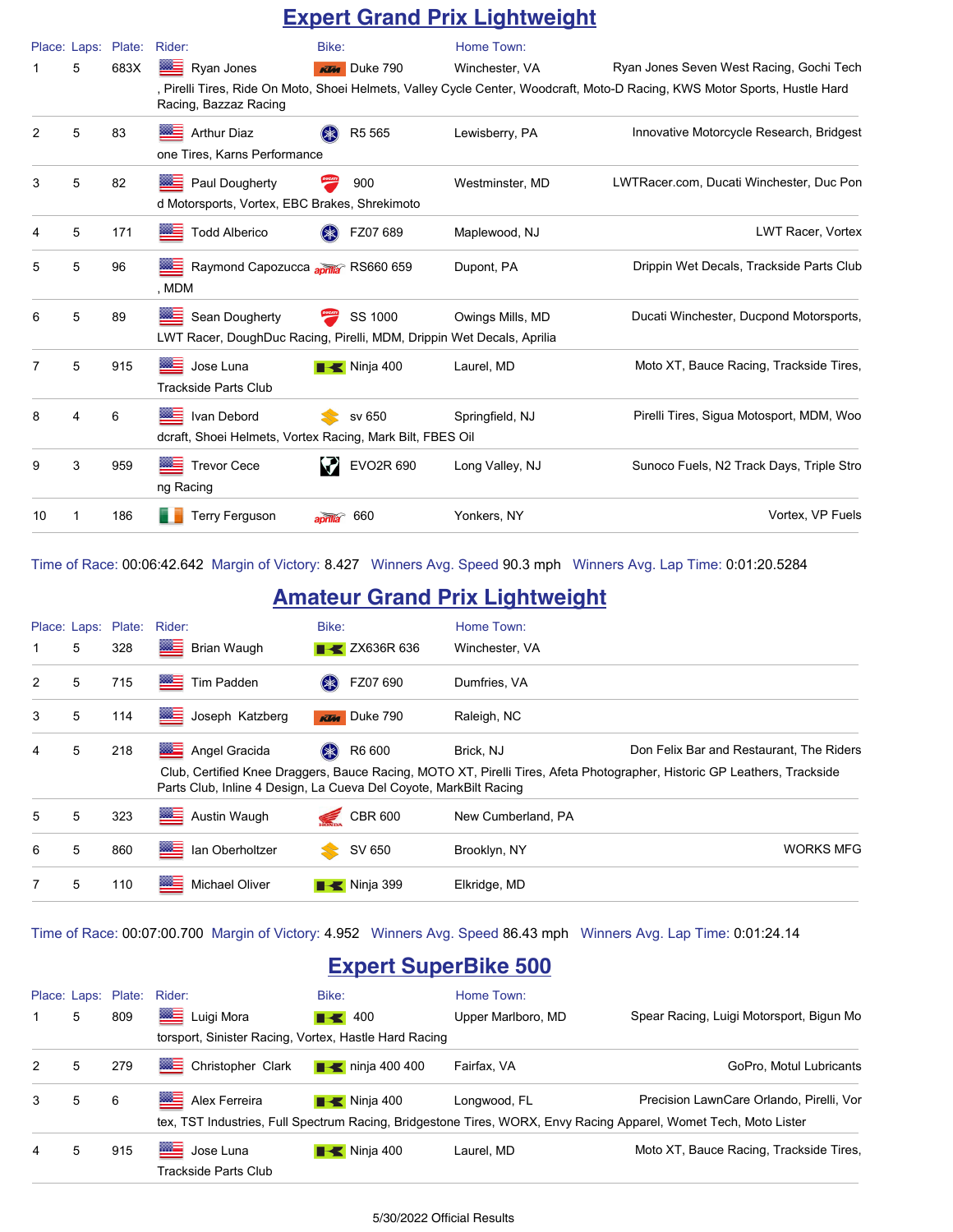| 5 5 |       | 61  | <b>Kyle McGill</b>                       | $\blacksquare$ Ninja 300 | West Columbia, SC                                                              | Turn 12 Racing, Coleman Powersports, Sta |
|-----|-------|-----|------------------------------------------|--------------------------|--------------------------------------------------------------------------------|------------------------------------------|
|     |       |     |                                          |                          | rwood Racing Apparel, EBC Brakes, Bridgestone Tires, Vortex Racing, Mize Mobil |                                          |
|     | 6 5 3 |     | <b>Mark Evry</b>                         | <b>&amp;</b> FZR-RR 400  | Silver Spring, MD                                                              | Speedwerks, Bridgestone Tires, Sunoco Fu |
|     |       |     | els, EBC Brakes, Ptunning, E*Motorsports |                          |                                                                                |                                          |
| 7 5 |       | 765 | Alexandra Storm                          | Ninja 400 399            | Beacon, NY                                                                     | Vortex Racing                            |

Time of Race: 00:08:04.658 Margin of Victory: .034 Winners Avg. Speed 75.02 mph Winners Avg. Lap Time: 0:01:36.9316

#### **Amateur SuperBike 500**

|   |   | Place: Laps: Plate: | Rider:                                                                       | Bike:                        | Home Town:        |                                                                                                                          |
|---|---|---------------------|------------------------------------------------------------------------------|------------------------------|-------------------|--------------------------------------------------------------------------------------------------------------------------|
|   | 5 | 925                 | Elisa Gendron-Belen <b>B</b> Ninja 400                                       |                              | New Hartford, NY  | Bauce Racing, EvolveGT, Trackside Parts                                                                                  |
|   |   |                     | Club, Moto-D Racing, K-Tech Suspension                                       |                              |                   |                                                                                                                          |
| 2 | 5 | 274                 | 签写<br><b>Christian Tria</b>                                                  | $\blacksquare$ Ninja 400 400 | Clifton, NJ       | Moto XT LLC, Intele Builders, Ferodo-Bra                                                                                 |
|   |   |                     |                                                                              |                              |                   | keTech, Shorai, RM Paint Designs, Tracksidetires, Braking, Driven, Bruce Racing, Motion Pro, GoPro, Engine Ice, Kawasaki |
| 3 | 5 | 20                  | ▨≘<br>Mark Schweber                                                          | $\blacksquare$ 400           | Silver Spring, MD | MotorcycleXcitement, Team Pro Motion, MR                                                                                 |
|   |   |                     | P, Bauce Racing, Podium Motorsports, JL62, Sinister Racing, Luigi Motorsport |                              |                   |                                                                                                                          |
| 4 | 5 | 734                 | <b>ME</b><br>Corey Charkowske                                                | $\blacksquare$ Ninja 400     | Alexandria, VA    |                                                                                                                          |
| 5 | 4 | 616                 | ▩≣<br><b>Chris Siarkiewicz</b><br>GoPro                                      | $\blacksquare$ Ninja 300     | Ridgewood, NY     | Misquided Spirits, Lurkshop, Woodcraft,                                                                                  |
| 6 | 1 | 669                 | ※三<br>Chris Jackson<br>Magura, GoPro                                         | $\blacksquare$ Ninja 300     | Brooklyn, NY      | Misquided Spirits, Lurkshop, Woodcraft,                                                                                  |

Time of Race: 00:07:45.809 Margin of Victory: 1.403 Winners Avg. Speed 78.06 mph Winners Avg. Lap Time: 0:01:33.1618



All Rights Reserved - Copyright Bitgeist.com Generated 6/1/2022 12:29:51 PM

### Race 13

#### **Expert Grand Prix Unlimited**

|   |   | Place: Laps: Plate: | Rider:                                          | Bike:                                                                                                               | Home Town:                                                                                          |                                                                                                                                                                                                                                           |  |  |  |  |
|---|---|---------------------|-------------------------------------------------|---------------------------------------------------------------------------------------------------------------------|-----------------------------------------------------------------------------------------------------|-------------------------------------------------------------------------------------------------------------------------------------------------------------------------------------------------------------------------------------------|--|--|--|--|
|   | 5 | 37                  | Stefano Mesa                                    | $\rightarrow$ ZX10R 1000                                                                                            | Boca Raton, FL                                                                                      | Pirelli Tires, K-Tech Suspension, Thermo                                                                                                                                                                                                  |  |  |  |  |
|   |   |                     |                                                 |                                                                                                                     | Motorsports, Core Moto, Drippin Wet Decals, KYT, Kawasaki, Opie Caylor Motorsports, HHR Performance | sman Suspension, KWS Motor Sports, SBS Brakes, Orient Express, Liquimoly, Evo Technology, One-X Custom Suits, Graves                                                                                                                      |  |  |  |  |
| 2 | 5 | 723                 | <b>EXAMPLE Frankie Babuska Jr TK ZX10R 1000</b> |                                                                                                                     | Pelham, NY                                                                                          | Babuska Racing, New York Power Sports, A                                                                                                                                                                                                  |  |  |  |  |
|   |   |                     |                                                 |                                                                                                                     |                                                                                                     | rai Helmets, Zero Gravity, Pirelli Tires, Drippin Wet Decals, Vortex, Orient Express, Maxima Lubricants, Chicken Hawk Racing                                                                                                              |  |  |  |  |
| 3 | 5 | 45                  | Mark Heckles                                    | R1 1000<br>$(* )$                                                                                                   | Bedford, NY                                                                                         | Dunlop, Trackside Parts Club, Arai Helme                                                                                                                                                                                                  |  |  |  |  |
|   |   |                     |                                                 | ts, SBS Brakes, Drippin Wet Decals, DC Paintworx, K-Tech, Woodcraft, Forma Boots, Core Moto, Crossroad Power Sports |                                                                                                     |                                                                                                                                                                                                                                           |  |  |  |  |
|   | 5 | 55                  | <b>Booth</b> David Loikits                      | <b>GSXR 1000</b>                                                                                                    | Northampton, PA                                                                                     | Loikits Industries Racing, Pirelli and M                                                                                                                                                                                                  |  |  |  |  |
|   |   |                     |                                                 |                                                                                                                     |                                                                                                     | etric Devil, Arai Racing Helmets, Full Spectrum Power, Blackmans Cycle, VP Fuels, Silkolene, Vortex, Suzuki, Ohlins,<br>Sharkskinz, Street&Comp, DynoJet, Scott Powersports, Zero Gravity, SBS Brakes, Yoshimura R&D, SharkSkinz Bodywork |  |  |  |  |
| 5 | 5 | 342                 | <b>Bailey Cox</b>                               | R1 1000                                                                                                             | Martinsburg, WV                                                                                     | Coxracen, Luigi Motorsports, MRP Motorsp                                                                                                                                                                                                  |  |  |  |  |
|   |   |                     | orts, Suomy Helmets, Ogio                       |                                                                                                                     |                                                                                                     |                                                                                                                                                                                                                                           |  |  |  |  |
| 6 | 5 |                     | Antal Halasz                                    | GSXR 1000                                                                                                           | New Windsor, NY                                                                                     | Spring Scaffolding, Vortex Racing, GoPro                                                                                                                                                                                                  |  |  |  |  |
|   |   |                     |                                                 |                                                                                                                     | , Hotbodies Bodywork, Pitbull Products, Shoei Helmets, TPM, Vesrah Brakes, Cycle Gear, AlpineStars  |                                                                                                                                                                                                                                           |  |  |  |  |
|   | 5 | 259                 | <b>Brandon Barker</b>                           | $\blacktriangleright$ ZX10R 1000                                                                                    | Blackwood, NJ                                                                                       | Pirelli Tires, Metric Devil Moto, Donny                                                                                                                                                                                                   |  |  |  |  |
|   |   |                     | Kelly Motorsports                               |                                                                                                                     |                                                                                                     |                                                                                                                                                                                                                                           |  |  |  |  |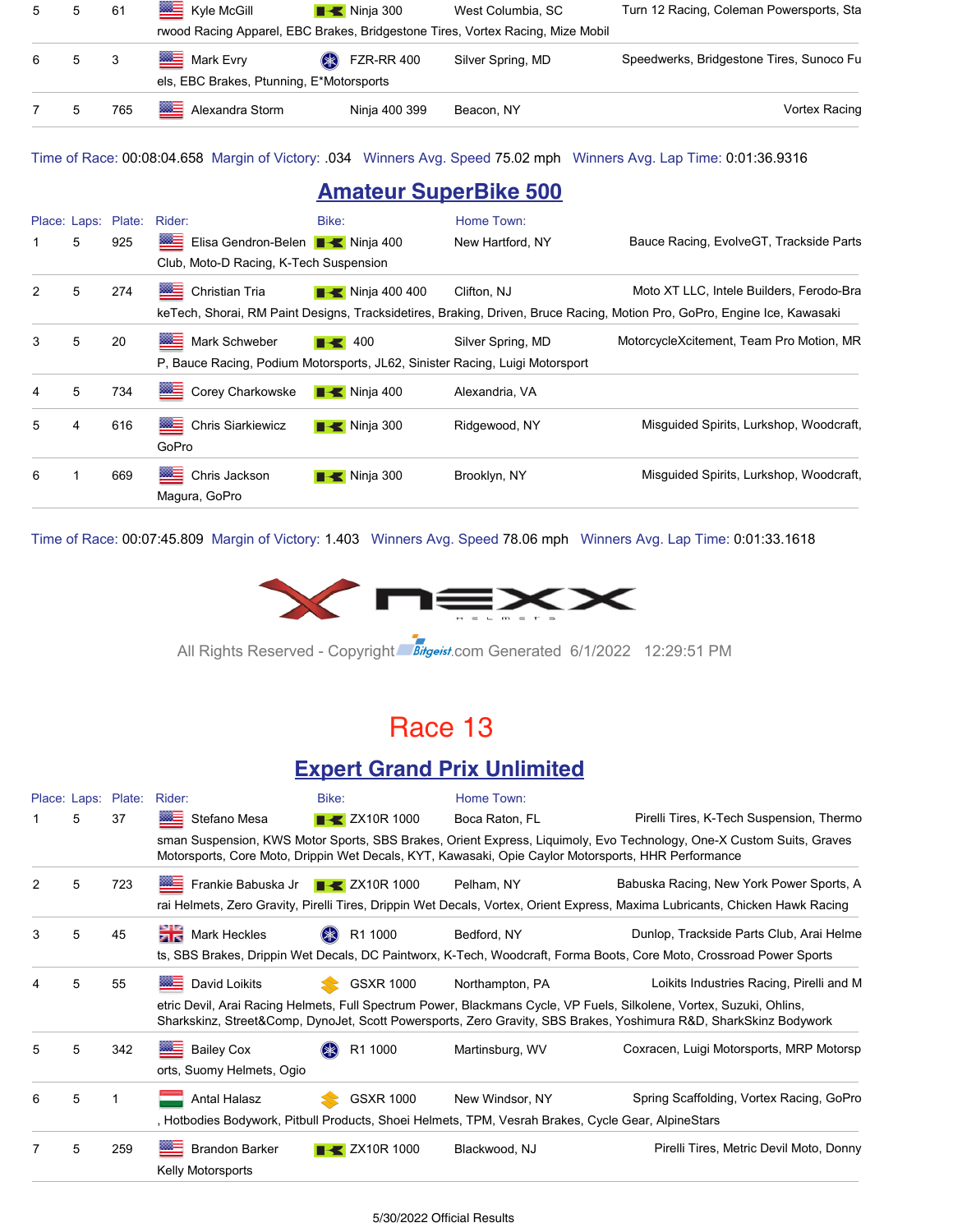| 8  | 5              | 724 | ▩≘<br><b>Brian Grasso</b>                                                                            | (米)<br>R1 1000                   | Broad Run, VA             | Hell Yeah Racing, RnR Cycles, Woodcraft                                                                                                                             |
|----|----------------|-----|------------------------------------------------------------------------------------------------------|----------------------------------|---------------------------|---------------------------------------------------------------------------------------------------------------------------------------------------------------------|
|    |                |     | LLC, Grasso Construction, KLG Enterprise LLC                                                         |                                  |                           | Technologies, Bellissimoto, Double Wood Farms, Cyber QRT, GDC Contractors Inc., Tynes Automotive, CBR Media Group                                                   |
| 9  | 5              | 20  | Yevgeniy Maystrovoy                                                                                  | <b>OK</b><br>R1 1000             | Fishers, IN               |                                                                                                                                                                     |
| 10 | 5              | 625 | <b>Thomas Hind</b><br>DevilMoto, Trackside Parts Club                                                | R1 1000                          | Rockaway, NJ              | Bauce Racing, Motorcycle Madness, Metric                                                                                                                            |
| 11 | 5              | 148 | Carlos Rossi<br>o                                                                                    | R1 1000                          | Long Branch, NJ           | The Riders Club                                                                                                                                                     |
| 12 | 5              | 427 | 深三<br>Eric Helmbach<br>gine Ice, Motorcycle Xcitement, Pirelli Tires, EBC Brakes, VP Fuels, Toymakez | S1000RR 1000                     | <b>Brandy Station, VA</b> | Washington Cycle Works, Tanom Motors, En                                                                                                                            |
| 13 | 5              | 221 | ⋙<br><b>Justin Clark</b><br>Leathers, Vesrah Brakes                                                  | R1 1000                          | Paramus, NJ               | Bauce Racing, Washington Cycle Works, In<br>line4Designs, Hazardous Racing Apparel, Motul Lubricants, Vortex Racing, GoPro, Woodcraft, The Riders Club, Historic GP |
| 14 | 5              | 112 | Thomas Delegram<br>cycles                                                                            | R1 1000<br>$(\divideontimes)$    | West Finley, PA           | Metric Devil Moto, Barnes Brothers Motor                                                                                                                            |
| 15 | 5              | 514 | Jonathon Mahler                                                                                      | $\blacktriangleright$ ZX10R 1000 | Woodbridge, VA            |                                                                                                                                                                     |
| 16 | 5              | 71  | Jeff Holton                                                                                          | <b>GSXR 1000</b>                 | Hurlburt Field, FL        |                                                                                                                                                                     |
| 17 | 5              | 953 | Fernando Ceballos<br>Vortex Racing, Chicken Hawk Racing, Motul Lubricants, Woodcraft, VP Fuels       | gsxr 1000                        | Bergenfield, NJ           | The Riders Club, Pirelli Tires, Ohlins,<br>Bauce Racing, Suzuki, MDM, AGV Sport, AlpineStars, Vesrah Brakes, Trackside Parts Club, Race Tech, Motul Lubricants,     |
| 18 | $\overline{2}$ | 142 | Antonio Rodriguez                                                                                    | <b>EXAMPLE 2X10RR 1000</b>       | Edgewood, MD              | Michelin Tires, Vortex Racing, Woodcraft<br>Bell Helmets, VP Fuels, Trackside Parts Club, MRP Motorsports, ArmourBodies Bodywork, Hindle Exhaust                    |

Time of Race: 00:06:09.609 Margin of Victory: 0.134 Winners Avg. Speed 98.37 mph Winners Avg. Lap Time: 0:01:13.9218

### **Amateur Grand Prix Unlimited**

|    | Place: Laps: | Plate: | Rider:                                                | Bike:                                 | Home Town:                                                                                                              |                                                                                                                                                                      |
|----|--------------|--------|-------------------------------------------------------|---------------------------------------|-------------------------------------------------------------------------------------------------------------------------|----------------------------------------------------------------------------------------------------------------------------------------------------------------------|
|    | 5            | 70     | Roman Diankin<br>, Auto Geeks, Pit Lane Moto, CR Tech | R1 999                                | Owings Mills, MD                                                                                                        | Yamaha Blu Cru, Bauce Racing, Trust Auto                                                                                                                             |
| 2  | 5            | 540    | Nikolay Nikov                                         | R1 999                                | Reisterstown, MD                                                                                                        | Auto Geeks, Trust Auto, Niko 54 LLC                                                                                                                                  |
| 3  | 5            | 649X   | Sebastiao Neto<br>odcraft, Moto-D Racing              | <b>CBR 1000</b><br><i><del></del></i> | Greenwich, CT                                                                                                           | Reded Racing Team, I.S. Construction, Wo                                                                                                                             |
| 4  | 5            | 716    | <b>Timothy Mattes</b>                                 | aprilla <sup>®</sup> RSV4 1000        | Ottsville, PA                                                                                                           |                                                                                                                                                                      |
| 5  | 5            | 692    | ▩≡<br><b>Matt Parks</b>                               | YZF-R1 998                            | Annapolis, MD                                                                                                           | <b>Vortex Racing</b>                                                                                                                                                 |
| 6  | 5            | 280    | Jace Summer                                           | s1000RR 999                           | Woodbridge, VA<br>Tynes Automotive, GDC Contractors, CBR Media Group LLC, Double Wood Farms, Stacey Bixler, Jace Summer | Hell Yeah Racing, RnR Cycles, Motul Lubr<br>icants, Woodcraft, Evolve GT Track Days, Engine Ice, Custom Performance, Michelin Tires, GoPro, Bellissimoto, Cyber QRT, |
| 7  | 5            | 315    | <b>Booth</b> Jay Gray<br>es LLC                       | <b>EXAMPLE 2X10RR 1000</b>            | blountville, TN                                                                                                         | Banxx Logistics LLC, J3 Transport Servic                                                                                                                             |
| 8  | 5            | 66     | <b>Dewayne Harris</b><br>rformance Inc, Amsoil Oils   | <b>(*)</b><br>R1 1000                 | Oxon Hill, MD                                                                                                           | Absolute Signs, Guts & Apexes, Custom Pe                                                                                                                             |
| 9  | 5            | 49     | Nigel Kinton                                          | <b>GSXR 1000</b>                      | Derby, NWL                                                                                                              |                                                                                                                                                                      |
| 10 | 5            | 839    | Derek Dixon                                           | R1 1000                               | Baltimore, MD                                                                                                           |                                                                                                                                                                      |
| 11 | 4            | 74X    | <b>Colin Steele</b>                                   | <b>CBR 1000</b>                       | Liverpool, UK                                                                                                           |                                                                                                                                                                      |
|    |              |        |                                                       |                                       |                                                                                                                         |                                                                                                                                                                      |

Time of Race: 00:06:36.636 Margin of Victory: 2.982 Winners Avg. Speed 91.67 mph Winners Avg. Lap Time: 0:01:19.3272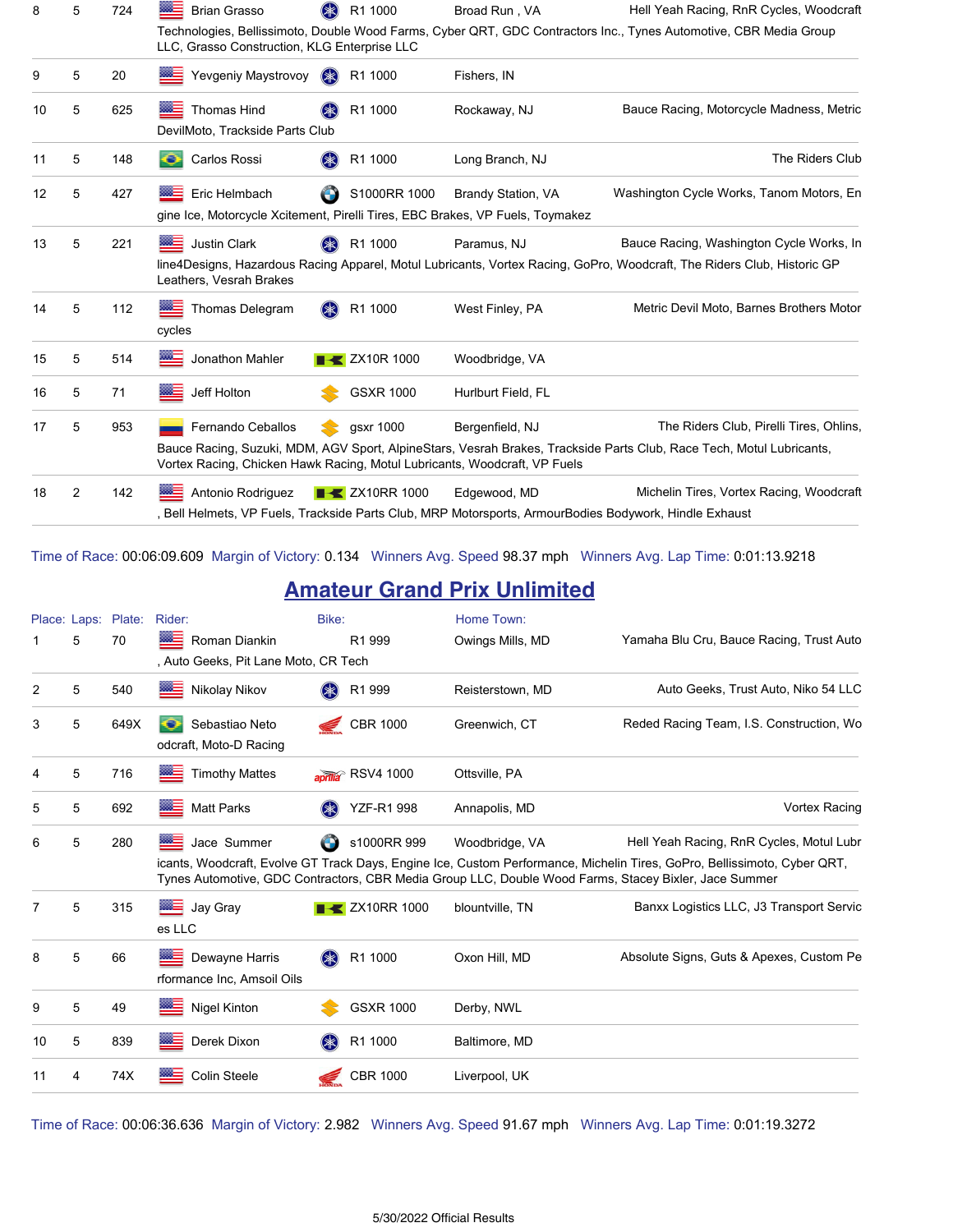

All Rights Reserved - Copyright Bitgeist.com Generated 6/1/2022 12:29:51 PM

### Race 14

### **Expert Grand Prix Middleweight**

|    |   | Place: Laps: Plate: Rider: |                                                                                                                           | Bike:              |                                | Home Town:          |                                                                                                                                                                                                                                                                                     |
|----|---|----------------------------|---------------------------------------------------------------------------------------------------------------------------|--------------------|--------------------------------|---------------------|-------------------------------------------------------------------------------------------------------------------------------------------------------------------------------------------------------------------------------------------------------------------------------------|
|    | 5 | 108                        | <b>Tommy Wilson</b><br>P Fuels, Vortex Racing, DK Motorsports, Coleman Powersports, BMW                                   | $(\divideontimes)$ | R6 600                         | Manassas, VA        | BonnaVedda Productions, Pirelli Tires, V                                                                                                                                                                                                                                            |
| 2  | 5 | 787                        | Joseph Karlin                                                                                                             |                    | R6 600                         | Brooklyn, NY        | Bauce Racing, MDM                                                                                                                                                                                                                                                                   |
| 3  | 5 | 678                        | Jason Waters<br>, VP Fuels                                                                                                |                    | R6 600                         | Oakdale, NY         | Pirelli Tires, Vortex Racing, EBC Brakes                                                                                                                                                                                                                                            |
| 4  | 5 | 1                          | <b>Antal Halasz</b><br>, Hotbodies Bodywork, Pitbull Products, Shoei Helmets, TPM, Vesrah Brakes, Cycle Gear, AlpineStars |                    | R6 600                         | New Windsor, NY     | Spring Scaffolding, Vortex Racing, GoPro                                                                                                                                                                                                                                            |
| 5  | 5 | 652                        | Jay Stiglianese<br>ricold Inc, Pirelli Tires, Bauce Racing, Trackside Parts Club                                          |                    | R6 600                         | Ringwood, NJ        | Mark Biltz, Trackside Parts, Vortex, Ame                                                                                                                                                                                                                                            |
| 6  | 5 | 40                         | <b>Tyler Hopwood</b>                                                                                                      |                    | $\blacktriangleright$ ZX6r 636 | Leesport, PA        | Custom Performance Inc, MRP Motorsports,<br>Michelin Tires, Ohlins, OneX Leathers, Forma Boots, Motul, RK Chains, EvolveGT, Von Zipper, GoPro, WCW                                                                                                                                  |
| 7  | 5 | 24                         | Joshua Tafuri<br>Club, Vesrah Brakes, Woodcraft, Zoopak Athletic Club                                                     |                    | R6 600                         | Toms River, NJ      | ArmourBodies Bodywork, Bauce Racing, Com<br>et Racing Leathers, Evlution Nutrition, Inline 4 Designs & Print, MDM, RM Paint Designs, The Riders Club, Trackside Parts                                                                                                               |
| 8  | 5 | 252                        | ▩≘<br><b>Andrew Clarke</b><br>Pro                                                                                         |                    | R6 600                         | Richardsville, VA   | Mass Sports, Woodcraft, Thermosman Suspe<br>nsion, Coleman Powersports, Bell Helmets, Forma Boots, Inline4Design, Superlite Sprockets, ArmourBodies Bodywork, Motion                                                                                                                |
| 9  | 5 | 995                        | ※三<br>Ryan Maye<br>ilt Racing, Bauce Racing, Vortex Racing, Sunoco Fuels, Historic GP Leathers                            |                    | R6 600                         | Wilmington, DE      | RM Paint Designs, The Riders Club, MarkB                                                                                                                                                                                                                                            |
| 10 | 5 | 35                         | Artur Gawkowski<br>Fuels                                                                                                  |                    | R6 600                         | Westfield, NJ       | Washington Cycle Works, Polish Mafia Rac<br>ing, RM Paint Designs, Yamaha, EBC Brakes, Trackside Parts Club, Vortex Racing, Bauce Racing, Heroic Leathers, Sunoco                                                                                                                   |
| 11 | 5 | 188                        | Joseph Pultrone<br>Penske, Vortex Racing                                                                                  |                    | $\blacktriangleright$ ZX6R 636 | Treasure Island, FL | Metric Devil Moto, Pirelli, Parts Club,                                                                                                                                                                                                                                             |
| 12 | 5 | 330                        | <b>Zoltan Nemes</b><br>uzuki, Woodcraft, VP Fuels, Vortex Racing, MRP Motorsports, ArmourBodies Bodywork                  |                    | <b>GSXR 600</b>                | New Brunswick, NJ   | EBC Brakes, Engine Ice, Pirelli Tires, S                                                                                                                                                                                                                                            |
| 13 | 5 | 62                         | Jason Gibbens                                                                                                             |                    | $\blacktriangleright$ ZX6R 636 | Moorefield, WV      | RnR Cycles, VP Lubricants, Tucker, Maaco<br>of Sterling, Pirelli Tires, Podium Motorsports, Lextek, D.I.D., EBC Brakes, K-Tech Suspension, Full Spectrum Batteries, JT<br>Sprockets, ArmourBodies Bodywork, RS Taichi Leathers, Moto Liberty, Arai Helmets, Evans Cooling, Lap King |
| 14 | 5 | 583                        | Melvin McKellar<br>Bilt Racing, N2 Track Days, Vortex Racing, Bamboo Grill, Heroic Leathers                               | <b>(*)</b>         | R6 600                         | Mount Holly, NJ     | OneLoveRoadRacing, The Riders Club, Mark                                                                                                                                                                                                                                            |
| 15 | 5 | 417                        | Schyler Kopp<br>gine Ice, Vortex Racing                                                                                   |                    | $\blacktriangleright$ ZX6R 636 | Ruther Glen, VA     | Motorcycle Xcitement, GoPro, Braking, En                                                                                                                                                                                                                                            |
| 16 | 5 | 44                         | Anthony Sabbatino<br>cants, N2 Track Days, EBC Brakes, Engine Ice, GoPro, Spy Optics                                      |                    | $\blacktriangleright$ ZX6R 636 | Centereach, NY      | Bauce Racing, Shoei Helmets, Motul Lubri                                                                                                                                                                                                                                            |
| 17 | 2 | 408                        | ăк<br><b>Grant Lancaster</b>                                                                                              |                    | R6 600                         | Brooklyn, NY        | Bauce Racing, Fresh Oil & CO, Moto XT, T<br>eam Pro-Motion, Vortex Racing, Union Garage, Engine Ice, Shorai, Historic GP Leathers, OGIO, Skullcandy, Inline4Designs                                                                                                                 |
| 18 | 2 | 422                        | Glenn Jazikoff Jr<br>Mechanical, The Riders Club                                                                          |                    | 600                            | Toms River, NJ      | Bauce Racing, Trackside Parts Club, Apex                                                                                                                                                                                                                                            |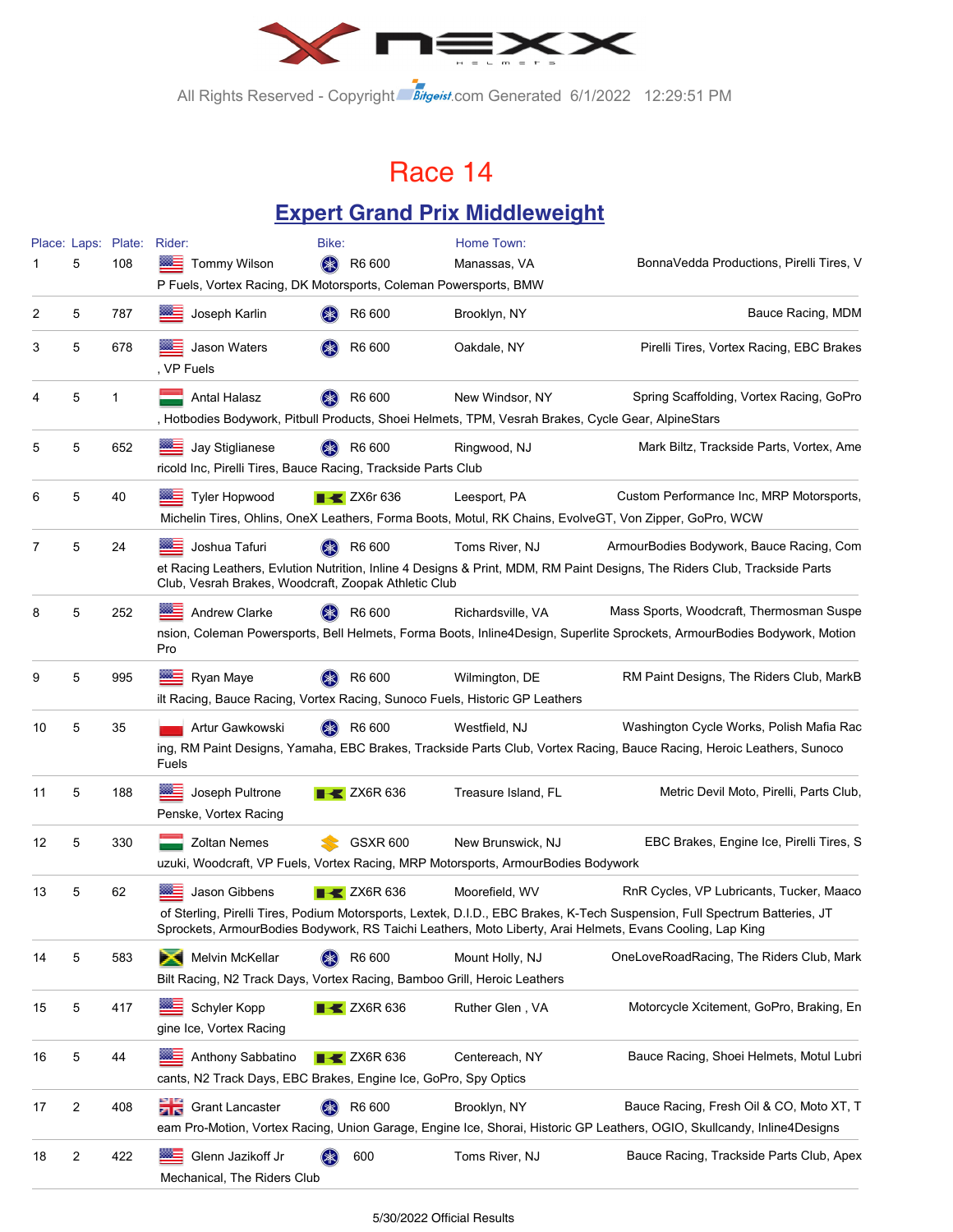### **Amateur Grand Prix Middleweight**

|    |   | Place: Laps: Plate: | Rider:                                                                  | Bike:     |                                | Home Town:        |                                          |
|----|---|---------------------|-------------------------------------------------------------------------|-----------|--------------------------------|-------------------|------------------------------------------|
|    | 5 | 626                 | ▩≡<br>Michael Fischbein                                                 | \$        | R6 600                         | Suffern, NY       |                                          |
| 2  | 5 | 596                 | ▩≡<br>Phelim Kavanagh                                                   | \$        | R6 600                         | New York, NY      |                                          |
| 3  | 5 | 275                 | Matthew Pudlo<br>Metric Devil Moto, N2 Track Days, Trackside Parts Club | $(\ast)$  | R6 600                         | Lebanon, PA       | EBC Brakes, Vortex Racing, Bauce Racing, |
| 4  | 5 | 851                 | Ranuel Coleman<br>▩≘<br>RnR Cycles, Bruce Racing                        | $(*$      | R6 600                         | Rockville, MD     | Ill-Intent Racing, Trackside Parts Club, |
| 5  | 5 | 333                 | ▩∃<br>Jeremy Beach                                                      |           | $\blacktriangleright$ Zx6r 636 | Bunker Hill, WV   |                                          |
| 6  | 5 | 177                 | ▩═<br>Nicholas Reynolds                                                 |           | <b>GSXR 600</b>                | Springfield, VA   |                                          |
| 7  | 5 | 714                 | ▩≡<br>David Zaka                                                        | (*        | R6 600                         | Hanover, MD       | Vortex Racing                            |
| 8  | 5 | 901                 | ▩▬<br>Michael Prichinello                                               | <b>SK</b> | <b>YZF-R6 600</b>              | Brooklyn, NY      | Classic Car Club, Gyeon                  |
| 9  | 5 | 987                 | ▩≡<br><b>Mateusz Swiatek</b>                                            | (米)       | R6 600                         | Clifton, NJ       |                                          |
| 10 | 5 | 428                 | $rac{333-1}{2}$<br>Alex Mackel                                          |           | Not Provided                   | Silver Spring, MD |                                          |
| 11 | 5 | 377                 | ▓≡<br>Omar Marti                                                        |           | GSX-R 600 600                  | Middletown, DE    | Galfer Brakes, Vortex Racing, MDM        |
| 12 | 5 | 627                 | ▩▀<br>Matthew Thomas                                                    | \$        | R6 600                         | Millersburg, PA   |                                          |
| 13 | 5 | 110                 | ▩ਵ<br>Michael Oliver                                                    |           | <b>GSXR 599</b>                | Elkridge, MD      |                                          |
| 14 | 5 | 92                  | Paul Cho<br>▩═                                                          | $(*$      | R6 600                         | Herndon, VA       |                                          |

Time of Race: 00:06:36.638 Margin of Victory: 0.016 Winners Avg. Speed 91.67 mph Winners Avg. Lap Time: 0:01:19.3276



All Rights Reserved - Copyright Bitgeist.com Generated 6/1/2022 12:29:51 PM

### Race 15

#### **Expert SuperBike Lightweight**

|   |   | Place: Laps: Plate: Rider: |                                                                                | Bike:                    | Home Town:      |                                                                                                                            |
|---|---|----------------------------|--------------------------------------------------------------------------------|--------------------------|-----------------|----------------------------------------------------------------------------------------------------------------------------|
|   | 5 | 683X                       | Ryan Jones                                                                     | <b>KTM</b> Duke 790      | Winchester, VA  | Ryan Jones Seven West Racing, Gochi Tech                                                                                   |
|   |   |                            | Racing, Bazzaz Racing                                                          |                          |                 | , Pirelli Tires, Ride On Moto, Shoei Helmets, Valley Cycle Center, Woodcraft, Moto-D Racing, KWS Motor Sports, Hustle Hard |
| 2 | 5 | 96                         | Raymond Capozucca aprilia RS660 659<br>, MDM                                   |                          | Dupont, PA      | Drippin Wet Decals, Trackside Parts Club                                                                                   |
| 3 | 5 | 6                          | ▩≘<br>Ivan Debord<br>dcraft, Shoei Helmets, Vortex Racing, Mark Bilt, FBES Oil | sv 650                   | Springfield, NJ | Pirelli Tires, Sigua Motosport, MDM, Woo                                                                                   |
| 4 | 5 | 915                        | 든<br>Jose Luna<br>Trackside Parts Club                                         | $\blacksquare$ Ninja 400 | Laurel, MD      | Moto XT, Bauce Racing, Trackside Tires,                                                                                    |

Time of Race: 00:06:46.646 Margin of Victory: 11.368 Winners Avg. Speed 89.41 mph Winners Avg. Lap Time: 0:01:21.3292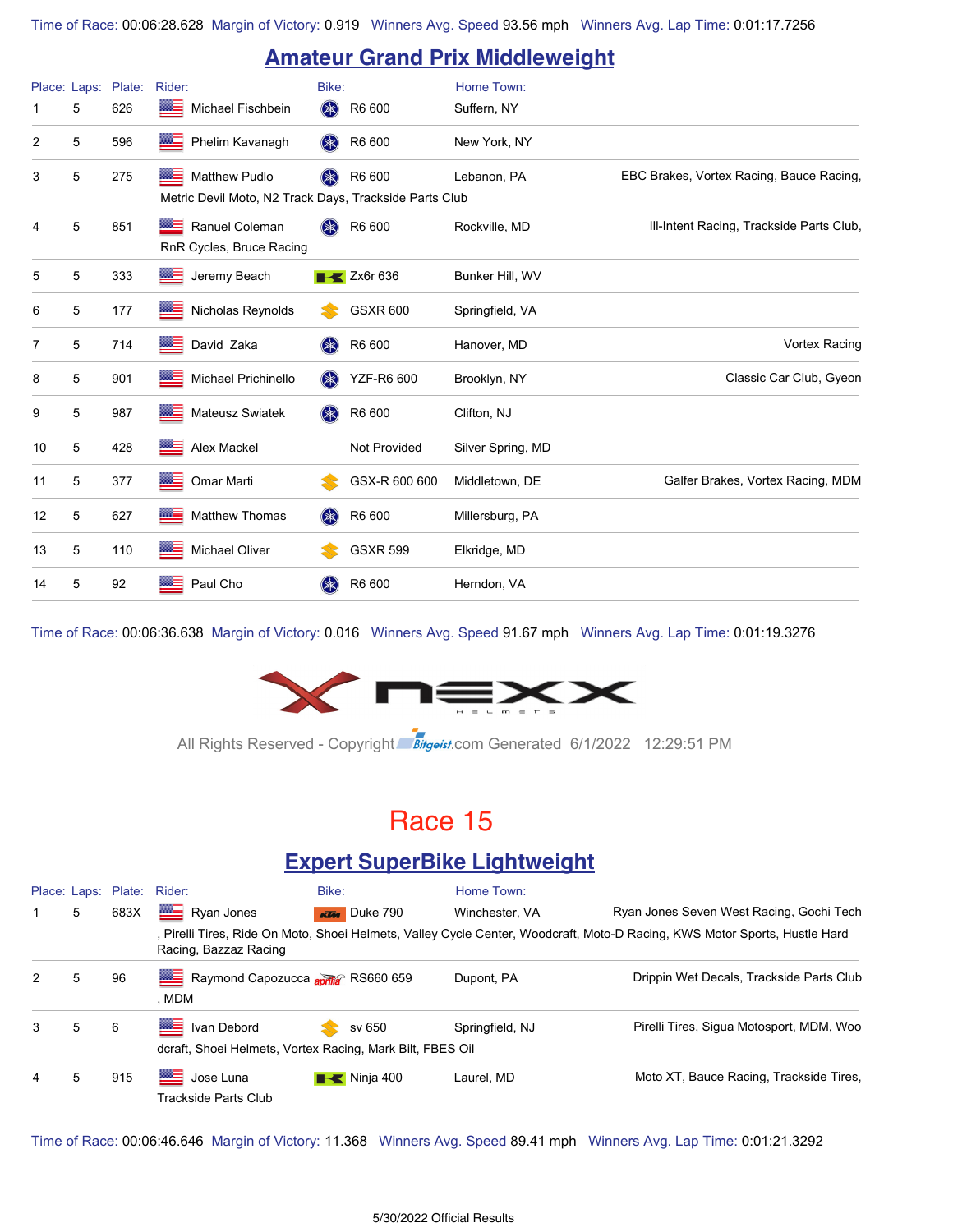#### **Amateur SuperBike Lightweight**

|   |   | Place: Laps: Plate: Rider: |                                                                   | Bike:                     | Home Town:         |                                                                                                                          |
|---|---|----------------------------|-------------------------------------------------------------------|---------------------------|--------------------|--------------------------------------------------------------------------------------------------------------------------|
|   | 5 | 328                        | ▩▬<br>Brian Waugh                                                 | <b>EXAMPLE 2X636R 636</b> | Winchester, VA     |                                                                                                                          |
| 2 | 5 | 715                        | Tim Padden                                                        | FZ07 690                  | Dumfries, VA       |                                                                                                                          |
| 3 | 5 | 323                        | Austin Waugh                                                      | 650                       | New Cumberland, PA |                                                                                                                          |
| 4 | 5 | 218                        | ▩▤<br>Angel Gracida                                               | R6 600<br>$(* )$          | Brick, NJ          | Don Felix Bar and Restaurant. The Riders                                                                                 |
|   |   |                            | Parts Club, Inline 4 Design, La Cueva Del Coyote, MarkBilt Racing |                           |                    | Club, Certified Knee Draggers, Bauce Racing, MOTO XT, Pirelli Tires, Afeta Photographer, Historic GP Leathers, Trackside |
| 5 | 5 | 860                        | ▩≡<br>lan Oberholtzer                                             | SV 650                    | Brooklyn, NY       | <b>WORKS MFG</b>                                                                                                         |

Time of Race: 00:07:00.035 Margin of Victory: 2.069 Winners Avg. Speed 86.56 mph Winners Avg. Lap Time: 0:01:24.007

### **Expert Grand Prix 300**

|              |   | Place: Laps: Plate: | Rider:                                                                         | Bike:                    | Home Town:        |                                          |  |  |  |
|--------------|---|---------------------|--------------------------------------------------------------------------------|--------------------------|-------------------|------------------------------------------|--|--|--|
|              | 5 | 61                  | Kyle McGill                                                                    | $\blacksquare$ Ninja 300 | West Columbia, SC | Turn 12 Racing, Coleman Powersports, Sta |  |  |  |
|              |   |                     | rwood Racing Apparel, EBC Brakes, Bridgestone Tires, Vortex Racing, Mize Mobil |                          |                   |                                          |  |  |  |
| 2            | 5 | 989                 | Tony Pagliaroli<br>er Productions, DC PaintWorx                                | $\rightarrow$ 300RRR 300 | Bethlehem, PA     | Go! Racing, Rising Sun Cycles, Spellcast |  |  |  |
| $\mathbf{3}$ | 5 | 59                  | <b>Ashley Powell</b>                                                           | $\blacksquare$ Ninja 300 | Christiana, PA    |                                          |  |  |  |

Time of Race: 00:07:47.090 Margin of Victory: 13.129 Winners Avg. Speed 77.84 mph Winners Avg. Lap Time: 0:01:33.418

#### **Amateur Grand Prix 300**

|   |   | Place: Laps: Plate: | Rider:                                                                       | Bike:                        | Home Town:         |                                                                                                                          |
|---|---|---------------------|------------------------------------------------------------------------------|------------------------------|--------------------|--------------------------------------------------------------------------------------------------------------------------|
|   | 5 | 125                 | Alexander Jaquez                                                             | $\blacksquare$ 300           | Upper Marlboro, MD |                                                                                                                          |
| 2 | 5 | 274                 | ▩▅<br>Christian Tria                                                         | R3 320                       | Clifton, NJ        | Moto XT LLC, Intele Builders, Ferodo-Bra                                                                                 |
|   |   |                     |                                                                              |                              |                    | keTech, Shorai, RM Paint Designs, Tracksidetires, Braking, Driven, Bruce Racing, Motion Pro, GoPro, Engine Ice, Kawasaki |
| 3 | 5 | 527                 | Nicholas Buchanan                                                            | ■ Ninja 300 298              | Owings Mills, MD   | Galfer Brakes, Advantage-Design.net, Hot                                                                                 |
|   |   |                     | Galaxy Plumbing                                                              |                              |                    | bodies Racing, Vortex Racing, Chicken Hawk Racing, RK Chains, Sportbiketrackgear.com, Motion Pro, Antigravity Batteries, |
| 4 | 5 | 20                  | ⋙<br>Mark Schweber                                                           | $\blacksquare$ Ninja 300     | Silver Spring, MD  | MotorcycleXcitement, Team Pro Motion, MR                                                                                 |
|   |   |                     | P. Bauce Racing, Podium Motorsports, JL62, Sinister Racing, Luigi Motorsport |                              |                    |                                                                                                                          |
| 5 | 5 | 616                 | ※三<br><b>Chris Siarkiewicz</b><br>GoPro                                      | $\blacksquare$ Ninja 300     | Ridgewood, NY      | Misguided Spirits, Lurkshop, Woodcraft,                                                                                  |
| 6 | 5 | 128                 | 들<br>Morgan Ezell                                                            | $\blacksquare$ Ninja 300 296 | Martinsburg, WV    |                                                                                                                          |
| 7 | 4 | 515                 | Mark Gibson                                                                  | <b>YZF R3 321</b><br>$(* )$  | Columbia, MD       |                                                                                                                          |
| 8 | 4 | 610                 | $\frac{m}{2}$<br>Max Pagliaroli<br>er Productions, DC PaintWorx              | $\blacksquare$ Ninja 300     | Bethlehem, PA      | GO! Racing, Rising Sun Cycles, Spellcast                                                                                 |

Time of Race: 00:07:46.945 Margin of Victory: 13.891 Winners Avg. Speed 77.87 mph Winners Avg. Lap Time: 0:01:33.389



All Rights Reserved - Copyright Bitgeist.com Generated 6/1/2022 12:29:51 PM

Race 16

5/30/2022 Official Results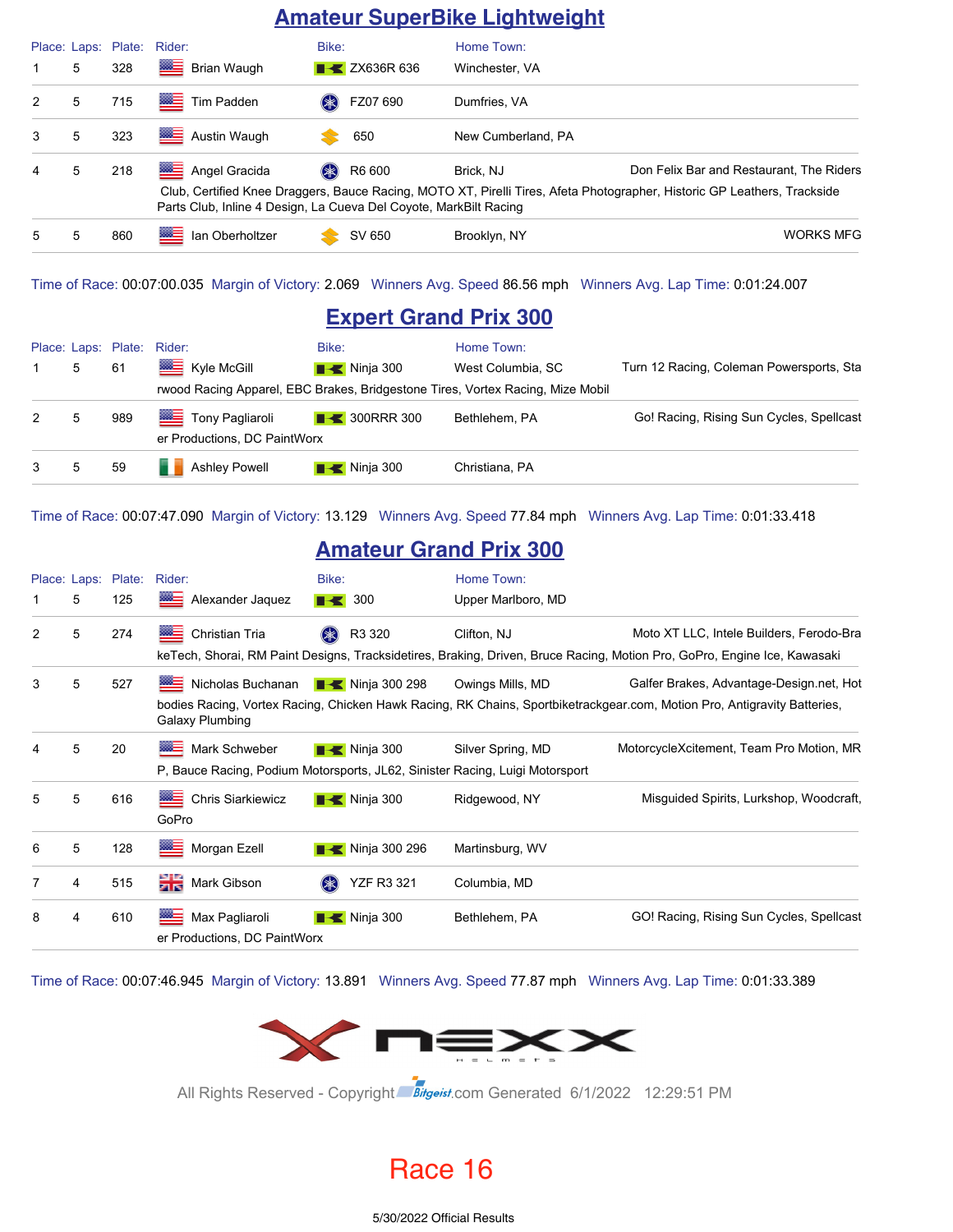### **Amateur SuperBike Middleweight**

|   | Place: Laps: | Plate: | Rider:                                                                                        | Bike:                          | Home Town:      |                                          |
|---|--------------|--------|-----------------------------------------------------------------------------------------------|--------------------------------|-----------------|------------------------------------------|
| 1 | 5            | 275    | ▩≘<br><b>Matthew Pudlo</b>                                                                    | R6 600<br>$(\divideontimes)$   | Lebanon, PA     | EBC Brakes, Vortex Racing, Bauce Racing, |
|   |              |        | Metric Devil Moto, N2 Track Days, Trackside Parts Club                                        |                                |                 |                                          |
| 2 | 5            | 851    | Ranuel Coleman<br><b>REAL</b><br>RnR Cycles, Bruce Racing                                     | R6 600<br>$(\divideontimes k)$ | Rockville, MD   | Ill-Intent Racing, Trackside Parts Club, |
| 3 | 5            | 714    | <b>The Co</b><br>David Zaka                                                                   | R6 600<br>$(* )$               | Hanover, MD     | Vortex Racing                            |
| 4 | 5            | 571    | Alejandro Leon<br>signs, Historic GP Leathers, RM Paint Designs, Pirelli Tires, Vortex Racing | R6 600                         | Garfield, NJ    | The Riders Club, Bauce Racing, Inline4de |
| 5 | 5            | 377    | $\frac{333}{200}$<br>Omar Marti                                                               | GSX-R 600 600                  | Middletown, DE  | Galfer Brakes, Vortex Racing, MDM        |
| 6 | 5            | 876    | Lloyd Palmer<br>Gear, EBC Brakes                                                              | R6 600                         | Mendon, MA      | Woodcraft, ArmourBodies Bodywork, Cycle  |
| 7 | 4            | 42     | Nikolay Zakharyan<br>lay LLC, Thermosman Suspension, Bauce Racing, Trackside Parts Club       | R6 600<br>$(\divideontimes)$   | Westminster, MD | Trust Auto, Auto Geeks, 321 Ignition, Ko |
| 8 | 2            | 22     | Robert Bien<br>BC Brakes, Bauce Racing                                                        | R6 600<br>$(*$                 | Linden, NJ      | Washington Cycle Works, Vortex Racing, E |

42 one lap penalty, jump start

Time of Race: 00:06:43.643 Margin of Victory: 0.106 Winners Avg. Speed 90.08 mph Winners Avg. Lap Time: 0:01:20.7286



All Rights Reserved - Copyright Bitgeist.com Generated 6/1/2022 12:29:51 PM

### Race 17

### **Expert SuperBike Middleweight**

|               |   | Place: Laps: Plate: | Rider:                                  | Bike:                                                                                                  | Home Town:                                                                                            |                                                                                                                          |  |  |  |
|---------------|---|---------------------|-----------------------------------------|--------------------------------------------------------------------------------------------------------|-------------------------------------------------------------------------------------------------------|--------------------------------------------------------------------------------------------------------------------------|--|--|--|
|               | 5 | 37                  | Stefano Mesa                            | 600<br>R-S                                                                                             | Boca Raton, FL                                                                                        | Pirelli Tires, K-Tech Suspension, Thermo                                                                                 |  |  |  |
|               |   |                     |                                         |                                                                                                        | Motorsports, Core Moto, Drippin Wet Decals, KYT, Kawasaki, Opie Caylor Motorsports, HHR Performance   | sman Suspension, KWS Motor Sports, SBS Brakes, Orient Express, Liquimoly, Evo Technology, One-X Custom Suits, Graves     |  |  |  |
| $\mathcal{P}$ | 5 |                     | <b>Antal Halasz</b>                     | R6 600<br>$(\divideontimes)$                                                                           | New Windsor, NY                                                                                       | Spring Scaffolding, Vortex Racing, GoPro                                                                                 |  |  |  |
|               |   |                     |                                         |                                                                                                        | , Hotbodies Bodywork, Pitbull Products, Shoei Helmets, TPM, Vesrah Brakes, Cycle Gear, AlpineStars    |                                                                                                                          |  |  |  |
| 3             | 5 | 40                  | ▩▆<br><b>Tyler Hopwood</b>              | $\rightarrow$ ZX6r 636                                                                                 | Leesport, PA                                                                                          | Custom Performance Inc, MRP Motorsports,                                                                                 |  |  |  |
|               |   |                     |                                         | Michelin Tires, Ohlins, OneX Leathers, Forma Boots, Motul, RK Chains, EvolveGT, Von Zipper, GoPro, WCW |                                                                                                       |                                                                                                                          |  |  |  |
|               | 5 | 182                 | <b>BEE</b> Dorsey Birch                 | R6 600                                                                                                 | Phila, PA                                                                                             | Birch Racing/IOE, ProTech Industries, Wi                                                                                 |  |  |  |
|               |   |                     |                                         |                                                                                                        | Swift fit, Vortex Racing, Motion Pro, ArmourBodies Bodywork, Yamaha Blu Cru, Woodcraft, Galfer Brakes | nner Airport Parking, Nowmas Collision Repair, Cottman Check Cashing, EvolveGT, Drippin Wet Decals, N2 Track Days, MDM,  |  |  |  |
| 5             | 5 | 38                  | <b>WE Arnold Hastings</b>               | $\rightarrow$ ZX6R 636                                                                                 | Gaithersburg, MD                                                                                      | Michelin, RaceTech, AGV Sport, Woodcraft                                                                                 |  |  |  |
|               |   |                     | Motorsports, EvolveGT                   |                                                                                                        |                                                                                                       | , Amsoil Oils, DC Moto, Vortex, Motion Pro, EVS, Factory Effex, SIDI, Shorai, VP Fuels, Sunoco Fuels, EBC Brakes, MRP    |  |  |  |
| 6             | 5 | 252                 | Andrew Clarke                           | R6 600<br>$(\divideontimes)$                                                                           | Richardsville, VA                                                                                     | Mass Sports, Woodcraft, Thermosman Suspe                                                                                 |  |  |  |
|               |   |                     | Pro                                     |                                                                                                        |                                                                                                       | nsion, Coleman Powersports, Bell Helmets, Forma Boots, Inline4Design, Superlite Sprockets, ArmourBodies Bodywork, Motion |  |  |  |
|               | 5 | 19                  | Adam Wingard                            | (*)<br>R6 600                                                                                          | Windber, PA                                                                                           | Five Star Powersports, Michelin Tires, C                                                                                 |  |  |  |
|               |   |                     | Fuels, EBC Brakes, Trackside Parts Club |                                                                                                        |                                                                                                       | ustom Performance Inc, Moto Worx, Hicks Custom Powdercoating, TST Industries, Hotbodies Bodywork, Vortex Racing, VP      |  |  |  |
|               |   |                     |                                         |                                                                                                        |                                                                                                       |                                                                                                                          |  |  |  |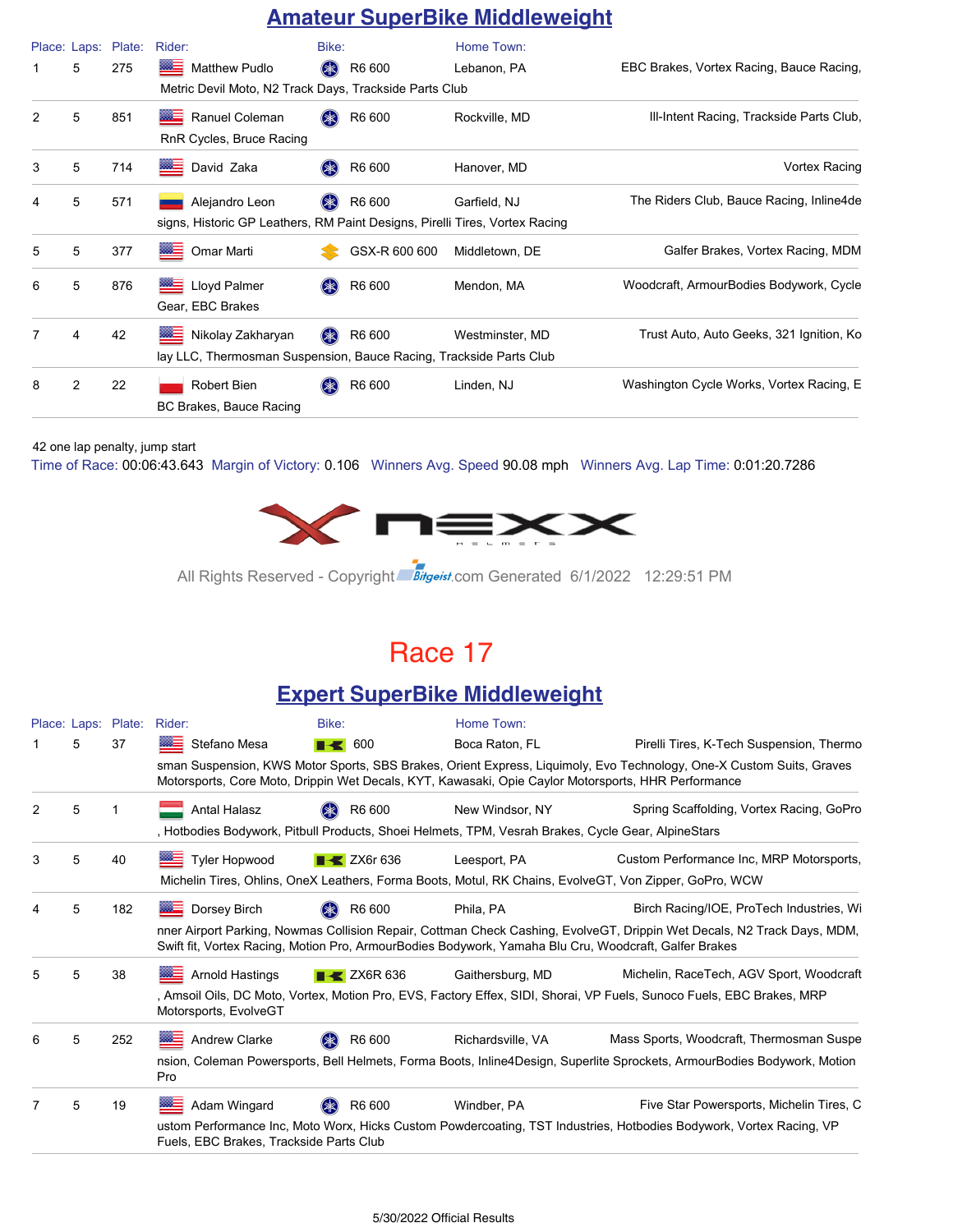|    |   |     | ▩═<br><b>Rick Beggs</b>                                                           | $\blacktriangleright$ ZX6R 636 | Sterling, VA                                                                                           | VP Lubricants, EBC Brakes, Podium Motors                                                                                                                            |
|----|---|-----|-----------------------------------------------------------------------------------|--------------------------------|--------------------------------------------------------------------------------------------------------|---------------------------------------------------------------------------------------------------------------------------------------------------------------------|
|    |   |     |                                                                                   |                                | ports, Lextek, Evans Cooling, RnR Cycles, Tucker, Arai Helmets, Brands That Shine, Pirelli Tires       |                                                                                                                                                                     |
| 9  | 5 | 583 | Melvin McKellar<br>$\mathbf{\times}$                                              | (*<br>R6 600                   | Mount Holly, NJ                                                                                        | OneLoveRoadRacing, The Riders Club, Mark                                                                                                                            |
|    |   |     | Bilt Racing, N2 Track Days, Vortex Racing, Bamboo Grill, Heroic Leathers          |                                |                                                                                                        |                                                                                                                                                                     |
| 10 | 5 | 678 | <b>ME</b> Jason Waters<br>. VP Fuels                                              | R6 600                         | Oakdale, NY                                                                                            | Pirelli Tires, Vortex Racing, EBC Brakes                                                                                                                            |
| 11 | 5 | 330 | <b>Zoltan Nemes</b>                                                               | <b>GSXR 600</b>                | New Brunswick, NJ<br>uzuki, Woodcraft, VP Fuels, Vortex Racing, MRP Motorsports, ArmourBodies Bodywork | EBC Brakes, Engine Ice, Pirelli Tires, S.                                                                                                                           |
| 12 | 5 | 408 | <b>Crant Lancaster</b>                                                            | $(*$<br>R6 600                 | Brooklyn, NY                                                                                           | Bauce Racing, Fresh Oil & CO, Moto XT, T<br>eam Pro-Motion, Vortex Racing, Union Garage, Engine Ice, Shorai, Historic GP Leathers, OGIO, Skullcandy, Inline4Designs |
| 13 | 5 | 827 | ▩═<br>Alex Yampolskiy<br>nt Designs, Bauce Racing, Vortex Sprockets, Sunoco Fuels | R6 600<br>$(*$                 | Totowa, NJ                                                                                             | MarkBilt Racing, The Riders Club, RM Pai                                                                                                                            |
| 14 | 3 | 417 | 经生<br>Schyler Kopp<br>gine Ice, Vortex Racing                                     | $\blacktriangleright$ ZX6R 636 | Ruther Glen, VA                                                                                        | Motorcycle Xcitement, GoPro, Braking, En                                                                                                                            |

Time of Race: 00:06:21.621 Margin of Victory: 2.458 Winners Avg. Speed 95.28 mph Winners Avg. Lap Time: 0:01:16.3242



All Rights Reserved - Copyright Bitgeist.com Generated 6/1/2022 12:29:51 PM

# Sunday Races

### Race 1

### **Expert GTO**

|   |                | Place: Laps: Plate: | Rider:                                                | Bike:                            | Home Town:                                                                                          |                                                                                                                                                                                                                                           |
|---|----------------|---------------------|-------------------------------------------------------|----------------------------------|-----------------------------------------------------------------------------------------------------|-------------------------------------------------------------------------------------------------------------------------------------------------------------------------------------------------------------------------------------------|
|   | 7              | 37                  | Stefano Mesa                                          | $\blacktriangleright$ ZX10R 1000 | Boca Raton, FL                                                                                      | Pirelli Tires, K-Tech Suspension, Thermo                                                                                                                                                                                                  |
|   |                |                     |                                                       |                                  | Motorsports, Core Moto, Drippin Wet Decals, KYT, Kawasaki, Opie Caylor Motorsports, HHR Performance | sman Suspension, KWS Motor Sports, SBS Brakes, Orient Express, Liquimoly, Evo Technology, One-X Custom Suits, Graves                                                                                                                      |
| 2 | 7              | 723                 | Frankie Babuska Jr Frankie Babuska Jr FRIK 2X10R 1000 |                                  | Pelham, NY                                                                                          | Babuska Racing, New York Power Sports, A                                                                                                                                                                                                  |
|   |                |                     |                                                       |                                  |                                                                                                     | rai Helmets, Zero Gravity, Pirelli Tires, Drippin Wet Decals, Vortex, Orient Express, Maxima Lubricants, Chicken Hawk Racing                                                                                                              |
| 3 | 7              |                     | <b>Antal Halasz</b>                                   | <b>GSXR 1000</b>                 | New Windsor, NY                                                                                     | Spring Scaffolding, Vortex Racing, GoPro                                                                                                                                                                                                  |
|   |                |                     |                                                       |                                  | , Hotbodies Bodywork, Pitbull Products, Shoei Helmets, TPM, Vesrah Brakes, Cycle Gear, AlpineStars  |                                                                                                                                                                                                                                           |
|   | 7              | 259                 | <b>Brandon Barker</b>                                 | $\blacktriangleright$ ZX10R 1000 | Blackwood, NJ                                                                                       | Pirelli Tires, Metric Devil Moto, Donny                                                                                                                                                                                                   |
|   |                |                     | <b>Kelly Motorsports</b>                              |                                  |                                                                                                     |                                                                                                                                                                                                                                           |
| 5 | 7              | 342                 | <b>Bailey Cox</b>                                     | $(\divideontimes)$<br>R1 1000    | Martinsburg, WV                                                                                     | Coxracen, Luigi Motorsports, MRP Motorsp                                                                                                                                                                                                  |
|   |                |                     | orts, Suomy Helmets, Ogio                             |                                  |                                                                                                     |                                                                                                                                                                                                                                           |
| 6 | $\overline{7}$ | 55                  | <b>WE David Loikits</b>                               | <b>GSXR 1000</b>                 | Northampton, PA                                                                                     | Loikits Industries Racing, Pirelli and M                                                                                                                                                                                                  |
|   |                |                     |                                                       |                                  |                                                                                                     | etric Devil, Arai Racing Helmets, Full Spectrum Power, Blackmans Cycle, VP Fuels, Silkolene, Vortex, Suzuki, Ohlins,<br>Sharkskinz, Street&Comp, DynoJet, Scott Powersports, Zero Gravity, SBS Brakes, Yoshimura R&D, SharkSkinz Bodywork |
|   | 7              | 65                  | Giorgi Giorgadze                                      | <b>YZF R1 1000</b>               | Mahopac, NY                                                                                         | HAYDEN Bldg Maintenance, Moto.D.Racing,                                                                                                                                                                                                   |
|   |                |                     |                                                       |                                  |                                                                                                     | Yamaha, LANA, Pirelli Tires, MDM, Trackside Parts Club, MarkBilt Racing, Arai Helmets, SBS Brakes, Ohlins                                                                                                                                 |
| 8 | 7              | 221                 | <b>WE Justin Clark</b>                                | R1 1000                          | Paramus, NJ                                                                                         | Bauce Racing, Washington Cycle Works, In                                                                                                                                                                                                  |
|   |                |                     | Leathers, Vesrah Brakes                               |                                  |                                                                                                     | line4Designs, Hazardous Racing Apparel, Motul Lubricants, Vortex Racing, GoPro, Woodcraft, The Riders Club, Historic GP                                                                                                                   |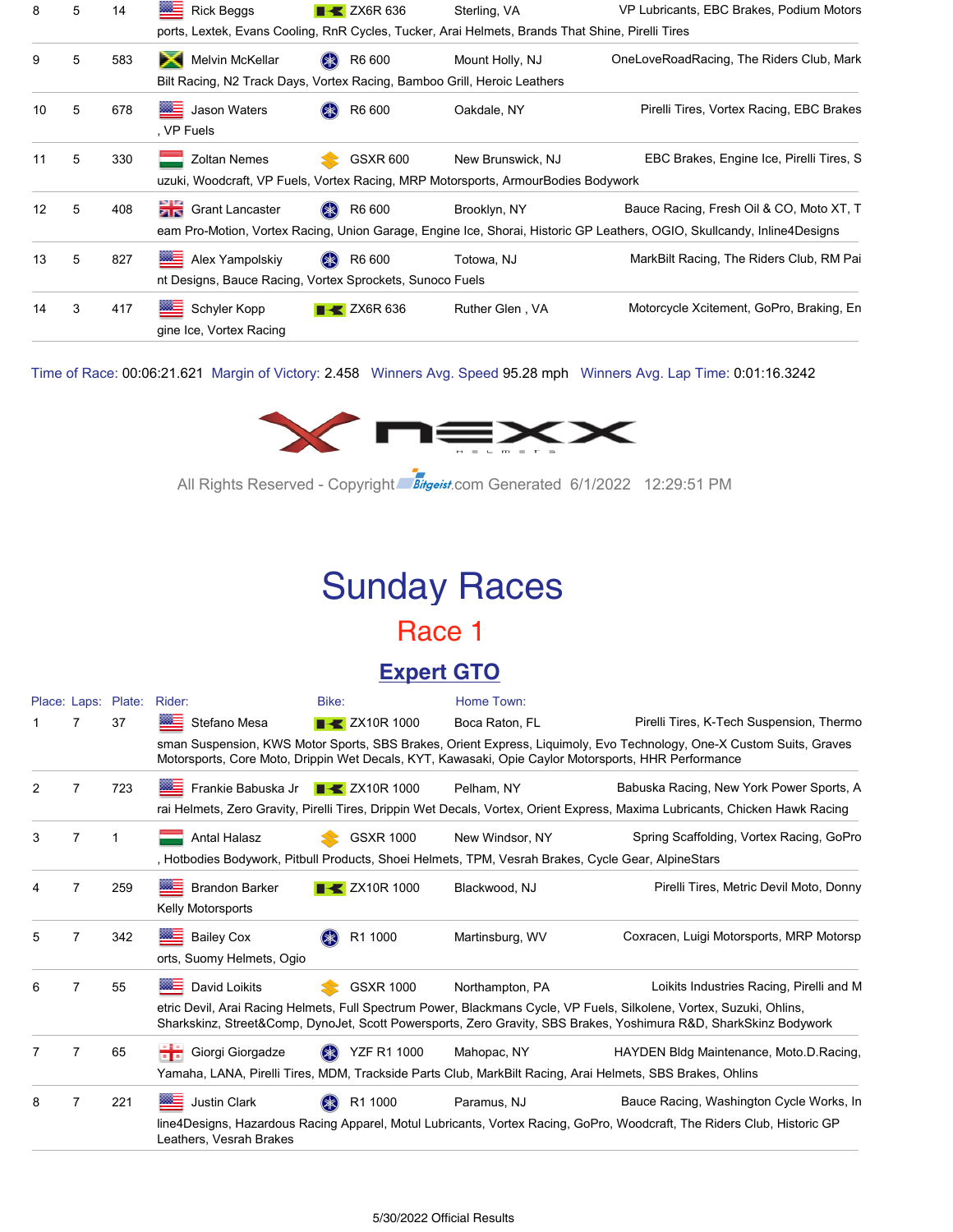| 9                 |   | 724 | <b>Brian Grasso</b>                          | R1 1000<br>$(* )$        | Broad Run, VA                                                                                   | Hell Yeah Racing, RnR Cycles, Woodcraft                                                                           |
|-------------------|---|-----|----------------------------------------------|--------------------------|-------------------------------------------------------------------------------------------------|-------------------------------------------------------------------------------------------------------------------|
|                   |   |     | LLC, Grasso Construction, KLG Enterprise LLC |                          |                                                                                                 | Technologies, Bellissimoto, Double Wood Farms, Cyber QRT, GDC Contractors Inc., Tynes Automotive, CBR Media Group |
| 10                |   | 74  | Mike Bliss                                   | R1 1000<br>$(* )$        | Glen Mills, PA<br>amaha, Zero Gravity, Trackside Parts Club, Motul, Engine Ice, MarkBilt Racing | Vortex, Braking, Shorai, Pete's Cycle, Y                                                                          |
| 11                | 7 | 12  | <u> 222 m</u><br><b>Clinton Nawara</b>       | S1000RR 1000<br>G        | Damascus, MD                                                                                    | Tesla Electric Co. LLC, Dunlop                                                                                    |
| $12 \overline{ }$ |   | 514 | ▩▤<br>Jonathon Mahler                        | $\rightarrow$ ZX10R 1000 | Woodbridge, VA                                                                                  |                                                                                                                   |
| 13                |   | 988 | ≋≊≡<br>Michael Riley                         | R1 1000<br>$(* )$        | Fort Washington, MD                                                                             |                                                                                                                   |
| 14                | 2 | 88  | ▩<br>Joe Ribeiro                             | R1 1000                  | South Amboy, NJ                                                                                 |                                                                                                                   |

BIke 148 not scored because license suspended

Time of Race: 00:08:32.832 Margin of Victory: 0.200 Winners Avg. Speed 99.26 mph Winners Avg. Lap Time: 0:01:13.2617

|    |                |                            |                                          |             | <b>Amateur GTO</b>                |                                                                                                                      |                                                                                                                                                                                                                                                                               |
|----|----------------|----------------------------|------------------------------------------|-------------|-----------------------------------|----------------------------------------------------------------------------------------------------------------------|-------------------------------------------------------------------------------------------------------------------------------------------------------------------------------------------------------------------------------------------------------------------------------|
| 1  | 7              | Place: Laps: Plate:<br>102 | Rider:<br>Shane Thomes                   | Bike:<br>\$ | R1 1000                           | Home Town:<br>Red Lion, PA                                                                                           | Kings Fitness, Motul Lubricants                                                                                                                                                                                                                                               |
| 2  | $\overline{7}$ | 116                        | lan Graham                               |             | S1000RR 1000                      | Kinnelon, NJ                                                                                                         |                                                                                                                                                                                                                                                                               |
| 3  | 7              | 540                        | Nikolay Nikov                            |             | R1 999                            | Reisterstown, MD                                                                                                     | Auto Geeks, Trust Auto, Niko 54 LLC                                                                                                                                                                                                                                           |
| 4  | $\overline{7}$ | 153                        | <b>Frank Ricca</b><br>8865               |             | R1 1000                           | Warminster, PA                                                                                                       |                                                                                                                                                                                                                                                                               |
| 5  | 7              | 716                        | <b>Timothy Mattes</b>                    |             | aprilla <sup>®</sup> RSV4 1000    | Ottsville, PA                                                                                                        |                                                                                                                                                                                                                                                                               |
| 6  | 7              | 649X                       | Sebastiao Neto<br>odcraft, Moto-D Racing |             | <b>CBR 1000</b>                   | Greenwich, CT                                                                                                        | Reded Racing Team, I.S. Construction, Wo                                                                                                                                                                                                                                      |
| 7  | 7              | 118                        | $m =$<br>Michael McCarthy                |             | $\blacktriangleright$ zx10rr 1000 | Levittown, NY                                                                                                        | <b>Hazardous Racing Apparel</b>                                                                                                                                                                                                                                               |
| 8  | 7              | 692                        | <b>Matt Parks</b>                        |             | <b>YZF-R1 998</b>                 | Annapolis, MD                                                                                                        | <b>Vortex Racing</b>                                                                                                                                                                                                                                                          |
| 9  | 7              | 278                        | Michael Johnson                          |             | 1000                              | Harrisburg, PA                                                                                                       |                                                                                                                                                                                                                                                                               |
| 10 | 7              | 441                        | Ricardo Perez                            | (≱≳)        | R1 1000                           | Clear Brook, VA                                                                                                      |                                                                                                                                                                                                                                                                               |
| 11 | 7              | 585                        | Serge Zonn                               |             | R1 1000                           | Roselle Park, NJ                                                                                                     |                                                                                                                                                                                                                                                                               |
| 12 | 7              | 918                        | Michael Stegman                          |             | R1M 999                           | Chambersburg, PA                                                                                                     |                                                                                                                                                                                                                                                                               |
| 13 | 6              | 812                        | Ryan Fitzpatrick                         |             | R1 1000                           | Gainesville, VA<br>Farms, Loudoun Jewelry, Gdc Contractors, Equipment Works, Osiris LLC, Rolling Cuts, Krystal Glass | Hell Yeah Racing, RnR Cycles, Doublewood                                                                                                                                                                                                                                      |
| 14 | 6              | 280                        | Jace Summer                              |             | s1000RR 999                       | Woodbridge, VA                                                                                                       | Hell Yeah Racing, RnR Cycles, Motul Lubr<br>icants, Woodcraft, Evolve GT Track Days, Engine Ice, Custom Performance, Michelin Tires, GoPro, Bellissimoto, Cyber QRT,<br>Tynes Automotive, GDC Contractors, CBR Media Group LLC, Double Wood Farms, Stacey Bixler, Jace Summer |
| 15 | 6              | 58                         | Gregg Edwards                            |             | V4R 998                           | Los Angeles, CA                                                                                                      |                                                                                                                                                                                                                                                                               |
| 16 | 4              | 606                        | Joshua John                              |             | R1 1000                           | Damascus, MD                                                                                                         |                                                                                                                                                                                                                                                                               |
| 17 | 3              | 924                        | <b>Mihaly Agics</b>                      |             | 1000                              | Fairfield, CT                                                                                                        |                                                                                                                                                                                                                                                                               |

Time of Race: 00:09:00.923 Margin of Victory: 9.437 Winners Avg. Speed 94.11 mph Winners Avg. Lap Time: 0:01:17.2747



All Rights Reserved - Copyright Bitgeist.com Generated 6/1/2022 12:29:51 PM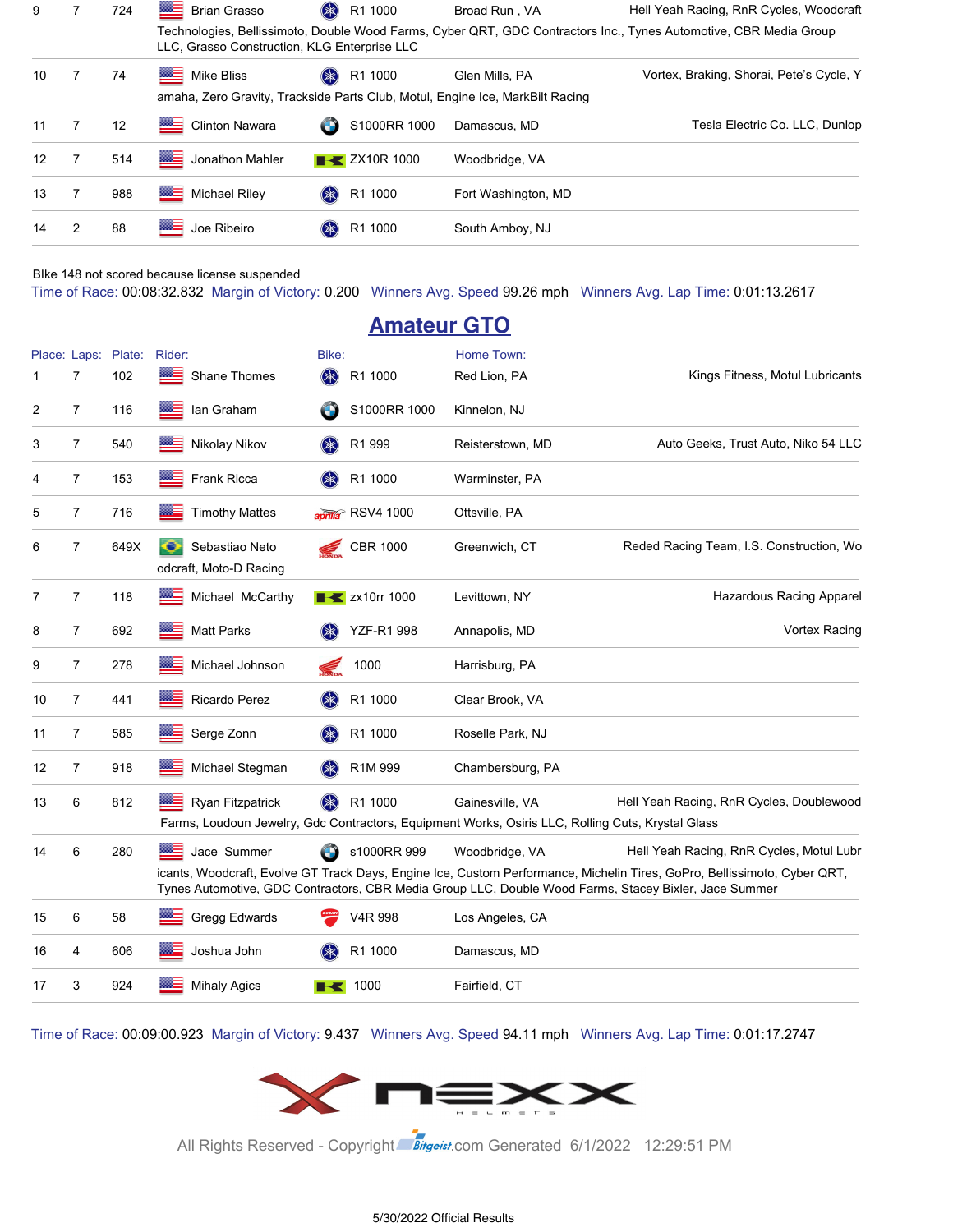### Race 2

### **Expert GTL**

|    |                | Place: Laps: Plate: | Rider:                                                                                                 | Bike:            |                                | Home Town:         |                                                                                                                                                                  |
|----|----------------|---------------------|--------------------------------------------------------------------------------------------------------|------------------|--------------------------------|--------------------|------------------------------------------------------------------------------------------------------------------------------------------------------------------|
|    | 15             | 683X                | ⋙<br>Ryan Jones                                                                                        |                  | <b>KTM</b> Duke 790            | Winchester, VA     | Ryan Jones Seven West Racing, Gochi Tech                                                                                                                         |
|    |                |                     | Racing, Bazzaz Racing                                                                                  |                  |                                |                    | , Pirelli Tires, Ride On Moto, Shoei Helmets, Valley Cycle Center, Woodcraft, Moto-D Racing, KWS Motor Sports, Hustle Hard                                       |
| 2  | 15             | 83                  | <b>Arthur Diaz</b><br>one Tires, Karns Performance                                                     |                  | R5 565                         | Lewisberry, PA     | Innovative Motorcycle Research, Bridgest                                                                                                                         |
| 3  | 15             | 72                  | <b>Brian McGlade</b>                                                                                   |                  | SV 650                         | Maspeth, NY        |                                                                                                                                                                  |
| 4  | 15             | 6                   | Ivan Debord<br>dcraft, Shoei Helmets, Vortex Racing, Mark Bilt, FBES Oil                               |                  | sv 650                         | Springfield, NJ    | Pirelli Tires, Sigua Motosport, MDM, Woo                                                                                                                         |
| 5  | 15             | 96                  | Raymond Capozucca aprila RS660 659<br>, MDM                                                            |                  |                                | Dupont, PA         | Drippin Wet Decals, Trackside Parts Club                                                                                                                         |
| 6  | 15             | 477                 | Robert Crackel<br>oil Oils, Chicken Hawk Racing, Woodcraft, SIDI, Race Tech, Moto-D Racing, EBC Brakes |                  | SV650 650                      | Hummelstown, PA    | Vortex Racing, Pitbull Products, EK, Ams                                                                                                                         |
| 7  | 14             | 683                 | <b>Travis Park</b>                                                                                     |                  | SV650 650                      | Marshall, VA       |                                                                                                                                                                  |
| 8  | 14             | 87                  | <b>Daniel Riter</b><br>dgestone Tires, VP Fuels                                                        |                  | <b>DS 1000</b>                 | Pikesville, MD     | Signature Hardwood, MRP Motorsports, Bri                                                                                                                         |
| 9  | 13             | 415                 | Doane Richardson<br>, PitBull                                                                          | $\overline{and}$ | 660                            | Washington, DC     | LWTRacer.com, Aproarch, Public Option DC                                                                                                                         |
| 10 | 13             | 329                 | Marc Aldrich                                                                                           |                  | SV 650                         | Chestnut Ridge, NY | Aldrich Knife & Tool                                                                                                                                             |
| 11 | 12             | 171                 | <b>Todd Alberico</b>                                                                                   |                  | FZ07 689                       | Maplewood, NJ      | LWT Racer, Vortex                                                                                                                                                |
| 12 | $\overline{7}$ | 21                  | Darrin Klemens<br>Motorsports                                                                          |                  | $\blacktriangleright$ ZX6R 636 | Campbell Hall, NY  | Street&Comp, Brew Crew Racing, Action Cy<br>cles, Olsen Engines, VP Fuels, Vanson Leathers, EBC Brakes, Woodcraft, Fast Toys Painting, Engine Ice, Kawasaki, MRP |
| 13 | 3              | 152                 | Jeff Imirie<br>Ili Tires, Crypto, Imirie Racing, Amsoil Oils                                           |                  | SV 650                         | Silver Spring, MD  | Relentless Racing, MRP Motorsports, Pire                                                                                                                         |

Time of Race: 00:21:49.149 Margin of Victory: 29.711 Winners Avg. Speed 83.32 mph Winners Avg. Lap Time: 0:01:27.2766

### **Amateur GTL**

|   |    |     | Place: Laps: Plate: Rider: | Bike:                     | Home Town:       |                                          |
|---|----|-----|----------------------------|---------------------------|------------------|------------------------------------------|
|   | 15 | 84  | Gareth McGuigan<br>an na   | $\frac{1}{2}$ aprilla 660 | Nanuet, NY       | GMG Group, GMG Carpentry, Urban Workshop |
| 2 | 14 | 715 | Tim Padden                 | FZ07 690<br>$(* )$        | Dumfries, VA     |                                          |
| 3 | 14 | 114 | Joseph Katzberg            | <b>KTM</b> Duke 790       | Raleigh, NC      |                                          |
| 4 | 14 | 383 | Gibran Salazar             | sv 650                    | Mount Vernon, NY |                                          |
| 5 | 13 | 110 | Michael Oliver             | $\blacksquare$ Ninja 399  | Elkridge, MD     |                                          |

Time of Race: 00:23:03.050 Margin of Victory: Winners Avg. Speed 78.87 mph Winners Avg. Lap Time: 0:01:32.2033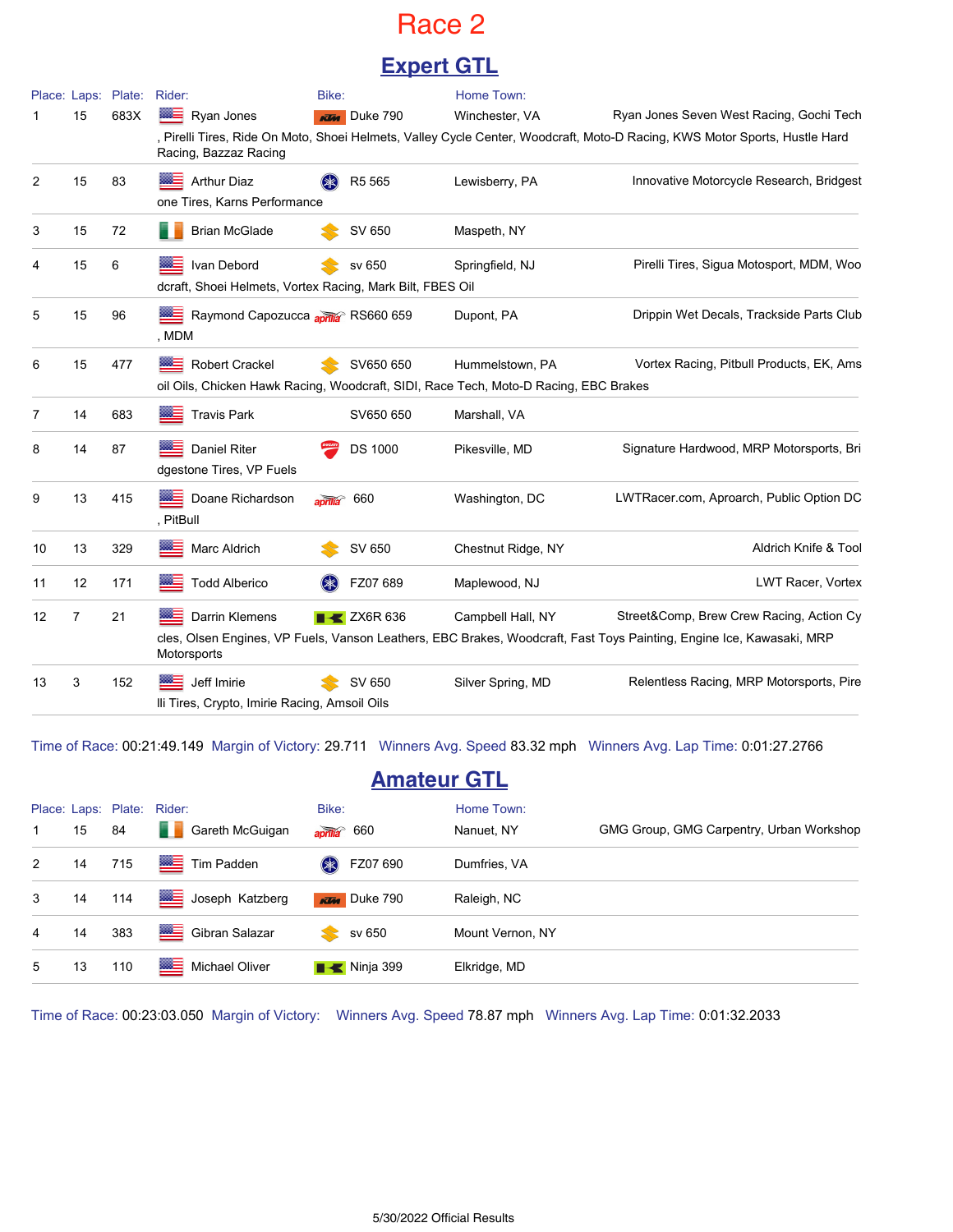### **Expert GT 500**

|    | Place: Laps: | Plate: | Rider:                                                              | Bike:                        | Home Town:                                                                                          |                                                                                                                                                              |
|----|--------------|--------|---------------------------------------------------------------------|------------------------------|-----------------------------------------------------------------------------------------------------|--------------------------------------------------------------------------------------------------------------------------------------------------------------|
|    | 15           | 279    | Christopher Clark                                                   | $\blacksquare$ ninja 400 400 | Fairfax, VA                                                                                         | GoPro, Motul Lubricants                                                                                                                                      |
| 2  | 15           | 915    | ▨≘<br>Jose Luna<br><b>Trackside Parts Club</b>                      | $\blacksquare$ Ninja 400     | Laurel, MD                                                                                          | Moto XT, Bauce Racing, Trackside Tires,                                                                                                                      |
| 3  | 14           | 6      | Alex Ferreira                                                       | <b>Ninja 400</b>             | Longwood, FL                                                                                        | Precision LawnCare Orlando, Pirelli, Vor<br>tex, TST Industries, Full Spectrum Racing, Bridgestone Tires, WORX, Envy Racing Apparel, Womet Tech, Moto Lister |
| 4  | 14           | 3      | <b>Mark Evry</b><br>els, EBC Brakes, Ptunning, E*Motorsports        | <b>FZR-RR 400</b>            | Silver Spring, MD                                                                                   | Speedwerks, Bridgestone Tires, Sunoco Fu                                                                                                                     |
| 5  | 14           | 58     | <b>Bret Schardein</b>                                               | $\blacksquare$ Ninja 400     | Mechanicsville, VA                                                                                  |                                                                                                                                                              |
| 6  | 14           | 504    | $rac{800-1}{200}$<br>Brian Freedman                                 | R6 600<br>$(\divideontimes)$ | Herndon, VA<br>icken Hawk Racing, Pirelli Tires, ArmourBodies Bodywork, VP Fuels, EBC Brakes        | RnR Cycles, Vortex Racing, Woodcraft, Ch                                                                                                                     |
| 7  | 14           | 61     | <b>WE Kyle McGill</b>                                               | $\blacksquare$ Ninja 300     | West Columbia, SC<br>rwood Racing Apparel, EBC Brakes, Bridgestone Tires, Vortex Racing, Mize Mobil | Turn 12 Racing, Coleman Powersports, Sta                                                                                                                     |
| 8  | 13           | 989    | <b>Tony Pagliaroli</b><br>er Productions, DC PaintWorx              | <b>B</b> 300RRR 300          | Bethlehem, PA                                                                                       | Go! Racing, Rising Sun Cycles, Spellcast                                                                                                                     |
| 9  | 13           | 59     | <b>Ashley Powell</b>                                                | $\blacksquare$ Ninja 300     | Christiana, PA                                                                                      |                                                                                                                                                              |
| 10 | 13           | 765    | Alexandra Storm                                                     | Ninja 400 399                | Beacon, NY                                                                                          | Vortex Racing                                                                                                                                                |
| 11 | 5            | 809    | Luigi Mora<br>torsport, Sinister Racing, Vortex, Hastle Hard Racing | 400                          | Upper Marlboro, MD                                                                                  | Spear Racing, Luigi Motorsport, Bigun Mo                                                                                                                     |

Time of Race: 00:23:02.433 Margin of Victory: 02.203 Winners Avg. Speed 78.9 mph Winners Avg. Lap Time: 0:01:32.1622

#### **Amateur GT 500**

|    |    | Place: Laps: Plate: | Rider:                                                                                        | Bike:                     | Home Town:         |                                                                                                                          |
|----|----|---------------------|-----------------------------------------------------------------------------------------------|---------------------------|--------------------|--------------------------------------------------------------------------------------------------------------------------|
|    | 14 | 218                 | Angel Gracida                                                                                 | 400<br>BB                 | Brick, NJ          | Don Felix Bar and Restaurant, The Riders                                                                                 |
|    |    |                     | Parts Club, Inline 4 Design, La Cueva Del Coyote, MarkBilt Racing                             |                           |                    | Club, Certified Knee Draggers, Bauce Racing, MOTO XT, Pirelli Tires, Afeta Photographer, Historic GP Leathers, Trackside |
| 2  | 14 | 125                 | Alexander Jaquez                                                                              | $\blacktriangleright$ 300 | Upper Marlboro, MD |                                                                                                                          |
| 3  | 14 | 925                 | Elisa Gendron-Belen <b>B</b> Ninja 400<br>▩≡<br>Club, Moto-D Racing, K-Tech Suspension        |                           | New Hartford, NY   | Bauce Racing, EvolveGT, Trackside Parts                                                                                  |
|    | 14 | 20                  | Mark Schweber<br>P. Bauce Racing, Podium Motorsports, JL62, Sinister Racing, Luigi Motorsport | 400<br>EKI                | Silver Spring, MD  | MotorcycleXcitement, Team Pro Motion, MR                                                                                 |
| 5  | 13 | 135                 | Ace Laluces                                                                                   | $\blacksquare$ Ninja 400  | Union, NJ          | Race-Theory.com                                                                                                          |
| 6  | 13 | 474                 | Hayden J Bliss                                                                                | $\blacksquare$ Ninja 300  | Glen Mills, PA     |                                                                                                                          |
| 7  | 12 | 610                 | ▓≧<br>Max Pagliaroli<br>er Productions, DC PaintWorx                                          | $\blacksquare$ Ninja 300  | Bethlehem, PA      | GO! Racing, Rising Sun Cycles, Spellcast                                                                                 |
| 8  | 7  | 616                 | ▩≡<br><b>Chris Siarkiewicz</b><br>GoPro                                                       | $\blacksquare$ Ninja 300  | Ridgewood, NY      | Misquided Spirits, Lurkshop, Woodcraft,                                                                                  |
| 9  | 4  | 669                 | Chris Jackson<br>Magura, GoPro                                                                | $\blacksquare$ Ninja 300  | Brooklyn, NY       | Misquided Spirits, Lurkshop, Woodcraft,                                                                                  |
| 10 | 1  | 734                 | Corey Charkowske                                                                              | $\blacksquare$ Ninja 400  | Alexandria, VA     |                                                                                                                          |

Time of Race: Margin of Victory: Winners Avg. Speed ? mph Winners Avg. Lap Time: 0:00:00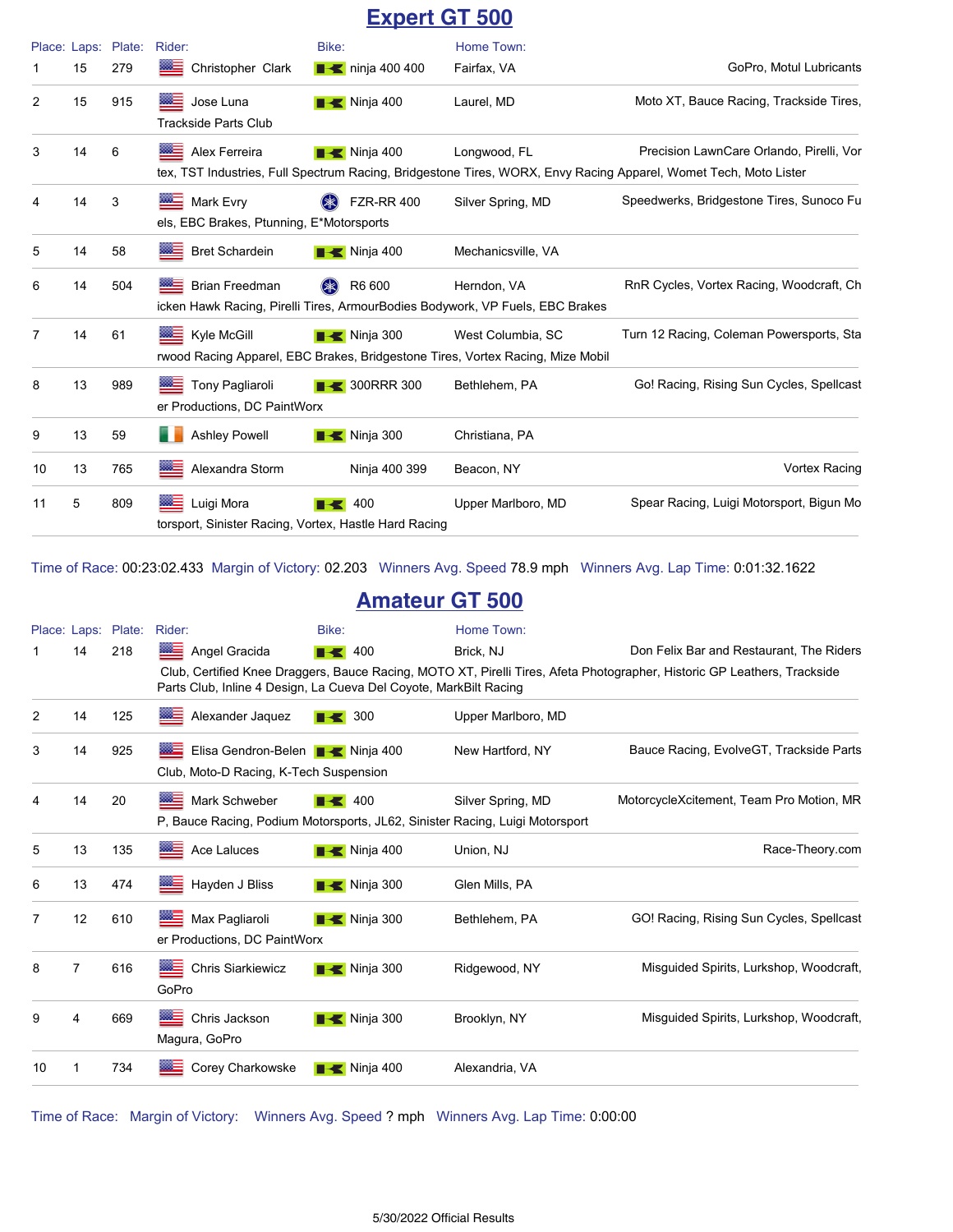

All Rights Reserved - Copyright Bitgeist.com Generated 6/1/2022 12:29:51 PM

# Race 3 **Amateur GTU**

|    | 12 | Place: Laps: Plate:<br>94 | Rider:<br><b>Munis Saiyed</b>                                                                 | Bike:<br>(≱≲) | <b>YZF 600</b>                 | Home Town:<br>Secaucus, NJ | RM Paint Designs, MarkBilt Racing, Woodc                                                                                                                            |
|----|----|---------------------------|-----------------------------------------------------------------------------------------------|---------------|--------------------------------|----------------------------|---------------------------------------------------------------------------------------------------------------------------------------------------------------------|
| 2  | 12 | 596                       | raft, Vortex Racing<br>Phelim Kavanagh<br>$m =$                                               | (*            | R6 600                         | New York, NY               |                                                                                                                                                                     |
| 3  | 12 | 626                       | Michael Fischbein<br>⋙                                                                        | (≭)           | R6 600                         | Suffern, NY                |                                                                                                                                                                     |
| 4  | 12 | 687                       | ⋙<br>David Robbins                                                                            |               | Daytona R 675                  | DuBois, PA                 |                                                                                                                                                                     |
| 5  | 12 | 786                       | TC.<br>Waqas Awan                                                                             | (≭)           | 600                            | Teaneck, NJ                |                                                                                                                                                                     |
| 6  | 12 | 714                       | David Zaka                                                                                    | (*)           | R6 600                         | Hanover, MD                | <b>Vortex Racing</b>                                                                                                                                                |
| 7  | 12 | 275                       | <b>Matthew Pudlo</b><br>▩▬<br>Metric Devil Moto, N2 Track Days, Trackside Parts Club          |               | R6 600                         | Lebanon, PA                | EBC Brakes, Vortex Racing, Bauce Racing,                                                                                                                            |
| 8  | 12 | 363                       | Mark Shaia<br>œ.                                                                              |               | R6 600                         | Mechanicsville, VA         |                                                                                                                                                                     |
| 9  | 12 | 42                        | 羅三<br>Nikolay Zakharyan<br>lay LLC, Thermosman Suspension, Bauce Racing, Trackside Parts Club |               | R6 600                         | Westminster, MD            | Trust Auto, Auto Geeks, 321 Ignition, Ko                                                                                                                            |
| 10 | 12 | 851                       | Ranuel Coleman<br>RnR Cycles, Bruce Racing                                                    | (≱≲)          | R6 600                         | Rockville, MD              | Ill-Intent Racing, Trackside Parts Club,                                                                                                                            |
| 11 | 12 | 179                       | ⋙<br>Laszlo Bartha                                                                            |               | <b>EXAMPLE 2X636 636</b>       | Woodbridge, VA             | <b>LORANDKA INC.</b>                                                                                                                                                |
| 12 | 12 | 987                       | œ.<br>Mateusz Swiatek                                                                         |               | R6 600                         | Clifton, NJ                |                                                                                                                                                                     |
| 13 | 12 | 83                        | Dalton Mejia<br>ub                                                                            |               | $\blacktriangleright$ ZX6 636  | Union, NJ                  | The Riders Club, MDM, Trackside Parts Cl                                                                                                                            |
| 14 | 12 | 277                       | ∙<br>Anderson Alberton                                                                        | $(* )$        | R6 600                         | Metuchen, NJ               |                                                                                                                                                                     |
| 15 | 12 | 973                       | ▩▄<br>Nicholas Narh                                                                           |               | $X$ ZX-6R 636                  | New York, NY               |                                                                                                                                                                     |
| 16 | 12 | 377                       | ▩≘<br>Omar Marti                                                                              |               | GSX-R 600 600                  | Middletown, DE             | Galfer Brakes, Vortex Racing, MDM                                                                                                                                   |
| 17 | 12 | 177                       | Nicholas Reynolds<br>œ.                                                                       |               | <b>GSXR 600</b>                | Springfield, VA            |                                                                                                                                                                     |
| 18 | 12 | 428                       | ▩≘<br>Alex Mackel                                                                             |               | Not Provided                   | Silver Spring, MD          |                                                                                                                                                                     |
| 19 | 12 | 720                       | RJ Wade<br>Vortex Racing, EBC Brakes, VP Fuels, Michelin Tires                                |               | <b>GSXR 750</b>                | Fairfield, VA              | Hazardous Racing Apparel, Custom Perform<br>ance Inc, MRP Motorsports, Shark Helmets, Forma Boots, Woodsliders, EvolveGT, Motojager, Capit Warmers, Apex Pro Photo, |
| 20 | 11 | 131                       | Edgar Ferreira                                                                                | $(*$          | R6 600                         |                            |                                                                                                                                                                     |
| 21 | 11 | 505                       | Cornell Johnson<br>886                                                                        |               | Not Provided                   | Germantown, MD             |                                                                                                                                                                     |
| 22 | 11 | 72                        | Jason Burns<br>⋙                                                                              |               | $\blacktriangleright$ ZX6R 636 | Fayetteville, NC           |                                                                                                                                                                     |
| 23 | 11 | 627                       | Matthew Thomas                                                                                |               | R6 600                         | Millersburg, PA            |                                                                                                                                                                     |
| 24 | 9  | 333                       | Jeremy Beach<br>œ.                                                                            |               | $\blacktriangleright$ Zx6r 636 | Bunker Hill, WV            |                                                                                                                                                                     |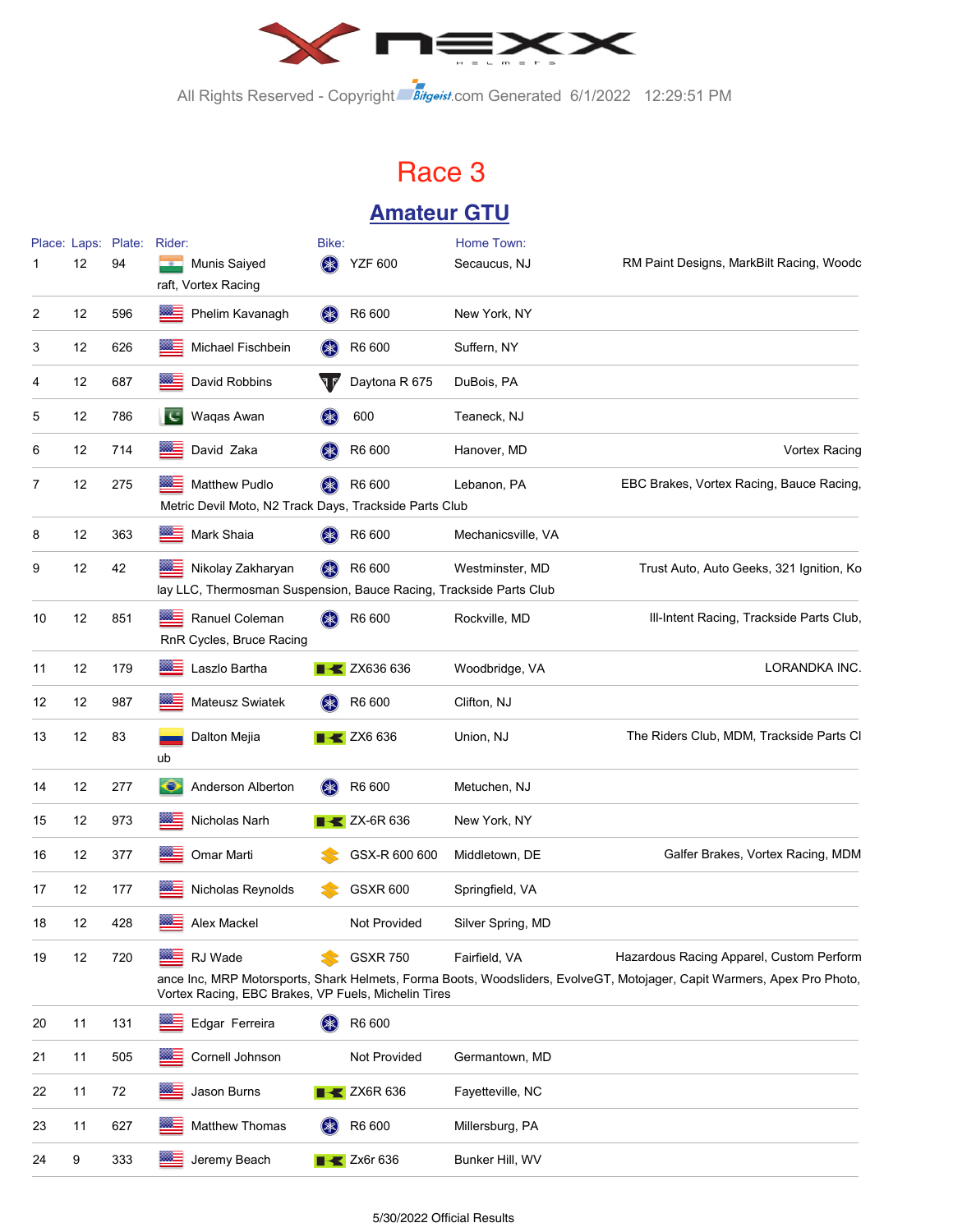| 25 | 9 | 323 | ▩▤<br>Austin Waugh                                                                            | 636              | New Cumberland, PA     |                                          |
|----|---|-----|-----------------------------------------------------------------------------------------------|------------------|------------------------|------------------------------------------|
| 26 |   | 202 | ▩▤<br>Jack Hileman                                                                            | R6 600<br>(*     | Hummelstown, PA        |                                          |
| 27 | 6 | 571 | Alejandro Leon<br>signs, Historic GP Leathers, RM Paint Designs, Pirelli Tires, Vortex Racing | R6 600<br>$(* )$ | Garfield, NJ           | The Riders Club, Bauce Racing, Inline4de |
| 28 | 5 | 307 | ▩≡<br><b>Stephan Dowless</b>                                                                  | (米)<br>R6 600    | Gaithersburg, MD       |                                          |
| 29 | 3 | 821 | ▩≘<br>Kelvin Pimentel<br>acing, Trackside Parts Club, The Riders Club                         | R6 600<br>$(*$   | Paterson, NJ           | Astoa Racing, BRP Racing Garage, Bauce R |
| 30 | 2 | 176 | <b>MEDIA</b><br>Nicolai Greco<br>Brakes, Triple Strong Racing                                 | (米)<br>R6 600    | Atlantic Highlands, NJ | Trackside Parts Club, Vortex Racing, EBC |
| 31 | 2 | 306 | ▩≡<br>Kevin Khan<br>Vesrah                                                                    | R6 600<br>$(*$   | Livingston, TX         | Apex Pro Photography, Yamaha, VP Fuels,  |

Time of Race: 00:17:15.715 Margin of Victory: 7.220 Winners Avg. Speed 84.25 mph Winners Avg. Lap Time: 0:01:26.3096



All Rights Reserved - Copyright Bitgeist.com Generated 6/1/2022 12:29:51 PM

### Race 4

#### **Expert GTU**

|    |    | Place: Laps: Plate: Rider: |                                                                                                     | Bike:                          | Home Town:                                                                                             |                                                                                                                           |
|----|----|----------------------------|-----------------------------------------------------------------------------------------------------|--------------------------------|--------------------------------------------------------------------------------------------------------|---------------------------------------------------------------------------------------------------------------------------|
|    | 12 | 37                         | Stefano Mesa                                                                                        | $\blacksquare$ 600             | Boca Raton, FL                                                                                         | Pirelli Tires, K-Tech Suspension, Thermo                                                                                  |
|    |    |                            | Motorsports, Core Moto, Drippin Wet Decals, KYT, Kawasaki, Opie Caylor Motorsports, HHR Performance |                                |                                                                                                        | sman Suspension, KWS Motor Sports, SBS Brakes, Orient Express, Liquimoly, Evo Technology, One-X Custom Suits, Graves      |
| 2  | 12 | 108                        | <b>Tommy Wilson</b><br>≡                                                                            | R6 600<br>$(\divideontimes)$   | Manassas, VA                                                                                           | BonnaVedda Productions, Pirelli Tires, V                                                                                  |
|    |    |                            | P Fuels, Vortex Racing, DK Motorsports, Coleman Powersports, BMW                                    |                                |                                                                                                        |                                                                                                                           |
| 3  | 12 | 787                        | Joseph Karlin                                                                                       | R6 600                         | Brooklyn, NY                                                                                           | Bauce Racing, MDM                                                                                                         |
| 4  | 12 | 760                        | <b>Timothy Wilson</b>                                                                               | $\blacktriangleright$ ZX6R 636 | Fawn Grove, PA                                                                                         | Karns Performance, Vortex, Bell Helmets,                                                                                  |
|    |    |                            | Decals, Kawasaki                                                                                    |                                |                                                                                                        | N2 Track Days, IMS Products, MRP Motorsports, Factory Effex, Pit Posse, GoPro, Engine Ice, Sichert Engraving, Drippin Wet |
| 5  | 12 | 678                        | Jason Waters<br>⋙<br>. VP Fuels                                                                     | R6 600                         | Oakdale, NY                                                                                            | Pirelli Tires, Vortex Racing, EBC Brakes                                                                                  |
| 6  | 12 | 652                        | ※三<br>Jay Stiglianese<br>ricold Inc, Pirelli Tires, Bauce Racing, Trackside Parts Club              | R6 600                         | Ringwood, NJ                                                                                           | Mark Biltz, Trackside Parts, Vortex, Ame                                                                                  |
| 7  | 12 | 38                         | <b>Arnold Hastings</b>                                                                              | $\blacktriangleright$ ZX6R 636 | Gaithersburg, MD                                                                                       | Michelin, RaceTech, AGV Sport, Woodcraft                                                                                  |
|    |    |                            | Motorsports, EvolveGT                                                                               |                                |                                                                                                        | , Amsoil Oils, DC Moto, Vortex, Motion Pro, EVS, Factory Effex, SIDI, Shorai, VP Fuels, Sunoco Fuels, EBC Brakes, MRP     |
| 8  | 12 | 521                        | Gary Yancoskie<br>▩▬                                                                                | $\blacktriangleright$ ZX6R 636 | Perryopolis, PA                                                                                        | Mosites Motorsports, Historic GP Race Le                                                                                  |
|    |    |                            | athers, Pirelli Tires, Vortex Racing, Adventure Depot, KYT Helmets, Karns Performance               |                                |                                                                                                        |                                                                                                                           |
| 9  | 12 | 995                        | Ryan Maye                                                                                           | R6 600                         | Wilmington, DE                                                                                         | RM Paint Designs, The Riders Club, MarkB                                                                                  |
|    |    |                            | ilt Racing, Bauce Racing, Vortex Racing, Sunoco Fuels, Historic GP Leathers                         |                                |                                                                                                        |                                                                                                                           |
| 10 | 12 | 40                         | <b>Tyler Hopwood</b>                                                                                | $\blacktriangleright$ ZX6r 636 | Leesport, PA                                                                                           | Custom Performance Inc, MRP Motorsports,                                                                                  |
|    |    |                            |                                                                                                     |                                | Michelin Tires, Ohlins, OneX Leathers, Forma Boots, Motul, RK Chains, EvolveGT, Von Zipper, GoPro, WCW |                                                                                                                           |
| 11 | 12 | 35                         | Artur Gawkowski                                                                                     | R6 600                         | Westfield, NJ                                                                                          | Washington Cycle Works, Polish Mafia Rac                                                                                  |
|    |    |                            | Fuels                                                                                               |                                |                                                                                                        | ing, RM Paint Designs, Yamaha, EBC Brakes, Trackside Parts Club, Vortex Racing, Bauce Racing, Heroic Leathers, Sunoco     |
|    |    |                            |                                                                                                     |                                |                                                                                                        |                                                                                                                           |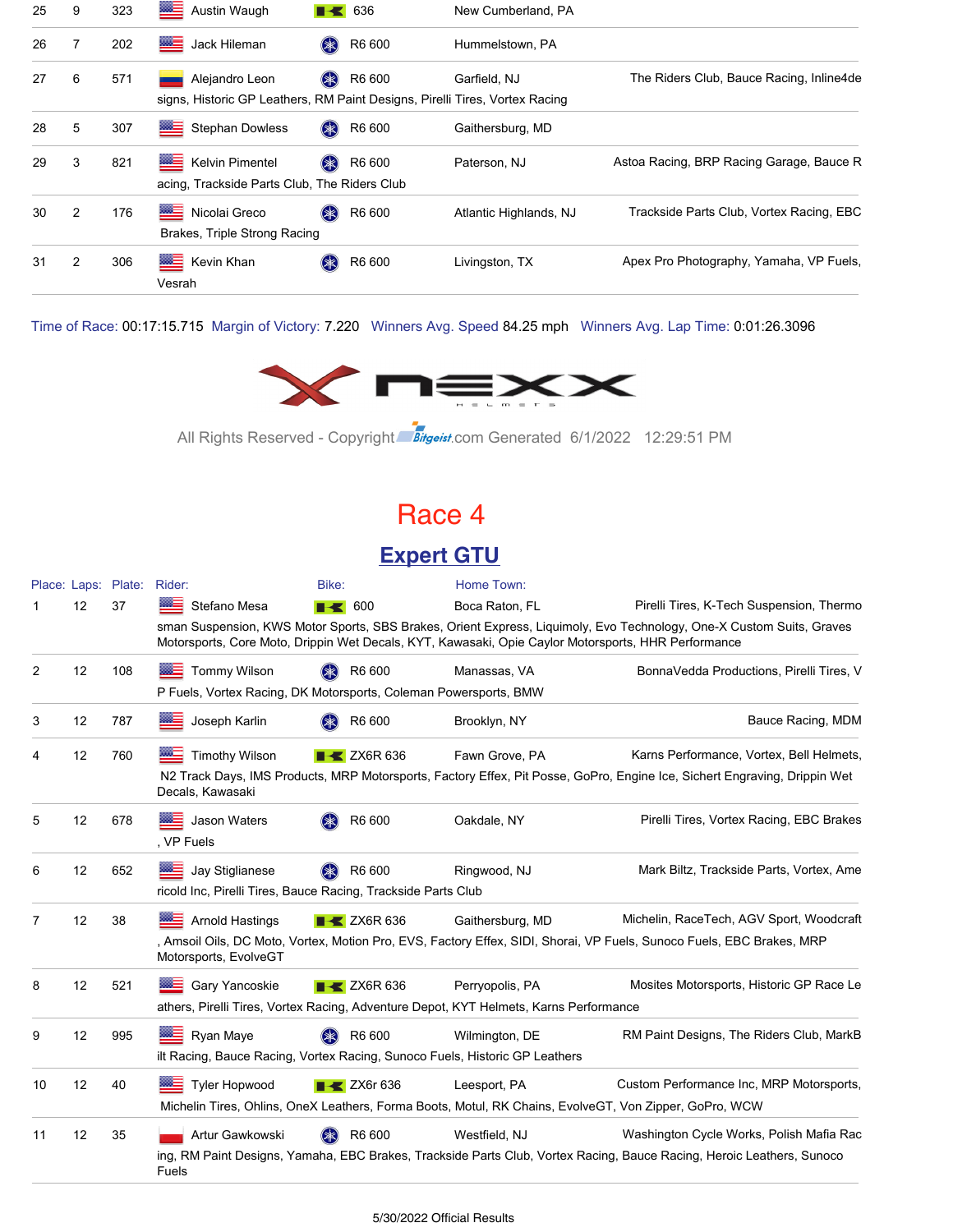| 12 | 12 | 44  | Anthony Sabbatino<br>cants, N2 Track Days, EBC Brakes, Engine Ice, GoPro, Spy Optics        | $\triangleright$ ZX6R 636      | Centereach, NY                                                                                                   | Bauce Racing, Shoei Helmets, Motul Lubri                                                                                                                                                                                                                                            |
|----|----|-----|---------------------------------------------------------------------------------------------|--------------------------------|------------------------------------------------------------------------------------------------------------------|-------------------------------------------------------------------------------------------------------------------------------------------------------------------------------------------------------------------------------------------------------------------------------------|
| 13 | 12 | 408 | <b>Crant Lancaster</b>                                                                      | R6 600                         | Brooklyn, NY                                                                                                     | Bauce Racing, Fresh Oil & CO, Moto XT, T<br>eam Pro-Motion, Vortex Racing, Union Garage, Engine Ice, Shorai, Historic GP Leathers, OGIO, Skullcandy, Inline4Designs                                                                                                                 |
| 14 | 12 | 62  | Jason Gibbens                                                                               | $\blacktriangleright$ ZX6R 636 | Moorefield, WV                                                                                                   | RnR Cycles, VP Lubricants, Tucker, Maaco<br>of Sterling, Pirelli Tires, Podium Motorsports, Lextek, D.I.D., EBC Brakes, K-Tech Suspension, Full Spectrum Batteries, JT<br>Sprockets, ArmourBodies Bodywork, RS Taichi Leathers, Moto Liberty, Arai Helmets, Evans Cooling, Lap King |
| 15 | 12 | 188 | Joseph Pultrone<br>Penske, Vortex Racing                                                    | $\blacktriangleright$ ZX6R 636 | Treasure Island, FL                                                                                              | Metric Devil Moto, Pirelli, Parts Club.                                                                                                                                                                                                                                             |
| 16 | 12 | 252 | Andrew Clarke<br>Pro                                                                        | R6 600<br>(≱≲)                 | Richardsville, VA                                                                                                | Mass Sports, Woodcraft, Thermosman Suspe<br>nsion, Coleman Powersports, Bell Helmets, Forma Boots, Inline4Design, Superlite Sprockets, ArmourBodies Bodywork, Motion                                                                                                                |
| 17 | 12 | 14  | <b>Rick Beggs</b>                                                                           | $\blacktriangleright$ ZX6R 636 | Sterling, VA<br>ports, Lextek, Evans Cooling, RnR Cycles, Tucker, Arai Helmets, Brands That Shine, Pirelli Tires | VP Lubricants, EBC Brakes, Podium Motors                                                                                                                                                                                                                                            |
| 18 | 12 | 827 | Alex Yampolskiy<br><b>SSS</b><br>nt Designs, Bauce Racing, Vortex Sprockets, Sunoco Fuels   | R6 600                         | Totowa, NJ                                                                                                       | MarkBilt Racing, The Riders Club, RM Pai                                                                                                                                                                                                                                            |
| 19 | 12 | 583 | Melvin McKellar<br>Bilt Racing, N2 Track Days, Vortex Racing, Bamboo Grill, Heroic Leathers | R6 600                         | Mount Holly, NJ                                                                                                  | OneLoveRoadRacing, The Riders Club, Mark                                                                                                                                                                                                                                            |
| 20 | 12 | 828 | <b>Richard Kay</b><br>ArmourBodies Bodywork, Sportbike Track Gear                           | $\blacktriangleright$ ZX6R 600 | St Stephens Church,                                                                                              | God, Jackie, Woodcraft, Hindle Exhaust,                                                                                                                                                                                                                                             |
| 21 | 12 | 61  | <b>William Finnerty</b><br>r.com, Avidian Leathers, Super Doug Moto                         | R6 600                         | Smithtown, NY                                                                                                    | Liquid Moly, Supermoto.com, MDM, LWTRace                                                                                                                                                                                                                                            |
| 22 | 12 | 391 | David Anderson<br>rmance, RnR Cycles, Absolute Signs                                        | <b>GSXR 600</b>                | Fredericksburg, VA                                                                                               | Integrated Sports Medicine, Torres Perfo                                                                                                                                                                                                                                            |
| 23 | 12 | 110 | Justin Riley<br>g                                                                           | R6 600                         | Kings Mountain, NC                                                                                               | Bauce Racing, Wolff Racing, Vortex Racin                                                                                                                                                                                                                                            |
| 24 | 12 | 36  | Art Fields<br>DM                                                                            | R6 600                         | Newtonville, NJ                                                                                                  | Beast Mode Racing, Markbilt RaceBikes, M                                                                                                                                                                                                                                            |
| 25 | 12 | 85  | Jeff Schoff                                                                                 | $X$ ZX6R 636                   | Landenberg, PA<br>-Talley Investment Group of RJA, Amsoil, Vortex, Trackside Parts Club, VP Fuels                | MetricDevilMoto, Penske, Pirelli, Schoff                                                                                                                                                                                                                                            |
| 26 | 12 | 28  | Patrick Ryan<br>Tires, Engine Ice                                                           | $\blacktriangleright$ ZX6R 636 | Sloatsburg, NY                                                                                                   | Brew Crew Racing, Street & Comp, Pirelli                                                                                                                                                                                                                                            |
| 27 | 12 | 90  | Thiarlei Ion<br>o<br>Club, Drippin Wet Decals                                               | r6 600                         | Union, NJ                                                                                                        | Motorcycle Mall, Fenton Construction, MZ<br>Flex, 2MT Macacoes, Trackside Parts Club, The Riders Club, Shoei Helmets, Dunlop Tires, The Riders Club, Trackside Parts                                                                                                                |
| 28 | 12 | 417 | Schyler Kopp<br>gine Ice, Vortex Racing                                                     | $\blacktriangleright$ ZX6R 636 | Ruther Glen, VA                                                                                                  | Motorcycle Xcitement, GoPro, Braking, En                                                                                                                                                                                                                                            |
| 29 | 11 | 555 | George Federlin                                                                             | R6 600<br>$(\ast)$             | East Setauket, NY                                                                                                | VP Fuels, Vortex, PitBull                                                                                                                                                                                                                                                           |
| 30 | 11 | 710 | <b>Troy Fowlkes</b><br>Blud Lub.                                                            | R6 600<br>(≱≳)                 | Joppatowne, MD                                                                                                   | Motorcycle Xcitement, Pirelli Tires, Vor<br>tex Racing, Yoyodyne, Chicken Hawk Racing, Bauce Racing, Yamaha, Woodcraft, Vesrah Brakes, Motion Pro, LS2 Helmets,                                                                                                                     |
| 31 | 9  | 147 | $m =$<br>Sam Albert<br>, Behaviorally                                                       | R6 600                         | Ocala, FL                                                                                                        | Beastmode Racing, Washington Cycle Works                                                                                                                                                                                                                                            |
| 32 | 6  | 208 | Zachary Herdt                                                                               | R6 600                         | Stafford, VA                                                                                                     | <b>Bauce Racing</b>                                                                                                                                                                                                                                                                 |
| 33 | 4  | 175 | Gabriel Wingard<br>tics, Custom Performance                                                 | R6 600                         | Deleon Springs, FL                                                                                               | TST Industires, Michelin Tires, KDeam Op                                                                                                                                                                                                                                            |
| 34 | 4  | 907 | ≡<br>Darroch Malone                                                                         | $\blacktriangleright$ ZX6R 636 | Chambersburg, PA                                                                                                 |                                                                                                                                                                                                                                                                                     |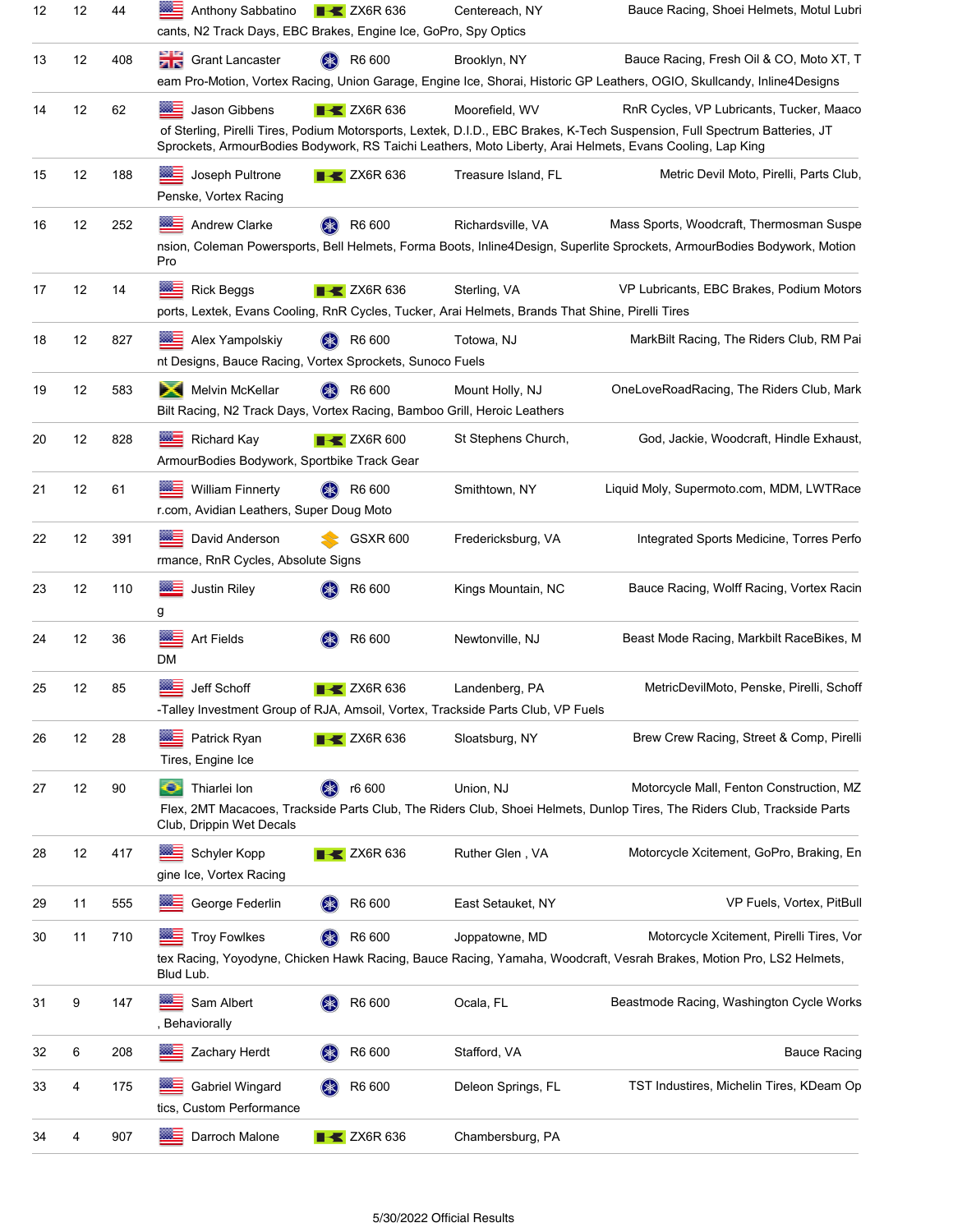Time of Race: 00:17:23.723 Margin of Victory: 02.613 Winners Avg. Speed 83.61 mph Winners Avg. Lap Time: 0:01:26.9769 959, failure to secure ESU.



All Rights Reserved - Copyright Bitgeist.com Generated 6/1/2022 12:29:51 PM

### Race 5

### **Expert Moto 3**

|   |   | Place: Laps: Plate: | Rider:                                                | Bike:                        | Home Town:                                                                                          |                                                                                                                                                              |
|---|---|---------------------|-------------------------------------------------------|------------------------------|-----------------------------------------------------------------------------------------------------|--------------------------------------------------------------------------------------------------------------------------------------------------------------|
|   | 6 | 809                 | Luigi Mora                                            | $\blacksquare$ 400           | Upper Marlboro, MD                                                                                  | Spear Racing, Luigi Motorsport, Bigun Mo                                                                                                                     |
|   |   |                     | torsport, Sinister Racing, Vortex, Hastle Hard Racing |                              |                                                                                                     |                                                                                                                                                              |
| 2 | 6 | 279                 | ▓≘<br>Christopher Clark                               | $\blacksquare$ ninja 400 400 | Fairfax, VA                                                                                         | GoPro, Motul Lubricants                                                                                                                                      |
| 3 | 6 | 915                 | ▩≣<br>Jose Luna<br><b>Trackside Parts Club</b>        | $\blacksquare$ Ninja 400     | Laurel, MD                                                                                          | Moto XT, Bauce Racing, Trackside Tires,                                                                                                                      |
| 4 | 6 | 6                   | <b>BALL</b><br>Alex Ferreira                          | $\blacksquare$ Ninja 400     | Longwood, FL                                                                                        | Precision LawnCare Orlando, Pirelli, Vor<br>tex, TST Industries, Full Spectrum Racing, Bridgestone Tires, WORX, Envy Racing Apparel, Womet Tech, Moto Lister |
| 5 | 6 | 504                 | <b>Brian Freedman</b>                                 | $(* )$<br>R6 600             | Herndon, VA<br>icken Hawk Racing, Pirelli Tires, ArmourBodies Bodywork, VP Fuels, EBC Brakes        | RnR Cycles, Vortex Racing, Woodcraft, Ch                                                                                                                     |
| 6 | 6 | 61                  | Kyle McGill                                           | $\blacksquare$ Ninja 300     | West Columbia, SC<br>rwood Racing Apparel, EBC Brakes, Bridgestone Tires, Vortex Racing, Mize Mobil | Turn 12 Racing, Coleman Powersports, Sta                                                                                                                     |
|   | 6 | 40                  | Frank Guadagnino                                      | RS 125                       | Oakridge, NJ                                                                                        |                                                                                                                                                              |
| 8 | 6 | 765                 | ▓▆<br>Alexandra Storm                                 | Ninja 400 399                | Beacon, NY                                                                                          | Vortex Racing                                                                                                                                                |

Time of Race: 00:08:29.829 Margin of Victory: 3.677 Winners Avg. Speed 85.58 mph Winners Avg. Lap Time: 0:01:24.9715

#### **Amateur Moto 3**

|   |   | Place: Laps: Plate: | Rider:                                                                                              | Bike:                               | Home Town:        |                                                                                                                                                                      |
|---|---|---------------------|-----------------------------------------------------------------------------------------------------|-------------------------------------|-------------------|----------------------------------------------------------------------------------------------------------------------------------------------------------------------|
| 1 | 6 | 218                 | Angel Gracida                                                                                       | $(*$<br>R6 600                      | Brick, NJ         | Don Felix Bar and Restaurant, The Riders                                                                                                                             |
|   |   |                     | Parts Club, Inline 4 Design, La Cueva Del Coyote, MarkBilt Racing                                   |                                     |                   | Club, Certified Knee Draggers, Bauce Racing, MOTO XT, Pirelli Tires, Afeta Photographer, Historic GP Leathers, Trackside                                             |
| 2 | 6 | 925                 | Elisa Gendron-Belen <b>B</b> Ninja 400<br>Club, Moto-D Racing, K-Tech Suspension                    |                                     | New Hartford, NY  | Bauce Racing, EvolveGT, Trackside Parts                                                                                                                              |
| 3 | 6 | 274                 | Christian Tria                                                                                      | $\blacktriangleright$ Ninja 400 400 | Clifton, NJ       | Moto XT LLC, Intele Builders, Ferodo-Bra<br>keTech, Shorai, RM Paint Designs, Tracksidetires, Braking, Driven, Bruce Racing, Motion Pro, GoPro, Engine Ice, Kawasaki |
| 4 | 6 | 474                 | Hayden J Bliss<br>$rac{332}{200}$                                                                   | $\blacksquare$ Ninja 300            | Glen Mills, PA    |                                                                                                                                                                      |
| 5 | 6 | 20                  | ▓▆<br>Mark Schweber<br>P, Bauce Racing, Podium Motorsports, JL62, Sinister Racing, Luigi Motorsport | $\blacksquare$ 400                  | Silver Spring, MD | MotorcycleXcitement, Team Pro Motion, MR                                                                                                                             |
| 6 | 6 | 115                 | George Aiken                                                                                        | $\blacktriangleright$ Ninja 300     | York, PA          |                                                                                                                                                                      |
| 7 | 5 | 515                 | Mark Gibson                                                                                         | <b>YZF R3 321</b>                   | Columbia, MD      |                                                                                                                                                                      |
|   |   |                     |                                                                                                     |                                     |                   |                                                                                                                                                                      |

Time of Race: 00:09:07.638 Margin of Victory: 1.735 Winners Avg. Speed 79.67 mph Winners Avg. Lap Time: 0:01:31.273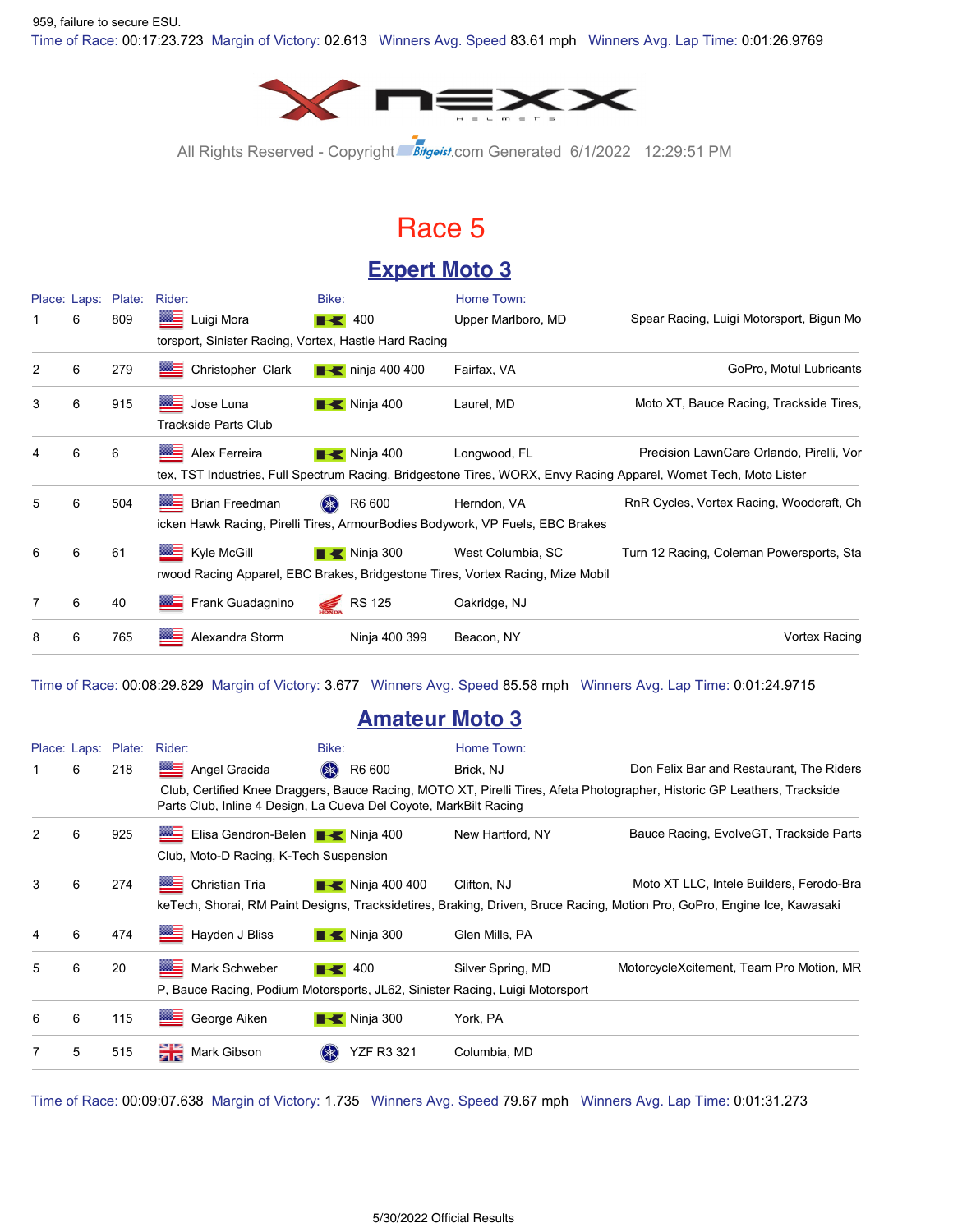### **Combined Classic Lightweight**

|   |   | Place: Laps: Plate: | Rider:                                                | Bike:  |                | Home Town:        |                                          |
|---|---|---------------------|-------------------------------------------------------|--------|----------------|-------------------|------------------------------------------|
| 1 | 6 | 152                 | ▩≣<br>Jeff Imirie                                     |        | SV 650         | Silver Spring, MD | Relentless Racing, MRP Motorsports, Pire |
|   |   |                     | Ili Tires, Crypto, Imirie Racing, Amsoil Oils         |        |                |                   |                                          |
| 2 | 6 | 76                  | <b>MAGES</b><br>Yuttichai                             |        | SV 650         | New York, NY      | CG's Garage, KCY Racing                  |
| 3 | 6 | 683                 | ▩≣<br><b>Travis Park</b>                              |        | SV650 650      | Marshall, VA      |                                          |
| 4 | 6 | 87                  | ▩▤<br><b>Daniel Riter</b><br>dgestone Tires, VP Fuels | DUCATI | <b>DS 1000</b> | Pikesville, MD    | Signature Hardwood, MRP Motorsports, Bri |
| 5 | 6 | 328                 | ▩≡<br>Brian Waugh                                     |        | SV 650         | Winchester, VA    |                                          |

Time of Race: 00:09:01.029 Margin of Victory: 5.781 Winners Avg. Speed 80.65 mph Winners Avg. Lap Time: 0:01:30.1715



All Rights Reserved - Copyright Bitgeist.com Generated 6/1/2022 12:29:51 PM

### Race 6a

#### **Amateur SuperBike Unlimited**

|    |   | Place: Laps: Plate: | Rider:                                                                                  | Bike:              |                                   | Home Town:       |                                          |
|----|---|---------------------|-----------------------------------------------------------------------------------------|--------------------|-----------------------------------|------------------|------------------------------------------|
|    | 6 | 102                 | Shane Thomes                                                                            | $(*$               | R1 1000                           | Red Lion, PA     | Kings Fitness, Motul Lubricants          |
| 2  | 6 | 116                 | 怒言<br>lan Graham                                                                        | $\bigodot$         | S1000RR 1000                      | Kinnelon, NJ     |                                          |
| 3  | 6 | 70                  | Roman Diankin<br>▩≘<br>, Auto Geeks, Pit Lane Moto, CR Tech                             |                    | R1 999                            | Owings Mills, MD | Yamaha Blu Cru, Bauce Racing, Trust Auto |
| 4  | 6 | 540                 | Nikolay Nikov                                                                           | (≱≲)               | R1 999                            | Reisterstown, MD | Auto Geeks, Trust Auto, Niko 54 LLC      |
| 5  | 6 | 153                 | Frank Ricca<br>▩⋶                                                                       | $(* )$             | R1 1000                           | Warminster, PA   |                                          |
| 6  | 6 | 716                 | <b>Timothy Mattes</b><br><b>BBC</b>                                                     |                    | aprilla <sup>®</sup> RSV4 1000    | Ottsville, PA    |                                          |
| 7  | 6 | 786                 | Waqas Awan<br>TC.                                                                       |                    | 600                               | Teaneck, NJ      |                                          |
| 8  | 6 | 692                 | <b>Matt Parks</b>                                                                       |                    | <b>YZF-R1 998</b>                 | Annapolis, MD    | <b>Vortex Racing</b>                     |
| 9  | 6 | 858                 | Wellyson De Souza                                                                       | (米)                | R1 1000                           | Eden, MD         |                                          |
| 10 | 6 | 315                 | Jay Gray<br>es LLC                                                                      |                    | $\blacktriangleright$ ZX10RR 1000 | blountville, TN  | Banxx Logistics LLC, J3 Transport Servic |
| 11 | 6 | 74X                 | Colin Steele<br>⋙                                                                       | ⋹                  | <b>CBR 1000</b>                   | Liverpool, UK    |                                          |
| 12 | 6 | 118                 | Michael McCarthy<br>$\infty$ .                                                          |                    | $\blacktriangleright$ zx10rr 1000 | Levittown, NY    | <b>Hazardous Racing Apparel</b>          |
| 13 | 6 | 49                  | Nigel Kinton<br>$m =$                                                                   |                    | <b>GSXR 1000</b>                  | Derby, NWL       |                                          |
| 14 | 6 | 42                  | Nikolay Zakharyan<br>lay LLC, Thermosman Suspension, Bauce Racing, Trackside Parts Club | $(* )$             | R6 600                            | Westminster, MD  | Trust Auto, Auto Geeks, 321 Ignition, Ko |
| 15 | 6 | 924                 | ⋙<br><b>Mihaly Agics</b>                                                                |                    | $\blacktriangleright$ 1000        | Fairfield, CT    |                                          |
| 16 | 6 | 585                 | Serge Zonn                                                                              | $(\divideontimes)$ | R1 1000                           | Roselle Park, NJ |                                          |
| 17 | 6 | 66                  | Dewayne Harris<br>rformance Inc, Amsoil Oils                                            |                    | R1 1000                           | Oxon Hill, MD    | Absolute Signs, Guts & Apexes, Custom Pe |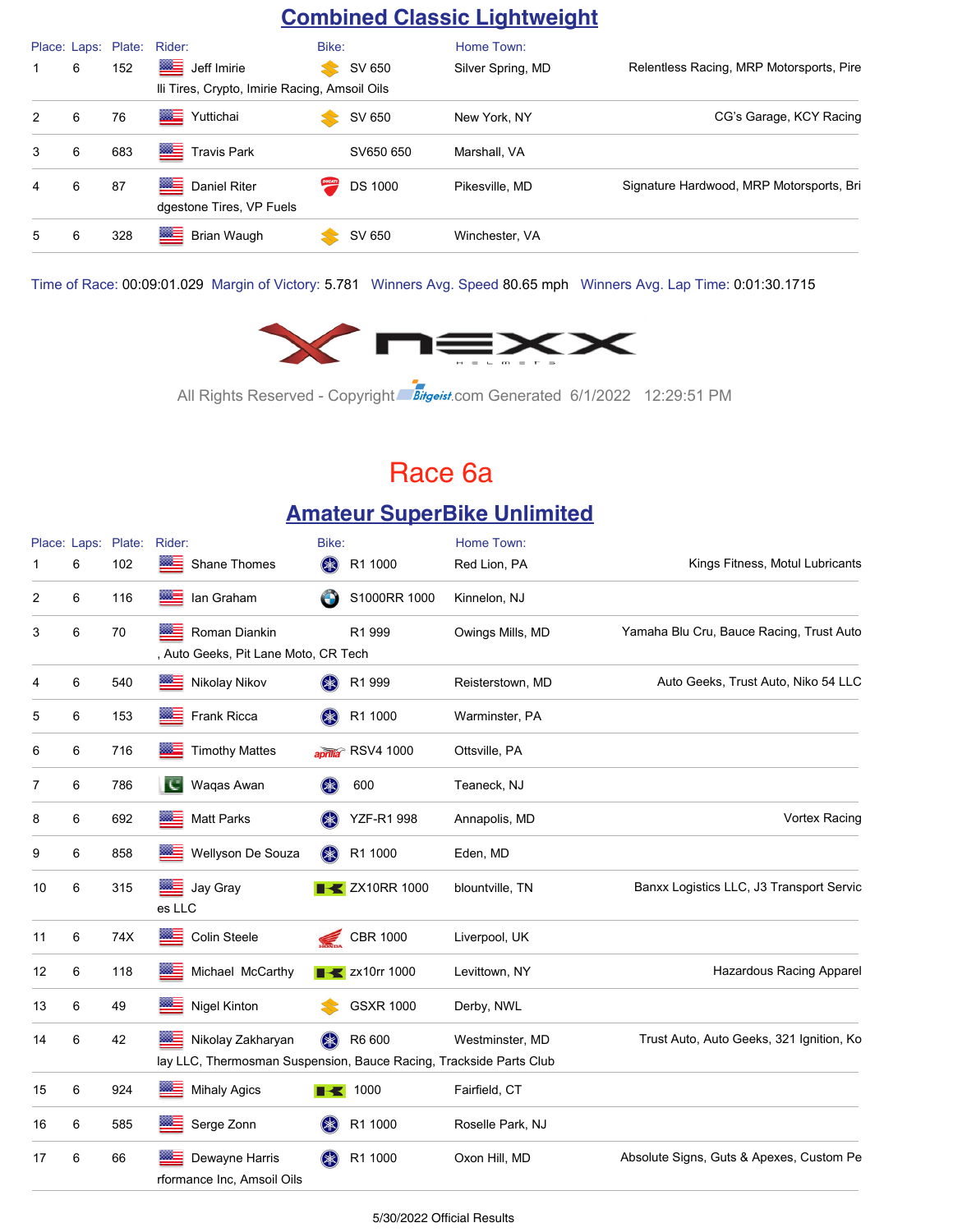| 18 | 6 | 441 | ▩≣<br>Ricardo Perez                           | \$<br>R1 1000                  | Clear Brook, VA |                                                                                                                                                                                                                                   |
|----|---|-----|-----------------------------------------------|--------------------------------|-----------------|-----------------------------------------------------------------------------------------------------------------------------------------------------------------------------------------------------------------------------------|
| 19 | 6 | 58  | 陘<br>Gregg Edwards                            | DUCATI<br>V4R 998              | Los Angeles, CA |                                                                                                                                                                                                                                   |
| 20 | 6 | 280 | Jace Summer                                   | DUCATI<br>Panigale V4s         | Woodbridge, VA  | Hell Yeah Racing, RnR Cycles, Motul Lubr                                                                                                                                                                                          |
|    |   |     |                                               |                                |                 | icants, Woodcraft, Evolve GT Track Days, Engine Ice, Custom Performance, Michelin Tires, GoPro, Bellissimoto, Cyber QRT,<br>Tynes Automotive, GDC Contractors, CBR Media Group LLC, Double Wood Farms, Stacey Bixler, Jace Summer |
| 21 | 6 | 247 | <b>Mohamed Moshet</b><br><b>Commod</b>        | (米)<br>R6 600                  | Oradell, NJ     |                                                                                                                                                                                                                                   |
| 22 | 6 | 839 | ▩≣<br>Derek Dixon                             | (米)<br>R1 1000                 | Baltimore, MD   |                                                                                                                                                                                                                                   |
| 23 | 4 | 286 | Julian Valenzuela<br>nia.                     | $\blacktriangleright$ ZX10 999 | Mount Kisco, NY | Moto-D Racing, Pirelli Tires, Trackside                                                                                                                                                                                           |
|    |   |     | Parts Club, Drippin Wet Decals, Kawasaki, MDM |                                |                 |                                                                                                                                                                                                                                   |
| 24 |   | 606 | ▩∃<br>Joshua John                             | R1 1000                        | Damascus, MD    |                                                                                                                                                                                                                                   |

Time of Race: 00:07:47.747 Margin of Victory: 4.829 Winners Avg. Speed 93.28 mph Winners Avg. Lap Time: 0:01:17.9578

### **Expert SuperBike Unlimited**

|    |   | Place: Laps: Plate: Rider: |                                                                               | Bike:                            | Home Town:                                                                                                |                                                                                                                                                                                                                                           |
|----|---|----------------------------|-------------------------------------------------------------------------------|----------------------------------|-----------------------------------------------------------------------------------------------------------|-------------------------------------------------------------------------------------------------------------------------------------------------------------------------------------------------------------------------------------------|
|    | 3 | 37                         | Stefano Mesa                                                                  | <b>EX</b> ZX10R 1000             | Boca Raton, FL                                                                                            | Pirelli Tires, K-Tech Suspension, Thermo                                                                                                                                                                                                  |
|    |   |                            |                                                                               |                                  | Motorsports, Core Moto, Drippin Wet Decals, KYT, Kawasaki, Opie Caylor Motorsports, HHR Performance       | sman Suspension, KWS Motor Sports, SBS Brakes, Orient Express, Liquimoly, Evo Technology, One-X Custom Suits, Graves                                                                                                                      |
| 2  | 3 | 1                          | <b>Antal Halasz</b>                                                           | <b>GSXR 1000</b>                 | New Windsor, NY                                                                                           | Spring Scaffolding, Vortex Racing, GoPro                                                                                                                                                                                                  |
|    |   |                            |                                                                               |                                  | , Hotbodies Bodywork, Pitbull Products, Shoei Helmets, TPM, Vesrah Brakes, Cycle Gear, AlpineStars        |                                                                                                                                                                                                                                           |
| 3  | 3 | 55                         | David Loikits                                                                 | <b>GSXR 1000</b>                 | Northampton, PA                                                                                           | Loikits Industries Racing, Pirelli and M                                                                                                                                                                                                  |
|    |   |                            |                                                                               |                                  |                                                                                                           | etric Devil, Arai Racing Helmets, Full Spectrum Power, Blackmans Cycle, VP Fuels, Silkolene, Vortex, Suzuki, Ohlins,<br>Sharkskinz, Street&Comp, DynoJet, Scott Powersports, Zero Gravity, SBS Brakes, Yoshimura R&D, SharkSkinz Bodywork |
| 4  | 3 | 259                        | <b>Brandon Barker</b>                                                         | $\blacktriangleright$ ZX10R 1000 | Blackwood, NJ                                                                                             | Pirelli Tires, Metric Devil Moto, Donny                                                                                                                                                                                                   |
|    |   |                            | Kelly Motorsports                                                             |                                  |                                                                                                           |                                                                                                                                                                                                                                           |
| 5  | 3 | 342                        | <b>Bailey Cox</b>                                                             | R1 1000                          | Martinsburg, WV                                                                                           | Coxracen, Luigi Motorsports, MRP Motorsp                                                                                                                                                                                                  |
|    |   |                            | orts, Suomy Helmets, Ogio                                                     |                                  |                                                                                                           |                                                                                                                                                                                                                                           |
| 6  | 3 | 625                        | Thomas Hind                                                                   | R1 1000                          | Rockaway, NJ                                                                                              | Bauce Racing, Motorcycle Madness, Metric                                                                                                                                                                                                  |
|    |   |                            | DevilMoto, Trackside Parts Club                                               |                                  |                                                                                                           |                                                                                                                                                                                                                                           |
| 7  | 3 | 74                         | <b>Mike Bliss</b>                                                             | R1 1000                          | Glen Mills, PA                                                                                            | Vortex, Braking, Shorai, Pete's Cycle, Y                                                                                                                                                                                                  |
|    |   |                            | amaha, Zero Gravity, Trackside Parts Club, Motul, Engine Ice, MarkBilt Racing |                                  |                                                                                                           |                                                                                                                                                                                                                                           |
| 8  | 3 | 148                        | Carlos Rossi                                                                  | R1 1000                          | Long Branch, NJ                                                                                           | The Riders Club                                                                                                                                                                                                                           |
| 9  | 3 | 724                        | <b>Brian Grasso</b>                                                           | R1 1000                          | Broad Run, VA                                                                                             | Hell Yeah Racing, RnR Cycles, Woodcraft                                                                                                                                                                                                   |
|    |   |                            | LLC, Grasso Construction, KLG Enterprise LLC                                  |                                  |                                                                                                           | Technologies, Bellissimoto, Double Wood Farms, Cyber QRT, GDC Contractors Inc., Tynes Automotive, CBR Media Group                                                                                                                         |
| 10 | 3 | 65                         | <b>High</b> Giorgi Giorgadze                                                  | <b>YZF R1 1000</b>               | Mahopac, NY                                                                                               | HAYDEN Bldg Maintenance, Moto.D.Racing,                                                                                                                                                                                                   |
|    |   |                            |                                                                               |                                  | Yamaha, LANA, Pirelli Tires, MDM, Trackside Parts Club, MarkBilt Racing, Arai Helmets, SBS Brakes, Ohlins |                                                                                                                                                                                                                                           |
| 11 | 3 | 20                         | Yevgeniy Maystrovoy                                                           | R <sub>1</sub> 1000              | Fishers, IN                                                                                               |                                                                                                                                                                                                                                           |
| 12 | 3 | 221                        | ⋙<br><b>Justin Clark</b>                                                      | R1 1000                          | Paramus, NJ                                                                                               | Bauce Racing, Washington Cycle Works, In                                                                                                                                                                                                  |
|    |   |                            | Leathers, Vesrah Brakes                                                       |                                  |                                                                                                           | line4Designs, Hazardous Racing Apparel, Motul Lubricants, Vortex Racing, GoPro, Woodcraft, The Riders Club, Historic GP                                                                                                                   |
| 13 | 3 | 12                         | <b>Clinton Nawara</b>                                                         | S1000RR 1000                     | Damascus, MD                                                                                              | Tesla Electric Co. LLC, Dunlop                                                                                                                                                                                                            |
| 14 | 3 | 298                        | Ned Brown                                                                     | R1 1000                          | Virginia Beach, VA                                                                                        | Crosslin Racing, Bridgestone Tires, Esca                                                                                                                                                                                                  |
|    |   |                            | Stickboy Racing, Apex Photo                                                   |                                  |                                                                                                           | pe Blowdry Bar, EBC Brakes, Yamaha, Hazardous Racing Apparel, Trackside Parts Club, IoneMoto, N2/Escape Racing,                                                                                                                           |
| 15 | 3 | 303                        | Jason Barrera                                                                 | <b>GSXR 1000</b>                 | Belleville, NJ                                                                                            | Bauce Racing, The Riders Club, DC PaintW                                                                                                                                                                                                  |
|    |   |                            | orx                                                                           |                                  |                                                                                                           |                                                                                                                                                                                                                                           |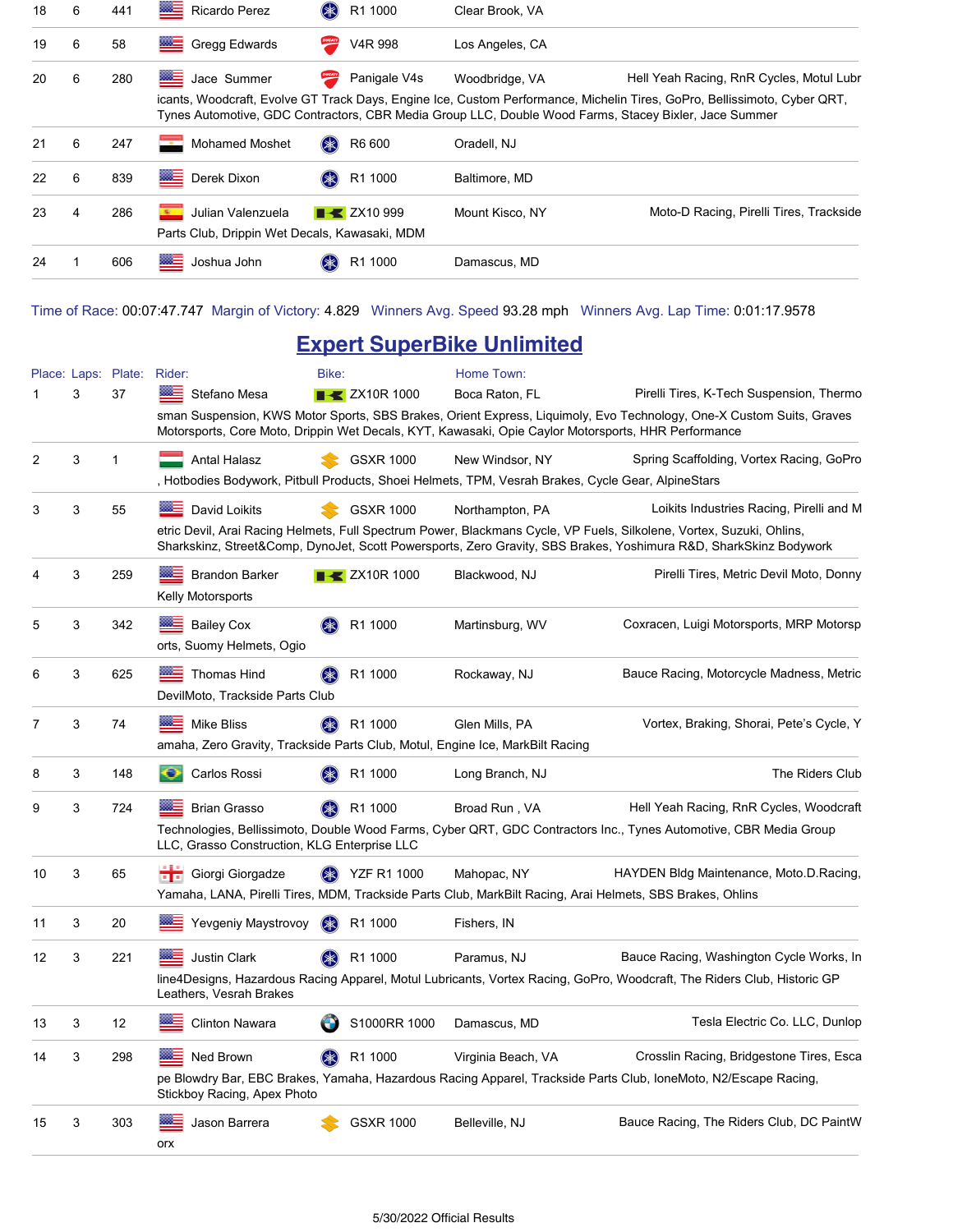| 16 | 3 | 427 | Eric Helmbach                                                                                  | S1000RR 1000                     | <b>Brandy Station, VA</b> | Washington Cycle Works, Tanom Motors, En                                                                                                                                 |
|----|---|-----|------------------------------------------------------------------------------------------------|----------------------------------|---------------------------|--------------------------------------------------------------------------------------------------------------------------------------------------------------------------|
|    |   |     | gine Ice, Motorcycle Xcitement, Pirelli Tires, EBC Brakes, VP Fuels, Toymakez                  |                                  |                           |                                                                                                                                                                          |
| 17 | 3 | 903 | 签三<br>Carleton Washington                                                                      | R1 1000                          | Townsend, DE              |                                                                                                                                                                          |
| 18 | 3 | 142 | ▩∃<br>Antonio Rodriguez                                                                        | <b>EXAMPLE 2X10RR 1000</b>       | Edgewood, MD              | Michelin Tires, Vortex Racing, Woodcraft<br>, Bell Helmets, VP Fuels, Trackside Parts Club, MRP Motorsports, ArmourBodies Bodywork, Hindle Exhaust                       |
| 19 | 3 | 291 | ▓▆<br>Stephen Hoffman                                                                          | S1000RR 1000<br>O                | Waldorf, MD               | BMW, Woodcraft, MRP Motorsports, KWS Mot<br>orsports, RnR Cycles, VP Fuels, Scorpion Helmets, Full Spectrum Battery, Michelin Tires, Custom Performance                  |
| 20 | 3 | 71  | <b>BEE</b> Jeff Holton                                                                         | <b>GSXR 1000</b>                 | Hurlburt Field, FL        |                                                                                                                                                                          |
| 21 | 3 | 112 | Thomas Delegram<br>cycles                                                                      | $(* )$<br>R1 1000                | West Finley, PA           | Metric Devil Moto, Barnes Brothers Motor                                                                                                                                 |
| 22 | 3 | 514 | <b>MAGE</b><br>Jonathon Mahler                                                                 | $\blacktriangleright$ ZX10R 1000 | Woodbridge, VA            |                                                                                                                                                                          |
| 23 | 3 | 953 | Fernando Ceballos<br>Vortex Racing, Chicken Hawk Racing, Motul Lubricants, Woodcraft, VP Fuels | qsxr 1000                        | Bergenfield, NJ           | The Riders Club, Pirelli Tires, Ohlins,<br>Bauce Racing, Suzuki, MDM, AGV Sport, AlpineStars, Vesrah Brakes, Trackside Parts Club, Race Tech, Motul Lubricants,          |
| 24 | 3 | 723 | Frankie Babuska Jr <b>+ ZX10R1000</b>                                                          |                                  | Pelham, NY                | Babuska Racing, New York Power Sports, A<br>rai Helmets, Zero Gravity, Pirelli Tires, Drippin Wet Decals, Vortex, Orient Express, Maxima Lubricants, Chicken Hawk Racing |
| 25 | 2 | 88  | Joe Ribeiro                                                                                    | R1 1000                          | South Amboy, NJ           |                                                                                                                                                                          |

Time of Race: 00:05:41.541 Margin of Victory: 0.592 Winners Avg. Speed 63.88 mph Winners Avg. Lap Time: 0:01:53.847



All Rights Reserved - Copyright Bitgeist.com Generated 6/1/2022 12:29:51 PM

### Race 7

#### **Expert ThunderBike**

|               | Place: Laps: | Plate: | Rider:                                                                | Bike:                  | Home Town:       |                                                                                                                            |
|---------------|--------------|--------|-----------------------------------------------------------------------|------------------------|------------------|----------------------------------------------------------------------------------------------------------------------------|
|               | 4            | 683X   | Ryan Jones                                                            | <b>KIM</b> Duke 790    | Winchester, VA   | Ryan Jones Seven West Racing, Gochi Tech                                                                                   |
|               |              |        | Racing, Bazzaz Racing                                                 |                        |                  | , Pirelli Tires, Ride On Moto, Shoei Helmets, Valley Cycle Center, Woodcraft, Moto-D Racing, KWS Motor Sports, Hustle Hard |
| $\mathcal{P}$ | 4            | 6      | Ivan Debord                                                           | sv 650                 | Springfield, NJ  | Pirelli Tires, Sigua Motosport, MDM, Woo                                                                                   |
|               |              |        | dcraft, Shoei Helmets, Vortex Racing, Mark Bilt, FBES Oil             |                        |                  |                                                                                                                            |
| 3             | 4            | 82     | <b>REE</b> Paul Dougherty                                             | 900                    | Westminster, MD  | LWTRacer.com, Ducati Winchester, Duc Pon                                                                                   |
|               |              |        | d Motorsports, Vortex, EBC Brakes, Shrekimoto                         |                        |                  |                                                                                                                            |
| 4             | 4            | 171    | <b>Todd Alberico</b><br>                                              | FZ07 689               | Maplewood, NJ    | LWT Racer, Vortex                                                                                                          |
| 5             | 4            | 186    | <b>Terry Ferguson</b>                                                 | 660<br>$\overline{a}$  | Yonkers, NY      | Vortex, VP Fuels                                                                                                           |
| 6             | 4            | 415    | ▩≡<br>Doane Richardson<br>, PitBull                                   | aprilla <sup>660</sup> | Washington, DC   | LWTRacer.com, Aproarch, Public Option DC                                                                                   |
| 7             | 4            | 96     | Raymond Capozucca aprila <sup>&gt;</sup> RS660 659<br>, MDM           |                        | Dupont, PA       | Drippin Wet Decals, Trackside Parts Club                                                                                   |
| 8             | 4            | 89     | ▩▅<br>Sean Dougherty                                                  | SS 1000                | Owings Mills, MD | Ducati Winchester, Ducpond Motorsports,                                                                                    |
|               |              |        | LWT Racer, DoughDuc Racing, Pirelli, MDM, Drippin Wet Decals, Aprilia |                        |                  |                                                                                                                            |
| 9             | 4            | 76     | Yuttichai<br>▩∃                                                       | SV 650                 | New York, NY     | CG's Garage, KCY Racing                                                                                                    |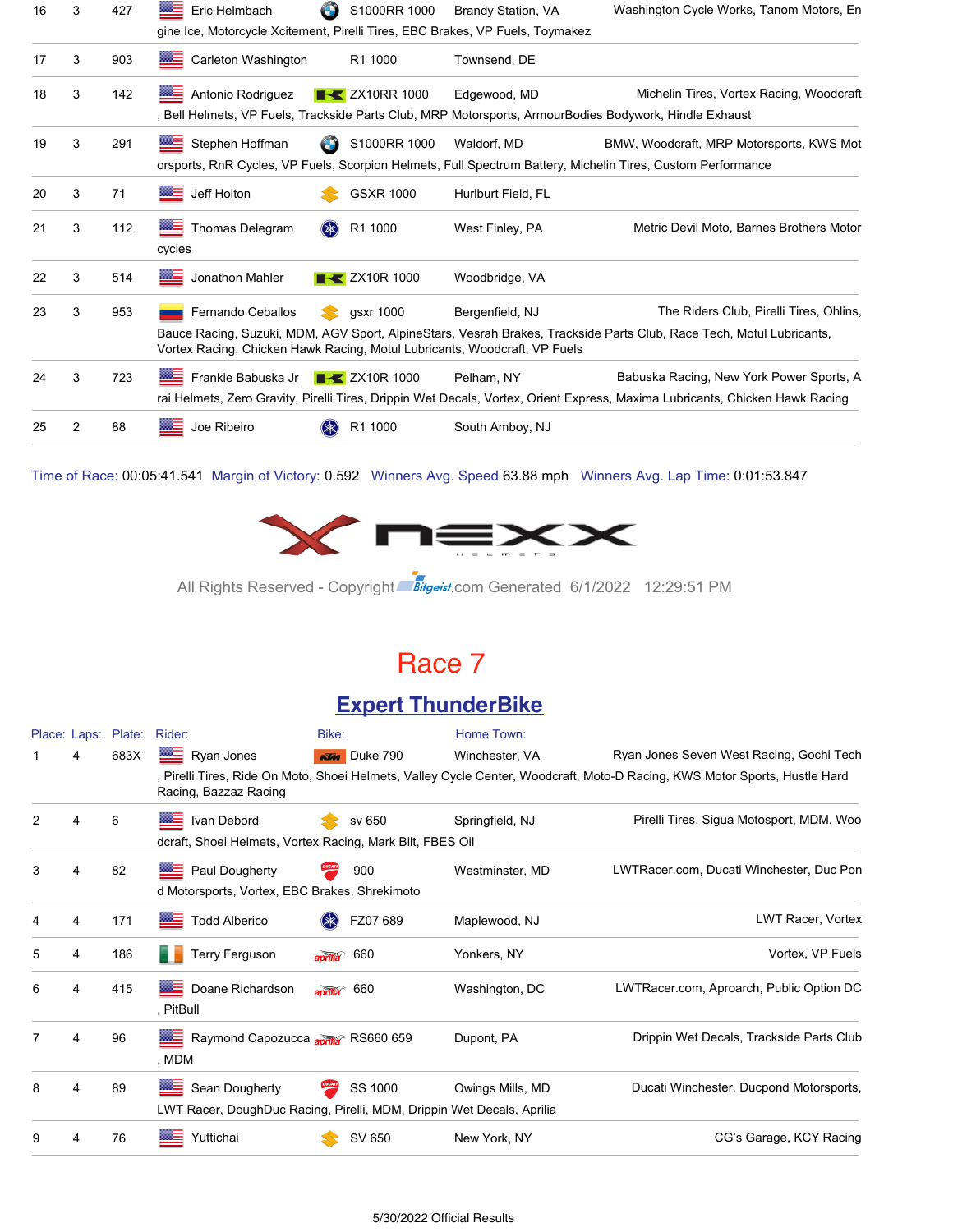| 10        | $\overline{4}$ | 152 | Jeff Imirie                                   | SV 650    | Silver Spring, MD | Relentless Racing, MRP Motorsports, Pire |
|-----------|----------------|-----|-----------------------------------------------|-----------|-------------------|------------------------------------------|
|           |                |     | Ili Tires, Crypto, Imirie Racing, Amsoil Oils |           |                   |                                          |
| $11 \t 4$ |                | 683 | <b>Figure 19</b> Travis Park                  | SV650 650 | Marshall, VA      |                                          |
| 12 4      |                | 72  | <b>Brian McGlade</b>                          | SV 650    | Maspeth, NY       |                                          |

Time of Race: 00:06:55.655 Margin of Victory: 07.638 Winners Avg. Speed 69.98 mph Winners Avg. Lap Time: 0:01:43.9138

### **Amateur ThunderBike**

|                |   |     | Place: Laps: Plate: Rider: | Bike:                               | Home Town:       |                                                                                                                          |
|----------------|---|-----|----------------------------|-------------------------------------|------------------|--------------------------------------------------------------------------------------------------------------------------|
| $\mathbf{1}$   | 4 | 715 | Tim Padden                 | FZ07 690<br>$(* )$                  | Dumfries, VA     |                                                                                                                          |
| $\mathcal{P}$  | 4 | 84  | Gareth McGuigan            | $\frac{1}{2}$ aprilla 660           | Nanuet, NY       | GMG Group, GMG Carpentry, Urban Workshop                                                                                 |
| 3              | 4 | 383 | ▩▬<br>Gibran Salazar       | sv 650                              | Mount Vernon, NY |                                                                                                                          |
| $\overline{4}$ | 4 | 274 | ▩▤<br>Christian Tria       | $\blacktriangleright$ Ninja 400 400 | Clifton, NJ      | Moto XT LLC, Intele Builders, Ferodo-Bra                                                                                 |
|                |   |     |                            |                                     |                  | keTech, Shorai, RM Paint Designs, Tracksidetires, Braking, Driven, Bruce Racing, Motion Pro, GoPro, Engine Ice, Kawasaki |
| 5              | 4 | 51  | ▩∃<br>Stephen Caison       | 660<br>$\overline{apr}$             | Brooklyn, NY     | Ryders Alley, Marotta, AF1 Racing, RPPN                                                                                  |

Time of Race: 00:09:04.55 Margin of Victory: 0.234 Winners Avg. Speed 53.42 mph Winners Avg. Lap Time: 0:02:16.1375

### **Expert SuperSport 500**

|                |   | Place: Laps: Plate: | Rider:                                                | Bike:                        | Home Town:                                                                    |                                                                                                                  |
|----------------|---|---------------------|-------------------------------------------------------|------------------------------|-------------------------------------------------------------------------------|------------------------------------------------------------------------------------------------------------------|
| 1              | 4 | 809                 | <b>WE Luigi Mora</b>                                  | $\parallel$ 400              | Upper Marlboro, MD                                                            | Spear Racing, Luigi Motorsport, Bigun Mo                                                                         |
|                |   |                     | torsport, Sinister Racing, Vortex, Hastle Hard Racing |                              |                                                                               |                                                                                                                  |
| 2              | 4 | 915                 | ▩≣<br>Jose Luna                                       | $\blacksquare$ Ninja 400     | Laurel, MD                                                                    | Moto XT, Bauce Racing, Trackside Tires,                                                                          |
|                |   |                     | <b>Trackside Parts Club</b>                           |                              |                                                                               |                                                                                                                  |
| 3              | 4 | 279                 | ⊟<br>Christopher Clark                                | $\blacksquare$ ninja 400 400 | Fairfax, VA                                                                   | GoPro, Motul Lubricants                                                                                          |
| 4              | 4 | 6                   | ▓▆<br>Alex Ferreira                                   | $\blacksquare$ Ninja 400     | Longwood, FL                                                                  | Precision LawnCare Orlando, Pirelli, Vor                                                                         |
|                |   |                     |                                                       |                              |                                                                               | tex, TST Industries, Full Spectrum Racing, Bridgestone Tires, WORX, Envy Racing Apparel, Womet Tech, Moto Lister |
| 5              | 4 | 504                 | 经生<br><b>Brian Freedman</b>                           | R6 600<br>(米)                | Herndon, VA                                                                   | RnR Cycles, Vortex Racing, Woodcraft, Ch.                                                                        |
|                |   |                     |                                                       |                              | icken Hawk Racing, Pirelli Tires, ArmourBodies Bodywork, VP Fuels, EBC Brakes |                                                                                                                  |
| 6              | 4 | 59                  | <b>Ashley Powell</b>                                  | $\blacksquare$ Ninja 300     | Christiana, PA                                                                |                                                                                                                  |
| $\overline{7}$ | 4 | 765                 | ▨≘<br>Alexandra Storm                                 | Ninja 400 399                | Beacon, NY                                                                    | Vortex Racing                                                                                                    |
| 8              | 2 | 58                  | <b>Bret Schardein</b>                                 | $\blacksquare$ Ninja 400     | Mechanicsville, VA                                                            |                                                                                                                  |

#### Time of Race: 00:09:01.724 Margin of Victory: 3.152 Winners Avg. Speed 53.7 mph Winners Avg. Lap Time: 0:02:15.431

### **Amateur SuperSport 500**

|   |   | Place: Laps: Plate: | Rider:                                                            | Bike:                     | Home Town:       |                                                                                                                          |
|---|---|---------------------|-------------------------------------------------------------------|---------------------------|------------------|--------------------------------------------------------------------------------------------------------------------------|
| 1 | 4 | 218                 | ▩≣<br>Angel Gracida                                               | $\blacktriangleright$ 400 | Brick, NJ        | Don Felix Bar and Restaurant, The Riders                                                                                 |
|   |   |                     | Parts Club, Inline 4 Design, La Cueva Del Coyote, MarkBilt Racing |                           |                  | Club, Certified Knee Draggers, Bauce Racing, MOTO XT, Pirelli Tires, Afeta Photographer, Historic GP Leathers, Trackside |
| 2 | 4 | 925                 | Elisa Gendron-Belen <b>+ K</b> Ninja 400                          |                           | New Hartford, NY | Bauce Racing, EvolveGT, Trackside Parts                                                                                  |
|   |   |                     | Club, Moto-D Racing, K-Tech Suspension                            |                           |                  |                                                                                                                          |
| 3 | 4 | 734                 | ▩<br>Corey Charkowske                                             | $\blacksquare$ Ninja 400  | Alexandria, VA   |                                                                                                                          |
| 4 | 4 | 616                 | <b>BALL</b><br><b>Chris Siarkiewicz</b><br>GoPro                  | $\blacksquare$ Ninja 300  | Ridgewood, NY    | Misquided Spirits, Lurkshop, Woodcraft,                                                                                  |
| 5 | 3 | 669                 | <u> WE</u><br>Chris Jackson<br>Magura, GoPro                      | $\blacksquare$ Ninja 300  | Brooklyn, NY     | Misquided Spirits, Lurkshop, Woodcraft,                                                                                  |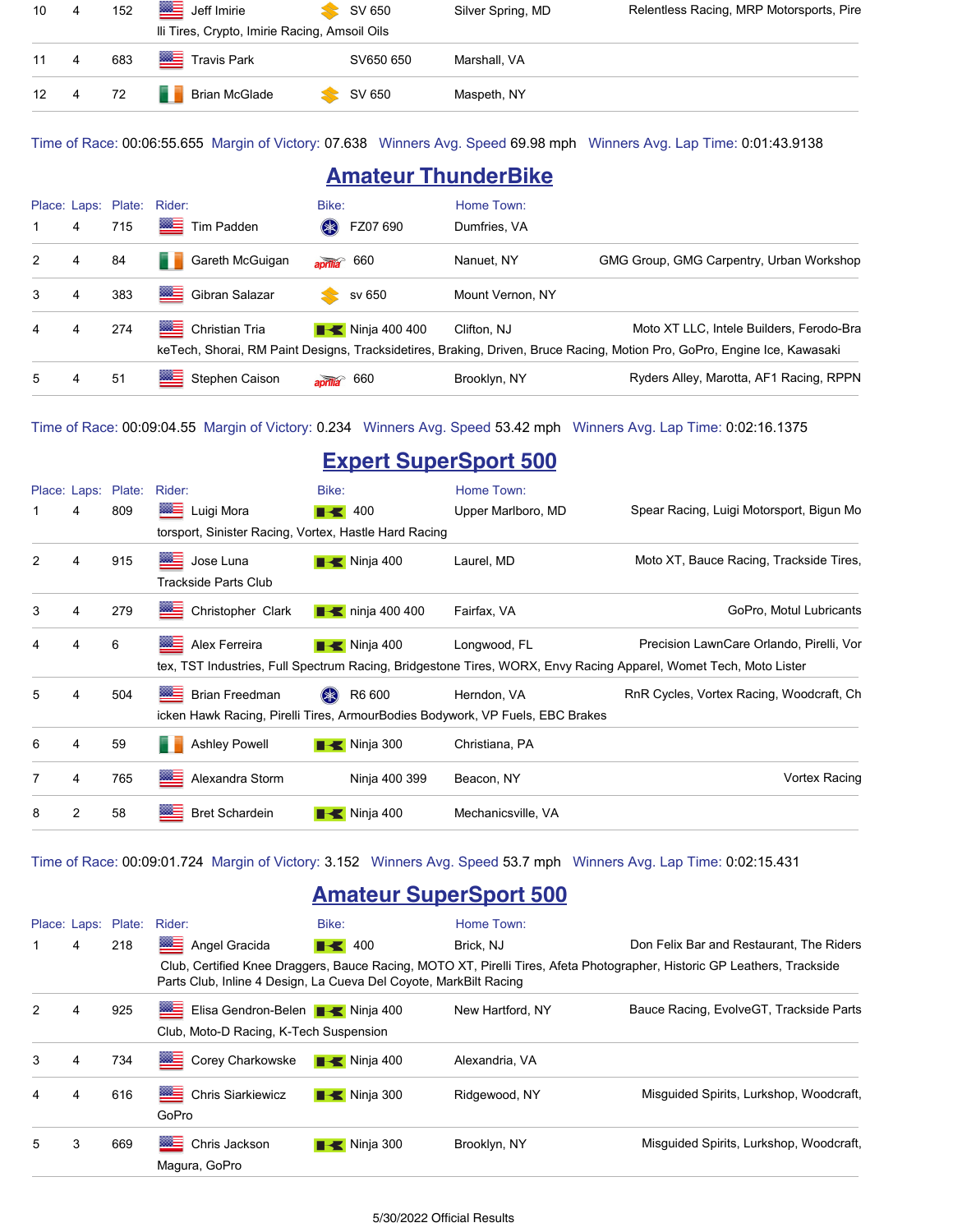.



All Rights Reserved - Copyright Bitgeist.com Generated 6/1/2022 12:29:51 PM

### Race 8

#### **Expert Formula 40 Middleweight**

|    |   | Place: Laps: Plate: | Rider:                                                                                             | Bike:                          | Home Town:         |                                                                                                                                                                                                                                         |
|----|---|---------------------|----------------------------------------------------------------------------------------------------|--------------------------------|--------------------|-----------------------------------------------------------------------------------------------------------------------------------------------------------------------------------------------------------------------------------------|
|    | 5 | 760                 | <b>Timothy Wilson</b>                                                                              | $\triangleright$ ZX6R 636      | Fawn Grove, PA     | Karns Performance, Vortex, Bell Helmets,                                                                                                                                                                                                |
|    |   |                     | Decals, Kawasaki                                                                                   |                                |                    | N2 Track Days, IMS Products, MRP Motorsports, Factory Effex, Pit Posse, GoPro, Engine Ice, Sichert Engraving, Drippin Wet                                                                                                               |
| 2  | 5 | 1                   | <b>Antal Halasz</b>                                                                                | R6 600<br>$(\divideontimes)$   | New Windsor, NY    | Spring Scaffolding, Vortex Racing, GoPro                                                                                                                                                                                                |
|    |   |                     | , Hotbodies Bodywork, Pitbull Products, Shoei Helmets, TPM, Vesrah Brakes, Cycle Gear, AlpineStars |                                |                    |                                                                                                                                                                                                                                         |
| 3  | 5 | 35                  | Artur Gawkowski                                                                                    | R6 600                         | Westfield, NJ      | Washington Cycle Works, Polish Mafia Rac                                                                                                                                                                                                |
|    |   |                     | Fuels                                                                                              |                                |                    | ing, RM Paint Designs, Yamaha, EBC Brakes, Trackside Parts Club, Vortex Racing, Bauce Racing, Heroic Leathers, Sunoco                                                                                                                   |
| 4  | 5 | 62                  | ⋙≡<br>Jason Gibbens                                                                                | $\triangleright$ ZX6R 636      | Moorefield, WV     | RnR Cycles, VP Lubricants, Tucker, Maaco                                                                                                                                                                                                |
|    |   |                     |                                                                                                    |                                |                    | of Sterling, Pirelli Tires, Podium Motorsports, Lextek, D.I.D., EBC Brakes, K-Tech Suspension, Full Spectrum Batteries, JT<br>Sprockets, ArmourBodies Bodywork, RS Taichi Leathers, Moto Liberty, Arai Helmets, Evans Cooling, Lap King |
| 5  | 5 | 932                 | Michael Dorsey                                                                                     | R6 600                         | Somerset, NJ       | Marlyn Dorsey, The Riders Club, Bauce Ra                                                                                                                                                                                                |
|    |   |                     | cing, Washington Cycle Works, Bell Helmets                                                         |                                |                    |                                                                                                                                                                                                                                         |
| 6  | 5 | 44                  | Anthony Sabbatino                                                                                  | $\blacktriangleright$ ZX6R 636 | Centereach, NY     | Bauce Racing, Shoei Helmets, Motul Lubri                                                                                                                                                                                                |
|    |   |                     | cants, N2 Track Days, EBC Brakes, Engine Ice, GoPro, Spy Optics                                    |                                |                    |                                                                                                                                                                                                                                         |
| 7  | 5 | 28                  | Patrick Ryan                                                                                       | $\blacktriangleright$ ZX6R 636 | Sloatsburg, NY     | Brew Crew Racing, Street & Comp, Pirelli                                                                                                                                                                                                |
|    |   |                     | Tires, Engine Ice                                                                                  |                                |                    |                                                                                                                                                                                                                                         |
| 8  | 5 | 14                  | <b>Rick Beggs</b>                                                                                  | $\triangleright$ ZX6R 636      | Sterling, VA       | VP Lubricants, EBC Brakes, Podium Motors                                                                                                                                                                                                |
|    |   |                     | ports, Lextek, Evans Cooling, RnR Cycles, Tucker, Arai Helmets, Brands That Shine, Pirelli Tires   |                                |                    |                                                                                                                                                                                                                                         |
| 9  | 5 | 391                 | David Anderson                                                                                     | <b>GSXR 600</b>                | Fredericksburg, VA | Integrated Sports Medicine, Torres Perfo                                                                                                                                                                                                |
|    |   |                     | rmance, RnR Cycles, Absolute Signs                                                                 |                                |                    |                                                                                                                                                                                                                                         |
| 10 | 5 | 61                  | <b>William Finnerty</b>                                                                            | R6 600                         | Smithtown, NY      | Liquid Moly, Supermoto.com, MDM, LWTRace                                                                                                                                                                                                |
|    |   |                     | r.com, Avidian Leathers, Super Doug Moto                                                           |                                |                    |                                                                                                                                                                                                                                         |
| 11 | 5 | 330                 | <b>Zoltan Nemes</b>                                                                                | <b>GSXR 600</b>                | New Brunswick, NJ  | EBC Brakes, Engine Ice, Pirelli Tires, S                                                                                                                                                                                                |
|    |   |                     | uzuki, Woodcraft, VP Fuels, Vortex Racing, MRP Motorsports, ArmourBodies Bodywork                  |                                |                    |                                                                                                                                                                                                                                         |
| 12 | 5 | 15                  | Sean Merritt                                                                                       | R6 600                         | Strasburg, VA      | Michelin Tires, Vortex Racing, EBC Brake                                                                                                                                                                                                |
|    |   |                     | s, Humenay's Designs, CTR Suspension, Motul Lubricants                                             |                                |                    |                                                                                                                                                                                                                                         |
| 13 | 5 | 400                 | Jeff Gochenour                                                                                     | $\mathsf{R}$ ZX6R 636          | Winchester, VA     | Gochi Tech Racing, Winchester Harley Dav                                                                                                                                                                                                |
|    |   |                     | idson/Buell, Dunlop, AGV Sport, Sharkskinz, Vortex, VP Fuels                                       |                                |                    |                                                                                                                                                                                                                                         |
| 14 | 5 | 36                  | <b>Art Fields</b>                                                                                  | R6 600                         | Newtonville, NJ    | Beast Mode Racing, Markbilt RaceBikes, M                                                                                                                                                                                                |
|    |   |                     | DM                                                                                                 |                                |                    |                                                                                                                                                                                                                                         |
| 15 | 5 | 21                  | Darrin Klemens<br>▩≘                                                                               | $\blacktriangleright$ ZX6R 636 | Campbell Hall, NY  | Street&Comp, Brew Crew Racing, Action Cy                                                                                                                                                                                                |
|    |   |                     | Motorsports                                                                                        |                                |                    | cles, Olsen Engines, VP Fuels, Vanson Leathers, EBC Brakes, Woodcraft, Fast Toys Painting, Engine Ice, Kawasaki, MRP                                                                                                                    |
| 16 | 5 | 90                  | Thiarlei Ion<br>о                                                                                  | r6 600                         | Union, NJ          | Motorcycle Mall, Fenton Construction, MZ                                                                                                                                                                                                |
|    |   |                     | Club, Drippin Wet Decals                                                                           |                                |                    | Flex, 2MT Macacoes, Trackside Parts Club, The Riders Club, Shoei Helmets, Dunlop Tires, The Riders Club, Trackside Parts                                                                                                                |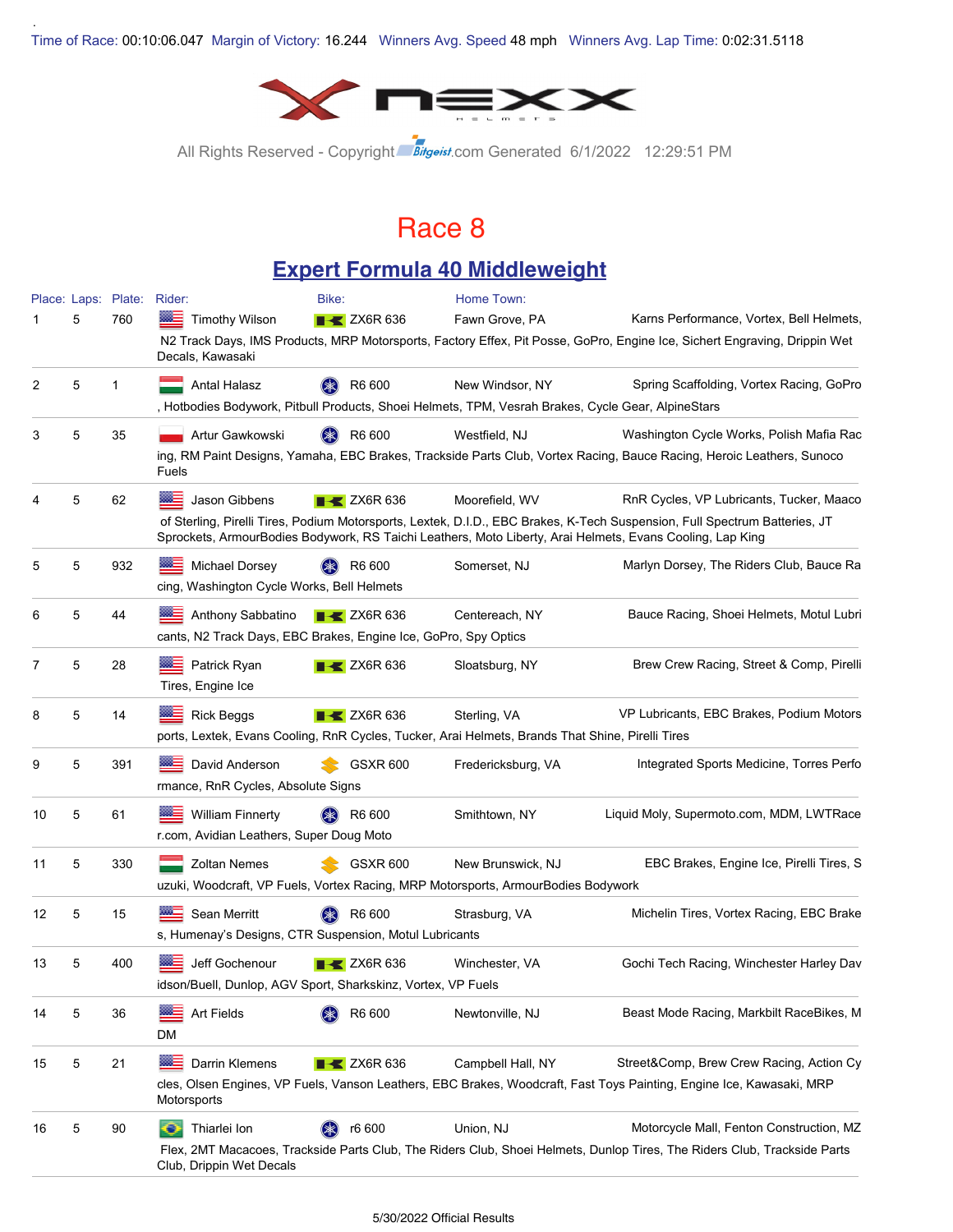| 17 | 5 | 724 | ▩≣<br><b>Brian Grasso</b>                          | \$<br>R1 1000    | Broad Run, VA      | Hell Yeah Racing, RnR Cycles, Woodcraft                                                                                                                         |
|----|---|-----|----------------------------------------------------|------------------|--------------------|-----------------------------------------------------------------------------------------------------------------------------------------------------------------|
|    |   |     | LLC, Grasso Construction, KLG Enterprise LLC       |                  |                    | Technologies, Bellissimoto, Double Wood Farms, Cyber QRT, GDC Contractors Inc., Tynes Automotive, CBR Media Group                                               |
| 18 | 5 | 555 | ▩≘<br>George Federlin                              | R6 600<br>$(* )$ | East Setauket, NY  | VP Fuels, Vortex, PitBull                                                                                                                                       |
| 19 | 5 | 710 | <b>ME</b><br><b>Troy Fowlkes</b><br>Blud Lub.      | $(* )$<br>R6 600 | Joppatowne, MD     | Motorcycle Xcitement, Pirelli Tires, Vor<br>tex Racing, Yoyodyne, Chicken Hawk Racing, Bauce Racing, Yamaha, Woodcraft, Vesrah Brakes, Motion Pro, LS2 Helmets, |
| 20 | 5 | 105 | Jim McConville Jr<br>, Michelin Tires, K&N Filters | <b>GSXR 600</b>  | Weymouth, MA       | Motul Lubricants, Sportbike Tire service                                                                                                                        |
| 21 | 5 | 886 | <b>BEE</b> Paul Burns                              | R6 600<br>$(* )$ | Gaithers Young, MD |                                                                                                                                                                 |
| 22 | 4 | 444 | ▩≣<br>Alexander Barrera                            | R6 600<br>$(*$   | Paterson, NJ       | MDM, The Riders Club, Pirelli Tires                                                                                                                             |

444 one lap penalty jump start.

Time of Race: Margin of Victory: Winners Avg. Speed ? mph Winners Avg. Lap Time: 0:00:00

### **Amateur Formula 40 Middleweight**

| 1  | Place: Laps:<br>5 | Plate:<br>901 | Rider:<br>▩≡<br>Michael Prichinello                                                           | Bike:<br>$(* )$    | <b>YZF-R6 600</b>               | Home Town:<br>Brooklyn, NY | Classic Car Club, Gyeon                  |
|----|-------------------|---------------|-----------------------------------------------------------------------------------------------|--------------------|---------------------------------|----------------------------|------------------------------------------|
| 2  | 5                 | 22            | Robert Bien<br>BC Brakes, Bauce Racing                                                        | $(\geqslant)$      | R6 600                          | Linden, NJ                 | Washington Cycle Works, Vortex Racing, E |
| 3  | 5                 | 571           | Alejandro Leon<br>signs, Historic GP Leathers, RM Paint Designs, Pirelli Tires, Vortex Racing | $(* )$             | R6 600                          | Garfield, NJ               | The Riders Club, Bauce Racing, Inline4de |
| 4  | 5                 | 277           | Anderson Alberton<br>o                                                                        | $(\divideontimes)$ | R6 600                          | Metuchen, NJ               |                                          |
| 5  | 5                 | 83            | Dalton Mejia<br>ub                                                                            |                    | $\blacktriangleright$ ZX6 636   | Union, NJ                  | The Riders Club, MDM, Trackside Parts Cl |
| 6  | 5                 | 429           | 886<br>Kevin Coles                                                                            |                    | R6 600                          | York Haven, PA             |                                          |
| 7  | 5                 | 179           | Laszlo Bartha<br>œ.                                                                           |                    | $\blacktriangleright$ ZX636 636 | Woodbridge, VA             | LORANDKA INC.                            |
| 8  | 5                 | 671           | Regenald Thomas                                                                               | (Ж)                | R6 600                          | Jamaica, NY                |                                          |
| 9  | 5                 | 377           | Omar Marti<br>8865                                                                            |                    | GSX-R 600 600                   | Middletown, DE             | Galfer Brakes, Vortex Racing, MDM        |
| 10 | 5                 | 72            | Jason Burns                                                                                   |                    | $\blacktriangleright$ ZX6R 636  | Fayetteville, NC           |                                          |
| 11 | 5                 | 750           | Gordon Hicks<br>ainters, River House Bar & Grill, Brown Stone Cafe                            |                    | R6 600                          | Elizabethtown, PA          | Hicks Custom Powder Coating, Hicks Pro P |
| 12 | 5                 | 876           | Lloyd Palmer<br>Gear, EBC Brakes                                                              |                    | R6 600                          | Mendon, MA                 | Woodcraft, ArmourBodies Bodywork, Cycle  |
| 13 | 5                 | 110           | ▩⊒<br><b>Michael Oliver</b>                                                                   |                    | <b>GSXR 599</b>                 | Elkridge, MD               |                                          |
| 14 | 5                 | 51            | ⋙<br>Greg L'Heureux<br>ts                                                                     |                    | R6 600                          | Dumfries, VA               | Thermosman Suspension, Coleman Powerspor |
| 15 | 4                 | 131           | ▩≘<br>Edgar Ferreira                                                                          |                    | R6 600                          |                            |                                          |
| 16 | 4                 | 773           | Shannon Dowell                                                                                |                    | <b>GSXR 600</b>                 | Woodbridge, VA             |                                          |

Time of Race: 00:08:30.926 Margin of Victory: 0.105 Winners Avg. Speed 71.16 mph Winners Avg. Lap Time: 0:01:42.1852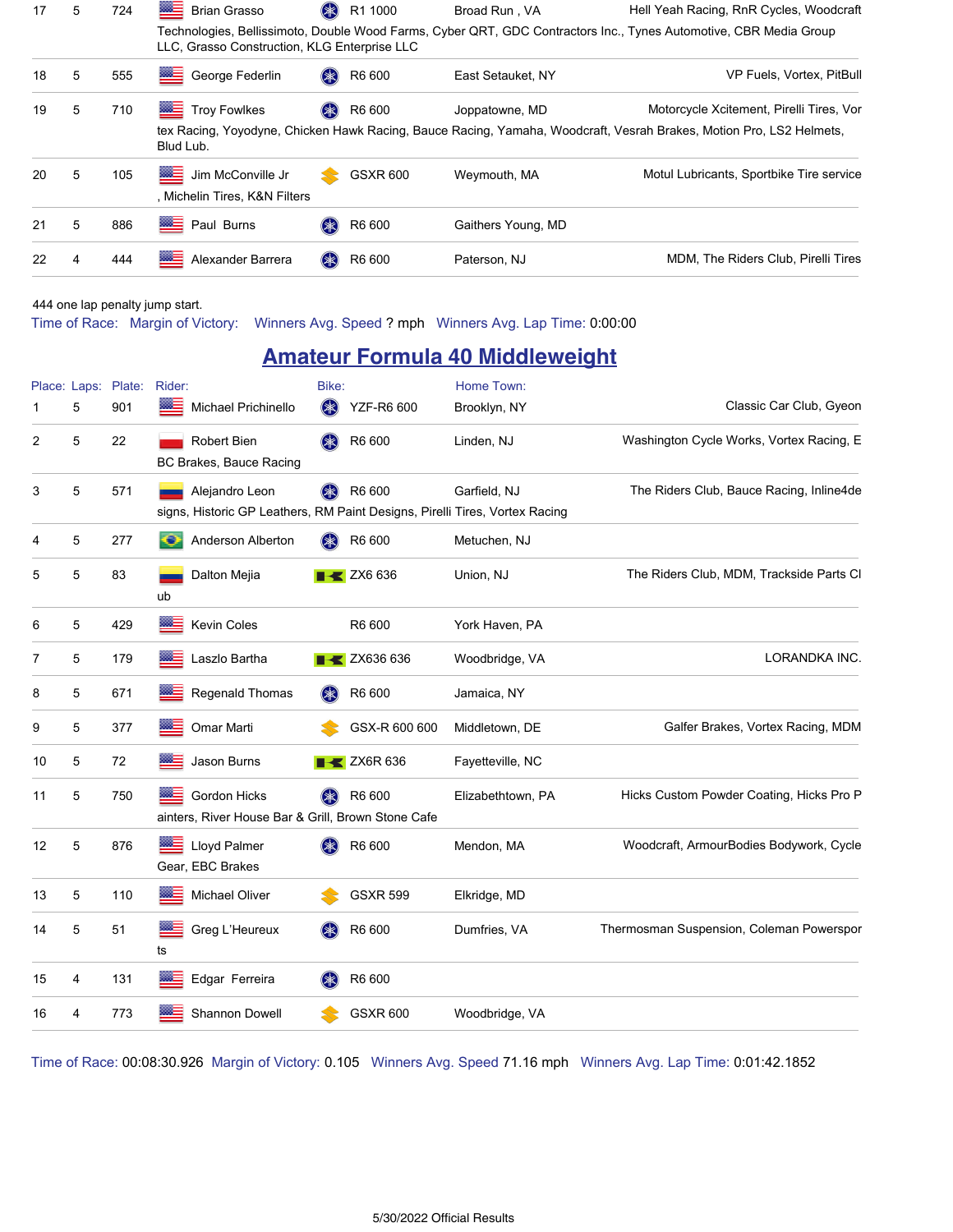

All Rights Reserved - Copyright Bitgeist.com Generated 6/1/2022 12:29:51 PM

### Race 9

### **Expert Formula 40 Lightweight**

|                |   | Place: Laps: Plate: | Rider:                                                                                                        | Bike:               | Home Town:         |                                                                                                                            |
|----------------|---|---------------------|---------------------------------------------------------------------------------------------------------------|---------------------|--------------------|----------------------------------------------------------------------------------------------------------------------------|
|                | 5 | 683X                | ▒≡<br>Ryan Jones                                                                                              | <b>KTM</b> Duke 790 | Winchester, VA     | Ryan Jones Seven West Racing, Gochi Tech                                                                                   |
|                |   |                     | Racing, Bazzaz Racing                                                                                         |                     |                    | , Pirelli Tires, Ride On Moto, Shoei Helmets, Valley Cycle Center, Woodcraft, Moto-D Racing, KWS Motor Sports, Hustle Hard |
| 2              | 5 | 83                  | <b>Arthur Diaz</b><br>one Tires, Karns Performance                                                            | R <sub>5</sub> 565  | Lewisberry, PA     | Innovative Motorcycle Research, Bridgest                                                                                   |
| 3              | 5 | 96                  | Raymond Capozucca april 8 RS660 659<br>, MDM                                                                  |                     | Dupont, PA         | Drippin Wet Decals, Trackside Parts Club                                                                                   |
| 4              | 5 | 6                   | <b>WE Ivan Debord</b><br>dcraft, Shoei Helmets, Vortex Racing, Mark Bilt, FBES Oil                            | sv 650              | Springfield, NJ    | Pirelli Tires, Sigua Motosport, MDM, Woo                                                                                   |
| 5              | 5 | 171                 | <b>Todd Alberico</b>                                                                                          | FZ07 689            | Maplewood, NJ      | LWT Racer, Vortex                                                                                                          |
| 6              | 5 | 809                 | <b>Example</b> Luigi Mora<br>torsport, Sinister Racing, Vortex, Hastle Hard Racing                            | 400                 | Upper Marlboro, MD | Spear Racing, Luigi Motorsport, Bigun Mo                                                                                   |
| $\overline{7}$ | 5 | 477                 | <b>Robert Crackel</b><br>oil Oils, Chicken Hawk Racing, Woodcraft, SIDI, Race Tech, Moto-D Racing, EBC Brakes | SV650 650           | Hummelstown, PA    | Vortex Racing, Pitbull Products, EK, Ams                                                                                   |
| 8              | 5 | 76                  | Yuttichai                                                                                                     | SV 650              | New York, NY       | CG's Garage, KCY Racing                                                                                                    |
| 9              | 5 | 329                 | Marc Aldrich                                                                                                  | SV 650              | Chestnut Ridge, NY | Aldrich Knife & Tool                                                                                                       |
| 10             | 5 | 87                  | <b>BEE</b> Daniel Riter<br>dgestone Tires, VP Fuels                                                           | <b>DS 1000</b>      | Pikesville, MD     | Signature Hardwood, MRP Motorsports, Bri                                                                                   |
| 11             | 4 | 915                 | Jose Luna<br><b>Trackside Parts Club</b>                                                                      | Ninja 400           | Laurel, MD         | Moto XT, Bauce Racing, Trackside Tires,                                                                                    |

915 one lap penalty jump start

Time of Race: 00:08:43.843 Margin of Victory: 10.583 Winners Avg. Speed 69.41 mph Winners Avg. Lap Time: 0:01:44.7686

### **Amateur Formula 40 Lightweight**

|   |   | Place: Laps: Plate: Rider: |                                                                                                     | Bike:                       | Home Town:                                                                                  |                                          |
|---|---|----------------------------|-----------------------------------------------------------------------------------------------------|-----------------------------|---------------------------------------------------------------------------------------------|------------------------------------------|
| 1 | 5 | 328                        | ▩≣<br><b>Brian Waugh</b>                                                                            | <b>KIM</b> Duke 790         | Winchester, VA                                                                              |                                          |
| 2 | 5 | 51                         | ▩<br>Stephen Caison                                                                                 | aprilla 660                 | Brooklyn, NY                                                                                | Ryders Alley, Marotta, AF1 Racing, RPPN  |
| 3 | 5 | 20                         | ▩∃<br>Mark Schweber<br>P, Bauce Racing, Podium Motorsports, JL62, Sinister Racing, Luigi Motorsport | $\blacksquare$ 400          | Silver Spring, MD                                                                           | MotorcycleXcitement, Team Pro Motion, MR |
| 4 | 5 | 775                        | ≡<br><b>Ashton Bond</b>                                                                             | <b>KTM</b> RC 390           | Stanley, NY<br>Racing, Team Hoppy Racing, Bridgestone Tires, KTM Motorcycles, Birkle Racing | CL Enterprises, MJ Dreher Trucking, BRS  |
| 5 | 5 | 636                        | ▩≡<br>David Kelly                                                                                   | $\blacksquare$ 400          | Hartsdale, NY                                                                               |                                          |
| 6 | 4 | 515                        | 當意<br>Mark Gibson                                                                                   | <b>YZF R3 321</b><br>$(* )$ | Columbia, MD                                                                                |                                          |

Time of Race: 00:10:02.614 Margin of Victory: 18.055 Winners Avg. Speed 60.34 mph Winners Avg. Lap Time: 0:02:00.5228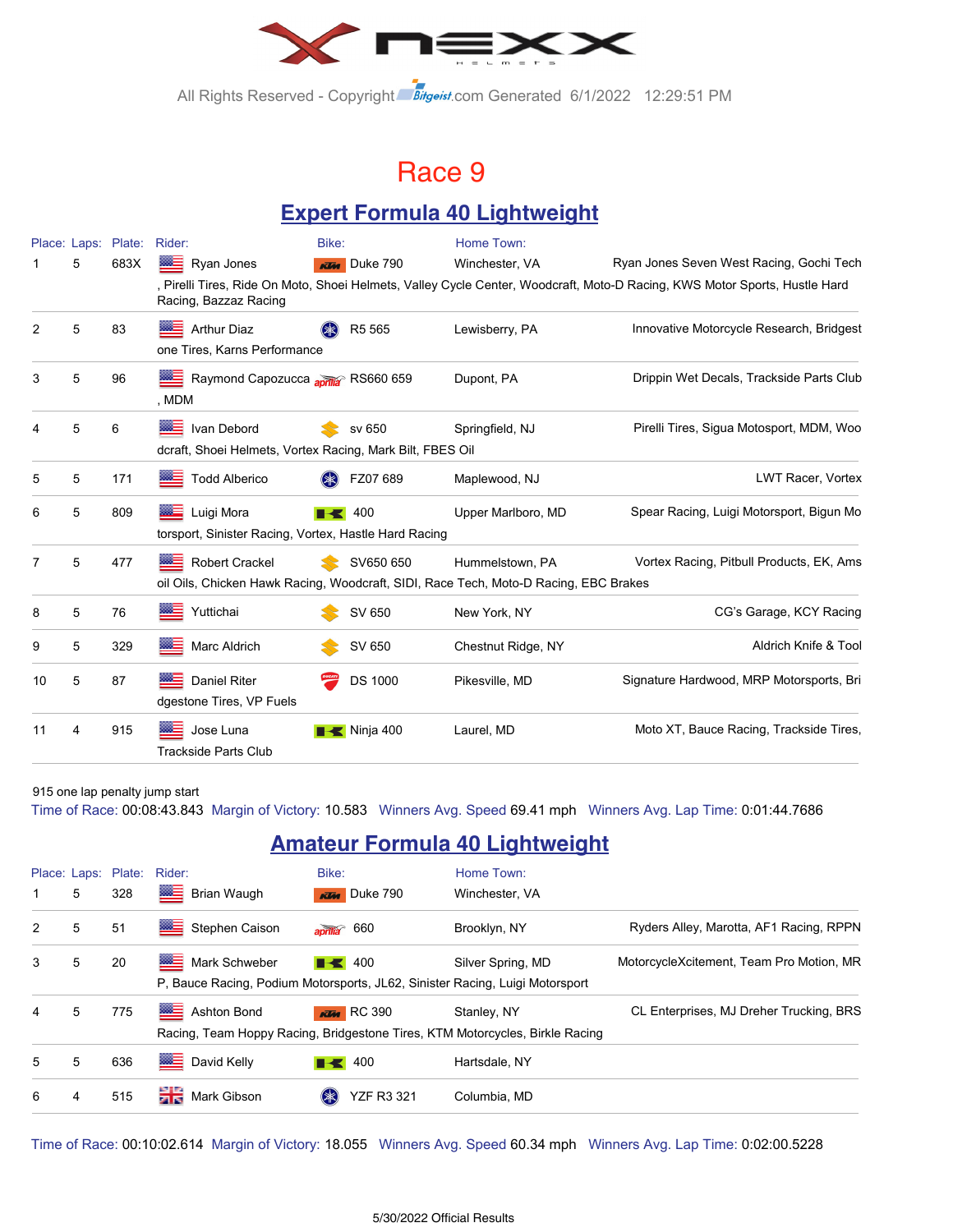

All Rights Reserved - Copyright Bitgeist.com Generated 6/1/2022 12:29:51 PM

### Race 10

#### **Expert Formula 40**

|    |   | Place: Laps: Plate: Rider: |                                                                                                                    | Bike:              |                                | Home Town:                |                                                                                                                                                                                                                                           |
|----|---|----------------------------|--------------------------------------------------------------------------------------------------------------------|--------------------|--------------------------------|---------------------------|-------------------------------------------------------------------------------------------------------------------------------------------------------------------------------------------------------------------------------------------|
|    | 6 | 45                         | Mark Heckles<br>en eo                                                                                              | $(\ggg)$           | R1 1000                        | Bedford, NY               | Dunlop, Trackside Parts Club, Arai Helme                                                                                                                                                                                                  |
|    |   |                            |                                                                                                                    |                    |                                |                           | ts, SBS Brakes, Drippin Wet Decals, DC Paintworx, K-Tech, Woodcraft, Forma Boots, Core Moto, Crossroad Power Sports                                                                                                                       |
| 2  | 6 | 444                        | Alexander Barrera                                                                                                  | $(\divideontimes)$ | R1 1000                        | Paterson, NJ              | MDM, The Riders Club, Pirelli Tires                                                                                                                                                                                                       |
| 3  | 6 | 1                          | Antal Halasz<br>, Hotbodies Bodywork, Pitbull Products, Shoei Helmets, TPM, Vesrah Brakes, Cycle Gear, AlpineStars |                    | <b>GSXR 1000</b>               | New Windsor, NY           | Spring Scaffolding, Vortex Racing, GoPro                                                                                                                                                                                                  |
| 4  | 6 | 724                        | <b>Brian Grasso</b>                                                                                                |                    | R1 1000                        | Broad Run, VA             | Hell Yeah Racing, RnR Cycles, Woodcraft                                                                                                                                                                                                   |
|    |   |                            | LLC, Grasso Construction, KLG Enterprise LLC                                                                       |                    |                                |                           | Technologies, Bellissimoto, Double Wood Farms, Cyber QRT, GDC Contractors Inc., Tynes Automotive, CBR Media Group                                                                                                                         |
| 5  | 6 | 55                         | David Loikits                                                                                                      |                    | <b>GSXR 1000</b>               | Northampton, PA           | Loikits Industries Racing, Pirelli and M                                                                                                                                                                                                  |
|    |   |                            |                                                                                                                    |                    |                                |                           | etric Devil, Arai Racing Helmets, Full Spectrum Power, Blackmans Cycle, VP Fuels, Silkolene, Vortex, Suzuki, Ohlins,<br>Sharkskinz, Street&Comp, DynoJet, Scott Powersports, Zero Gravity, SBS Brakes, Yoshimura R&D, SharkSkinz Bodywork |
| 6  | 6 | 74                         | ⋙<br><b>Mike Bliss</b>                                                                                             |                    | R1 1000                        | Glen Mills, PA            | Vortex, Braking, Shorai, Pete's Cycle, Y                                                                                                                                                                                                  |
|    |   |                            | amaha, Zero Gravity, Trackside Parts Club, Motul, Engine Ice, MarkBilt Racing                                      |                    |                                |                           |                                                                                                                                                                                                                                           |
| 7  | 6 | 88                         | Joe Ribeiro                                                                                                        |                    | R1 1000                        | South Amboy, NJ           |                                                                                                                                                                                                                                           |
| 8  | 6 | 427                        | Eric Helmbach                                                                                                      | O                  | S1000RR 1000                   | <b>Brandy Station, VA</b> | Washington Cycle Works, Tanom Motors, En                                                                                                                                                                                                  |
|    |   |                            | gine Ice, Motorcycle Xcitement, Pirelli Tires, EBC Brakes, VP Fuels, Toymakez                                      |                    |                                |                           |                                                                                                                                                                                                                                           |
| 9  | 6 | 521                        | Gary Yancoskie                                                                                                     |                    | $\blacktriangleright$ ZX6R 636 | Perryopolis, PA           | Mosites Motorsports, Historic GP Race Le                                                                                                                                                                                                  |
|    |   |                            | athers, Pirelli Tires, Vortex Racing, Adventure Depot, KYT Helmets, Karns Performance                              |                    |                                |                           |                                                                                                                                                                                                                                           |
| 10 | 6 | 12                         | <b>Clinton Nawara</b>                                                                                              |                    | S1000RR 1000                   | Damascus, MD              | Tesla Electric Co. LLC, Dunlop                                                                                                                                                                                                            |
| 11 | 6 | 291                        | Stephen Hoffman                                                                                                    |                    | S1000RR 1000                   | Waldorf, MD               | BMW, Woodcraft, MRP Motorsports, KWS Mot                                                                                                                                                                                                  |
|    |   |                            |                                                                                                                    |                    |                                |                           | orsports, RnR Cycles, VP Fuels, Scorpion Helmets, Full Spectrum Battery, Michelin Tires, Custom Performance                                                                                                                               |
| 12 | 6 | 903                        | Carleton Washington                                                                                                |                    | R1 1000                        | Townsend, DE              |                                                                                                                                                                                                                                           |
| 13 | 6 | 112                        | Thomas Delegram                                                                                                    |                    | R1 1000                        | West Finley, PA           | Metric Devil Moto, Barnes Brothers Motor                                                                                                                                                                                                  |
|    |   |                            | cycles                                                                                                             |                    |                                |                           |                                                                                                                                                                                                                                           |
| 14 | 6 | 988                        | Michael Riley                                                                                                      |                    | R1 1000                        | Fort Washington, MD       |                                                                                                                                                                                                                                           |
| 15 | 6 | 71                         | Jeff Holton                                                                                                        |                    | <b>GSXR 1000</b>               | Hurlburt Field, FL        |                                                                                                                                                                                                                                           |
| 16 | 6 | 953                        | Fernando Ceballos                                                                                                  |                    | gsxr 1000                      | Bergenfield, NJ           | The Riders Club, Pirelli Tires, Ohlins,                                                                                                                                                                                                   |
|    |   |                            | Vortex Racing, Chicken Hawk Racing, Motul Lubricants, Woodcraft, VP Fuels                                          |                    |                                |                           | Bauce Racing, Suzuki, MDM, AGV Sport, AlpineStars, Vesrah Brakes, Trackside Parts Club, Race Tech, Motul Lubricants,                                                                                                                      |

Time of Race: 00:10:08.108 Margin of Victory: 3.701 Winners Avg. Speed 71.75 mph Winners Avg. Lap Time: 0:01:41.3513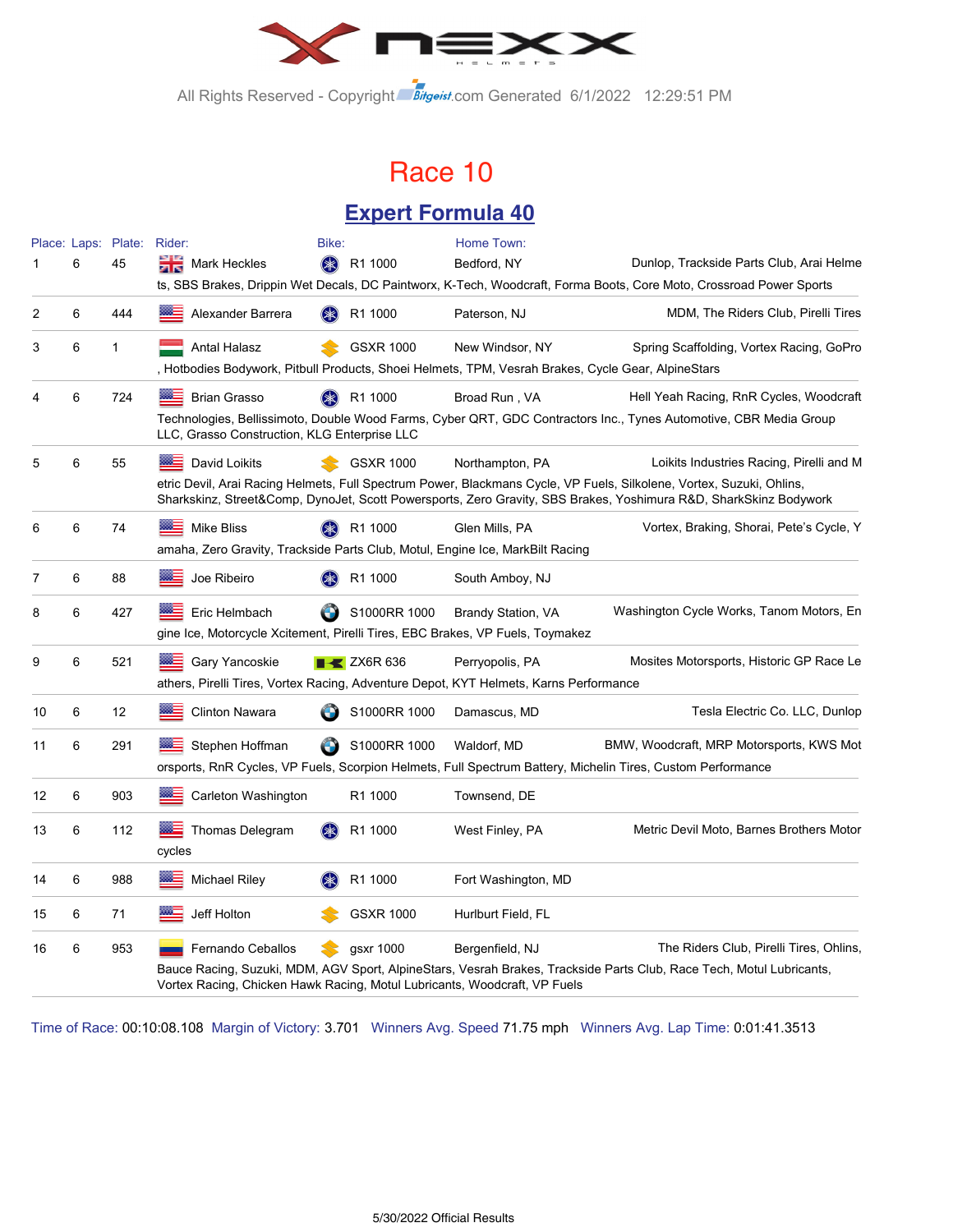### **Amateur Formula 40**

|    | Place: Laps: | Plate: | Rider:                                                                             | Bike:     |                     | Home Town:      |                                                                                                                                                                                                                                                                               |
|----|--------------|--------|------------------------------------------------------------------------------------|-----------|---------------------|-----------------|-------------------------------------------------------------------------------------------------------------------------------------------------------------------------------------------------------------------------------------------------------------------------------|
|    | 6            | 286    | Julian Valenzuela<br><b>BOTTO</b><br>Parts Club, Drippin Wet Decals, Kawasaki, MDM |           | <b>THE ZX10 999</b> | Mount Kisco, NY | Moto-D Racing, Pirelli Tires, Trackside                                                                                                                                                                                                                                       |
| 2  | 6            | 153    | <b>Frank Ricca</b>                                                                 |           | R1 1000             | Warminster, PA  |                                                                                                                                                                                                                                                                               |
| 3  | 6            | 269    | <b>EXECUTE:</b> Louis Luzzi<br>ide Auto Body                                       | EKI       | 1000                | Hewitt, NJ      | Woodcraft, Absolute Cycle, Bel-Ray, Mebr                                                                                                                                                                                                                                      |
| 4  | 6            | 901    | <b>Michael Prichinello</b>                                                         | (≱≳)      | <b>YZF-R6 600</b>   | Brooklyn, NY    | Classic Car Club, Gyeon                                                                                                                                                                                                                                                       |
| 5  | 6            | 66     | ▩ਵ<br>Dewayne Harris<br>rformance Inc, Amsoil Oils                                 | (*)       | R1 1000             | Oxon Hill, MD   | Absolute Signs, Guts & Apexes, Custom Pe                                                                                                                                                                                                                                      |
| 6  | 6            | 280    | <b>BEE</b> Jace Summer                                                             | O         | s1000RR 999         | Woodbridge, VA  | Hell Yeah Racing, RnR Cycles, Motul Lubr<br>icants, Woodcraft, Evolve GT Track Days, Engine Ice, Custom Performance, Michelin Tires, GoPro, Bellissimoto, Cyber QRT,<br>Tynes Automotive, GDC Contractors, CBR Media Group LLC, Double Wood Farms, Stacey Bixler, Jace Summer |
| 7  | 6            | 379    | Joe McCutcheon                                                                     |           | gsxr 750            | Bear, DE        |                                                                                                                                                                                                                                                                               |
| 8  | 5            | 49     | <b>Nigel Kinton</b>                                                                |           | <b>GSXR 1000</b>    | Derby, NWL      |                                                                                                                                                                                                                                                                               |
| 9  | 5            | 74X    | Colin Steele                                                                       | <i>ਵ</i>  | <b>CBR 1000</b>     | Liverpool, UK   |                                                                                                                                                                                                                                                                               |
| 10 | 5            | 773    | <b>Shannon Dowell</b>                                                              |           | <b>GSXR 600</b>     | Woodbridge, VA  |                                                                                                                                                                                                                                                                               |
| 11 | 5            | 277    | a<br>Anderson Alberton                                                             | <b>SK</b> | R1 1000             | Metuchen, NJ    |                                                                                                                                                                                                                                                                               |
| 12 |              | 671    | <b>Regenald Thomas</b>                                                             |           | R1 999              | Jamaica, NY     |                                                                                                                                                                                                                                                                               |

Time of Race: 00:10:48.195 Margin of Victory: 2.832 Winners Avg. Speed 67.31 mph Winners Avg. Lap Time: 0:01:48.0325

#### **Combined Classic Unlimited**

|   |   | Place: Laps: Plate: | Rider:                                                                                                                                           | Bike:  |                 | Home Town:         |                                                                                                                                                                 |
|---|---|---------------------|--------------------------------------------------------------------------------------------------------------------------------------------------|--------|-----------------|--------------------|-----------------------------------------------------------------------------------------------------------------------------------------------------------------|
|   | 6 | 61                  | <b>William Finnerty</b><br><b>The Contract of the Contract of the Contract of The Contract of The Contract of The Contract of The Contract o</b> | $(* )$ | R6 600          | Smithtown, NY      | Liquid Moly, Supermoto.com, MDM, LWTRace                                                                                                                        |
|   |   |                     | r.com, Avidian Leathers, Super Doug Moto                                                                                                         |        |                 |                    |                                                                                                                                                                 |
| 2 | 6 | 83                  | ▩▀<br><b>Arthur Diaz</b><br>one Tires, Karns Performance                                                                                         | $(*$   | R6 600          | Lewisberry, PA     | Innovative Motorcycle Research, Bridgest                                                                                                                        |
| 3 | 6 | 231                 | <b>MAGE</b><br><b>Quentin Mise</b><br>uels, EBC Brakes, Vortex Racing                                                                            |        | R6 600          | Niles, OH          | Mize Mobile, Bridgestone Tires, Sunoco F                                                                                                                        |
| 4 | 5 | 710                 | ▩═<br><b>Troy Fowlkes</b><br>Blud Lub.                                                                                                           | $(* )$ | R6 600          | Joppatowne, MD     | Motorcycle Xcitement, Pirelli Tires, Vor<br>tex Racing, Yoyodyne, Chicken Hawk Racing, Bauce Racing, Yamaha, Woodcraft, Vesrah Brakes, Motion Pro, LS2 Helmets, |
| 5 | 5 | 105                 | ▩≡<br>Jim McConville Jr<br>, Michelin Tires, K&N Filters                                                                                         |        | <b>GSXR 600</b> | Weymouth, MA       | Motul Lubricants, Sportbike Tire service                                                                                                                        |
| 6 | 5 | 886                 | ▩▀<br>Paul Burns                                                                                                                                 |        | R6 600          | Gaithers Young, MD |                                                                                                                                                                 |

Time of Race: 00:12:03.812 Margin of Victory: 17.548 Winners Avg. Speed 60.28 mph Winners Avg. Lap Time: 0:02:00.6353



All Rights Reserved - Copyright Bitgeist.com Generated 6/1/2022 12:29:51 PM

### Race 11

5/30/2022 Official Results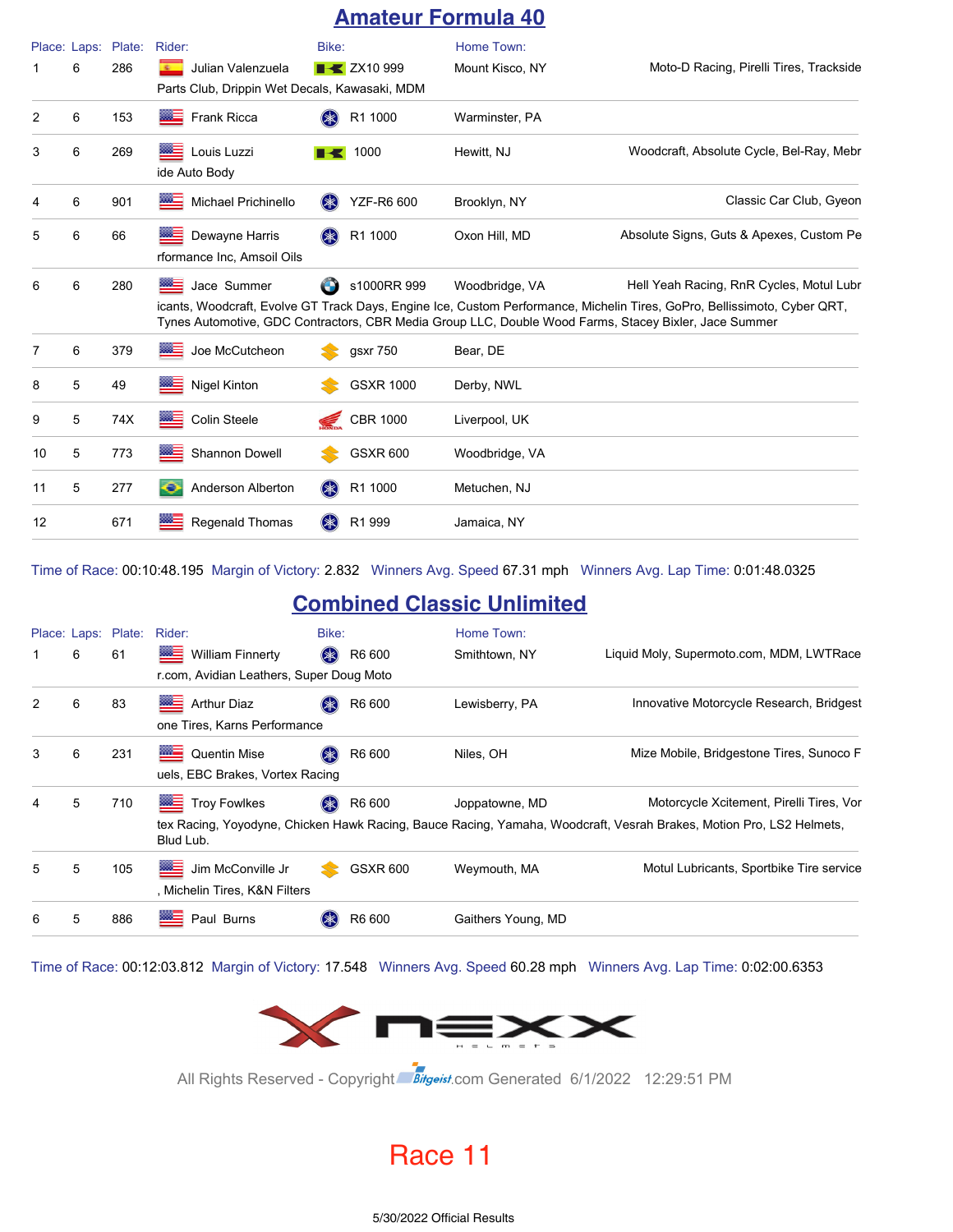### **Expert SuperBike Ultralight**

|               |   | Place: Laps: Plate: | Rider:                                                    | Bike:                    | Home Town:        |                                          |
|---------------|---|---------------------|-----------------------------------------------------------|--------------------------|-------------------|------------------------------------------|
|               | 6 | 6                   | ▩▬<br>Ivan Debord                                         | sv 650                   | Springfield, NJ   | Pirelli Tires, Sigua Motosport, MDM, Woo |
|               |   |                     | dcraft, Shoei Helmets, Vortex Racing, Mark Bilt, FBES Oil |                          |                   |                                          |
| $\mathcal{P}$ | 6 | 3                   | Mark Evry                                                 | SV 650                   | Silver Spring, MD | Speedwerks, Bridgestone Tires, Sunoco Fu |
|               |   |                     | els, EBC Brakes, Ptunning, E*Motorsports                  |                          |                   |                                          |
| 3             | 6 | 915                 | ▩≡<br>Jose Luna<br>Trackside Parts Club                   | $\blacksquare$ Ninja 400 | Laurel, MD        | Moto XT, Bauce Racing, Trackside Tires,  |
| 4             | 6 | 683                 | ⊟<br><b>Travis Park</b>                                   | SV650 650                | Marshall, VA      |                                          |

Time of Race: 00:08:31.831 Margin of Victory: 2.158 Winners Avg. Speed 85.25 mph Winners Avg. Lap Time: 0:01:25.3052

#### **Amateur SuperBike Ultralight**

|     |                                                                                                                                                                                               | Place: Laps: Plate: Rider:      | Bike:              | Home Town:       |                                          |
|-----|-----------------------------------------------------------------------------------------------------------------------------------------------------------------------------------------------|---------------------------------|--------------------|------------------|------------------------------------------|
| 1 6 |                                                                                                                                                                                               | 383 <b>WE</b> Gibran Salazar    | sv 650             | Mount Vernon, NY |                                          |
|     |                                                                                                                                                                                               | 2 6 218 <b>22 Angel Gracida</b> | $\blacksquare$ 400 | Brick, NJ        | Don Felix Bar and Restaurant, The Riders |
|     | Club, Certified Knee Draggers, Bauce Racing, MOTO XT, Pirelli Tires, Afeta Photographer, Historic GP Leathers, Trackside<br>Parts Club, Inline 4 Design, La Cueva Del Coyote, MarkBilt Racing |                                 |                    |                  |                                          |

Time of Race: 00:08:52.682 Margin of Victory: 1.498 Winners Avg. Speed 81.91 mph Winners Avg. Lap Time: 0:01:28.7803

### **Expert SuperBike 300**

|   |   |     | Place: Laps: Plate: Rider:                                                     | Bike:                            | Home Town:        |                                          |
|---|---|-----|--------------------------------------------------------------------------------|----------------------------------|-------------------|------------------------------------------|
|   | 6 | 61  | Kyle McGill                                                                    | $\blacksquare$ Ninja 300         | West Columbia, SC | Turn 12 Racing, Coleman Powersports, Sta |
|   |   |     | rwood Racing Apparel, EBC Brakes, Bridgestone Tires, Vortex Racing, Mize Mobil |                                  |                   |                                          |
| 2 | 6 | 989 | Tony Pagliaroli                                                                | $\blacktriangleright$ 300RRR 300 | Bethlehem, PA     | Go! Racing, Rising Sun Cycles, Spellcast |
|   |   |     | er Productions, DC PaintWorx                                                   |                                  |                   |                                          |
|   | 6 | 59  | Ashley Powell                                                                  | $\blacksquare$ Ninja 300         | Christiana, PA    |                                          |

Time of Race: 00:10:09.337 Margin of Victory: 10.913 Winners Avg. Speed 71.61 mph Winners Avg. Lap Time: 0:01:41.5562

#### **Amateur SuperBike 300**

|   |   | Place: Laps: Plate: | Rider:                                                                       | Bike:                               | Home Town:         |                                                                                                                          |  |
|---|---|---------------------|------------------------------------------------------------------------------|-------------------------------------|--------------------|--------------------------------------------------------------------------------------------------------------------------|--|
|   | 6 | 125                 | Alexander Jaquez                                                             | $\blacksquare$ 300                  | Upper Marlboro, MD |                                                                                                                          |  |
| 2 | 6 | 274                 | ▓≡<br>Christian Tria                                                         | $(* )$<br>R3 320                    | Clifton, NJ        | Moto XT LLC, Intele Builders, Ferodo-Bra                                                                                 |  |
|   |   |                     |                                                                              |                                     |                    | keTech, Shorai, RM Paint Designs, Tracksidetires, Braking, Driven, Bruce Racing, Motion Pro, GoPro, Engine Ice, Kawasaki |  |
| 3 | 6 | 527                 | Nicholas Buchanan                                                            | Ninja 300 298                       | Owings Mills, MD   | Galfer Brakes, Advantage-Design.net, Hot                                                                                 |  |
|   |   |                     | Galaxy Plumbing                                                              |                                     |                    | bodies Racing, Vortex Racing, Chicken Hawk Racing, RK Chains, Sportbiketrackgear.com, Motion Pro, Antigravity Batteries, |  |
| 4 | 6 | 474                 | Hayden J Bliss                                                               | $\blacksquare$ Ninja 300            | Glen Mills, PA     |                                                                                                                          |  |
| 5 | 6 | 128                 | ≝<br>Morgan Ezell                                                            | $\blacktriangleright$ Ninja 300 296 | Martinsburg, WV    |                                                                                                                          |  |
| 6 | 6 | 775                 | $\frac{300-1}{2}$<br>Ashton Bond                                             | <b>KTM</b> RC 390                   | Stanley, NY        | CL Enterprises, MJ Dreher Trucking, BRS                                                                                  |  |
|   |   |                     | Racing, Team Hoppy Racing, Bridgestone Tires, KTM Motorcycles, Birkle Racing |                                     |                    |                                                                                                                          |  |
| 7 | 6 | 20                  | ▩≡<br>Mark Schweber                                                          | $\blacksquare$ Ninja 300            | Silver Spring, MD  | MotorcycleXcitement, Team Pro Motion, MR                                                                                 |  |
|   |   |                     | P, Bauce Racing, Podium Motorsports, JL62, Sinister Racing, Luigi Motorsport |                                     |                    |                                                                                                                          |  |
| 8 | 6 | 616                 | ▩∃<br><b>Chris Siarkiewicz</b><br>GoPro                                      | $\blacksquare$ Ninja 300            | Ridgewood, NY      | Misguided Spirits, Lurkshop, Woodcraft,                                                                                  |  |
| 9 | 6 | 515                 | 을품<br>Mark Gibson                                                            | <b>YZF R3 321</b>                   | Columbia, MD       |                                                                                                                          |  |